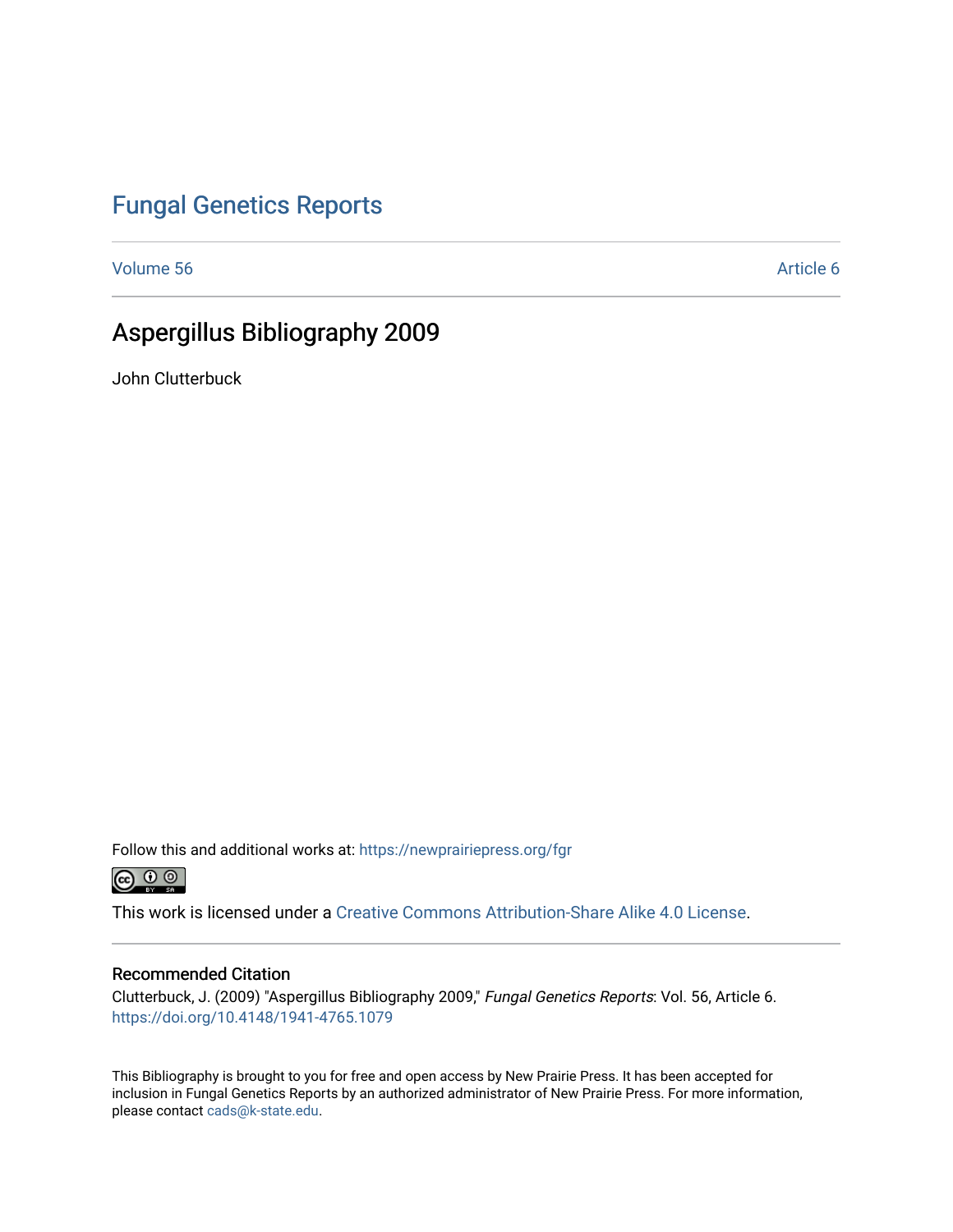# Aspergillus Bibliography 2009

## Abstract

This bibliography attempts to cover genetical and biochemical publications on Aspergillus nidulans and also includes selected references to related species and topics. Entries have been checked as far as possible, but please tell me of any errors and omissions. Authors are kindly requested to send a copy of each article to the FGSC for its reprint collection.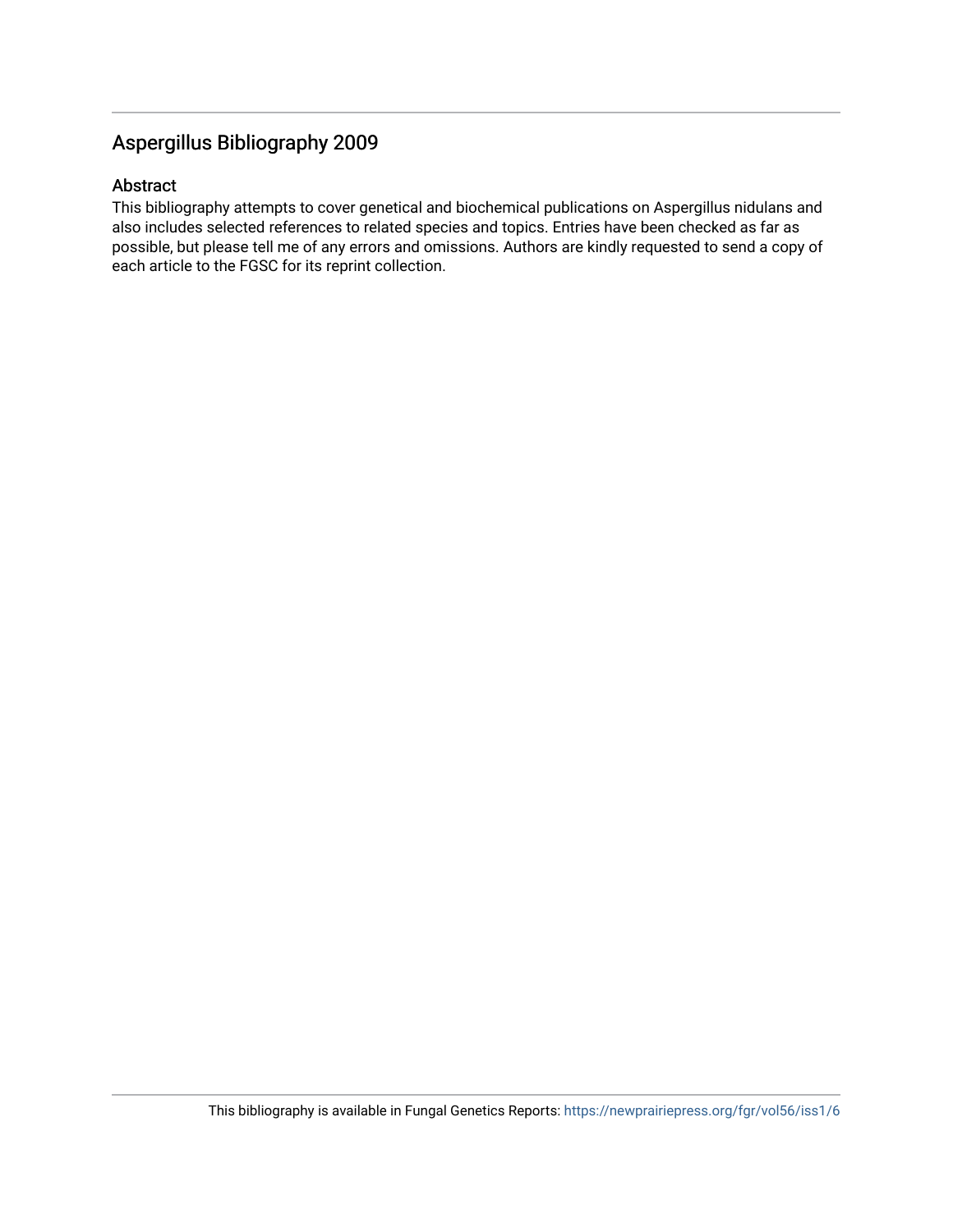# <span id="page-2-0"></span>**Aspergillus Bibliography 2009**

This bibliography attempts to cover genetical and biochemical publications on *Aspergillus nidulans* and also includes selected references to related species and topics. Entries have been checked as far as possible, but please tell me of any errors and omissions. Authors are kindly requested to send a copy of each article to the FGSC for its reprint collection.

John Clutterbuck. Faculty of Biomedical and Life Sciences, University of Glasgow, Glasgow G12 8QQ, Scotland, UK. Email: [j.clutterbuck@bio.gla.ac.uk](mailto:j.clutterbuck@bio.gla.ac.uk)

[Keyword](#page-13-0) or [Author](#page-27-0) cross references

**1. Abenza, J.F., Pantazopoulou, A., RodrÌguez, J.M., Galindo, A. & PeÒalva, M.A.** 2009 Long-distance movement of *Aspergillus nidulans* early endosomes on microtubule tracks. Traffic. **10:**57-75

**2. Adachi, H., Tani, S., Kanamasa. S., Sumitani, J.-i. & Kawaguchi, T.** 2009 Development of a homologous transformation system for *Aspergillus acuelatus* base on the *sC* gene encoding ATP-sulphurylase. Biosci. Biotechnol. Biochem. **73:**1197-1199

**3. Amaike, S. & Keller, N.P.** 2009 Distinct roles for VeA and LeaA in development and pathogenesis of *Aspergillus flavus*. Eukaryot. Cell **8:**1051-1060

**4. Andersen, M.R. & Nielsen, J.** 2009 Current status of systems biology in Aspergilli. Fungal Genet. Biol. **46 suppl.1:**S180-S190

**5. Apostolaki, A., Erpapazoglou, Z., Harispe, L., Billini, M., Kafasla, P., Kizis, D., PeÒalva, M.A., Scazzocchio, C. & Sophianopoulou, V.** 2009 AgtA, the dicarboxylic amino acid transporter of *Aspergillus nidulans*, is concertedly down-regulated by exquisite sensitivity to nitrogen metabolite repression and ammonium-elicited endocytosis. Eukaryot. Cell **8:**339-352

**6. Ara·jo-Baz·n, L., Dhingra, S., Chu, J., Fern·ndez-Martinez, J., Calvo, A.M. & Espeso, E.A.** 2009 Importin a is an essential nuclear import carrier adaptor required for proper sexual and asexual development and secondary metabolism in *Aspergillus nidulans*. Fungal Genet. Biol. **46:**506-515

**7. Bacha, N., Dao, H.P., Atoul, A., Mathieu, F., O'Callaghan, J., Puel, O., Liboz, T., Dobson, A.D.W. &** Lebrihi, A. 2009 Cloning and characterization of novel methylsalicylic acid synthase gene involved in the biosynthesis of isoasperlactone and asperlactone in *Aspergillus westerdijkiae*. Fungal Genet. Biol. **46:**742-749

**8. Bahn, Y.-S.** 2008 Master and commander in fungal pathogens: the two component system and the HOG signaling pathway. Eukaryot. Cell **7:**2017-2036

**9. Balajee, S.A.** 2009 *Aspergillus terreus* complex. Med. Mycol. **47, suppl1:**S42-6

**10. Basheer, A., Berger, H., Reyes-Dominguez, Y., Gorfer, M. & Strauss, J.** 2009 A library-based method to rapidly analyse chromatin accessibility at multiple genomic regions. Nucleic Acids Res. **37:**e42

**11. Basile, L.J., Willson, R.C., Sewell, B.T. & Benedik, M.J.** 2008 Genome mining of cyanide-degrading nitrilases from filamentous fungi. Appl. Microbiol. Biotechnol. **80:**427-435

**12. Bayram, O., Sari F., Braus, G.H. & Irniger, S.** 2009 The protein kinase ImeB is required for lightmediated inhibition of sexual development and for mycotoxin production in *Aspergillus nidulans*. Mol. Microbiol. **71:**1278-1295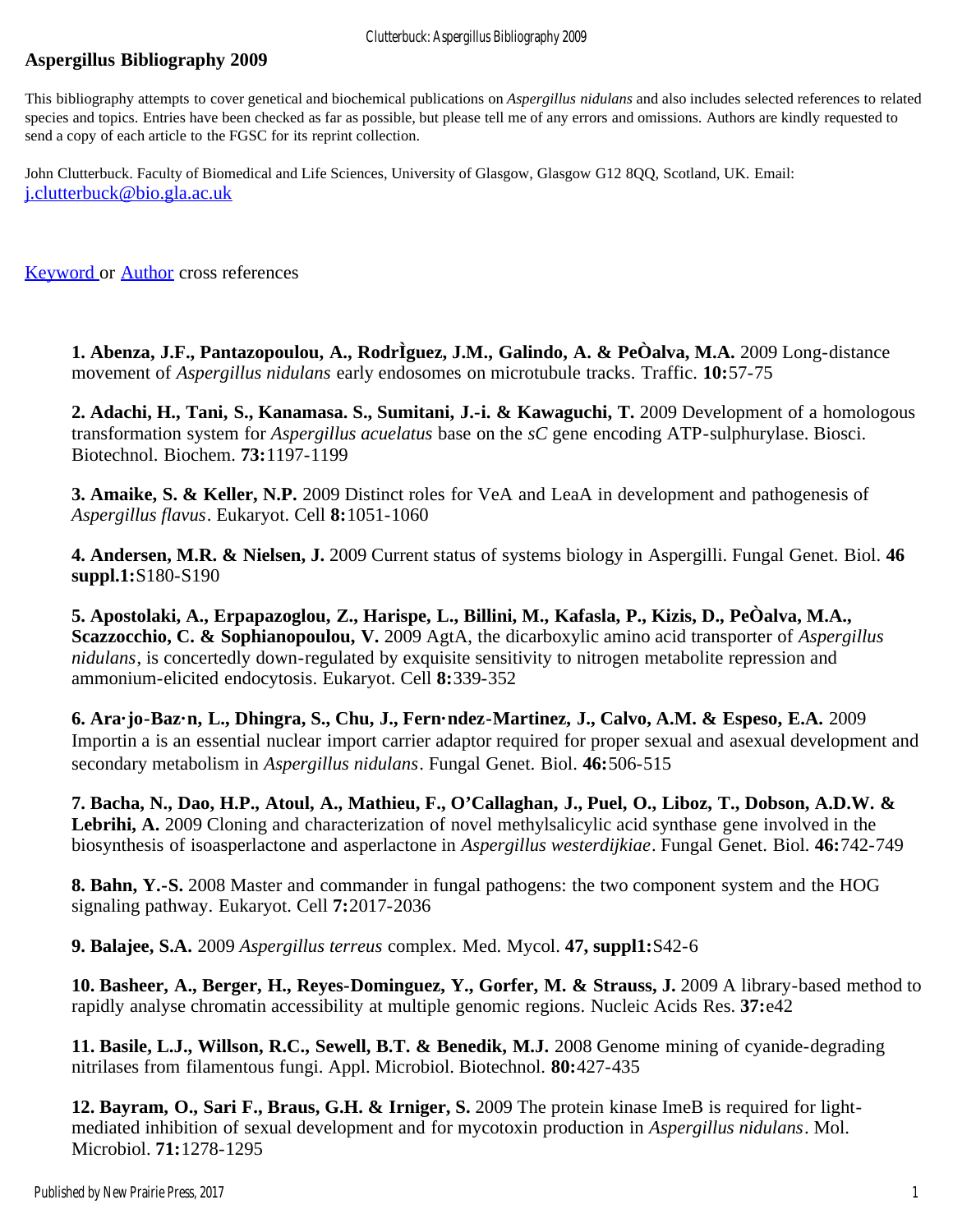#### *Fungal Genetics Reports, Vol. 56 [2009], Art. 6*

**13. Bencina, M., Bagar, T., Lah, L. & Krasevec, N.** 2009 A comparative genomic analysis of calcium and proton signaling/homeostasis in *Aspergillus* species. Fungal Genet. Biol. **46, Suppl. 1:**S93-S104

**14. Bennett, J.W.** 2009 *Aspergillus*: a primer for the novice. Med. Mycol. **49 Suppl1**:S5-12

15. Brandt, S., von Stetten, D., Gunther, M., Hildebrandt, P. & Frankenberg-Dinkel, N. 2008 The fungal phytochrome FphA from *Aspergillus nidulans*. J. Biol. Chem. **283:**34605-34614

**16. Brodhun, F., Gˆbel, C., Hornung, E. & Feussner, I.** 2009 Identification of PpoA from *Aspergillus nidulans* as a fusion protein of a fatty acid heme dioxygenase/peroxidase and a cytochrome P450. J. Biol. Chem. **284:**11792-11805

**17. Cary, J.W., Ehrlich, K.C., Beltz, S.B., Harris-Coward, P. & Klich, M.A.** 2009 Characterization of the *Aspergillus ochraceoroseus* aflatoxin/sterigmatocystin biosynthetic gene cluster. Mycologia **101:**352-362

**18. Chang, P.-K., Horn, B.W. & Dorner, J.W.** 2009 Clustered genes involved in cyclopiazonic acid production are next to the aflatoxin biosynthesis gene cluster in *Aspergillus flavus*. Fungal Genet. Biol. **46:**176-182

**19. Charles, P., Devanathan, V., Anbu, P., Ponnuswamy, M.N., Kalaichelvan, P.T. & Hur, B.-K.** 2008 Purification, characterization and crystallization of an extracellular alkaline protease from *Aspergillus nidulans* HA-10. J. Basic Microbiol. **48:**347-352

**20. Chilton, I.J., Delaney, C.E., Barham-Morris, J., Fincham, D.A., Hooley, P. & Whitehead, M.P.** 2008 The *Aspergillus nidulans* stress response transcription factor StzA is ascomycete-specific and shows speciesspecific polymorphisms in the C-terminal region. Mycol. Res. **112:**1435-1446

**21. Christians, J.K. & Watt, C.A.** 2009 Mononucleotide repeats represent an important source of polymorphic microsatellite markers in *Aspergillus nidulans*. Mol. Ecol. Resources **9:**572-578

**22. Coutinho, P.M., Andersen, M.R., Kolenova, K., vanKuyk, P.A., Benoit, I., Gruben, B.S., Trejo-Aguilar, B., Visser, H., van Solingen, P., Pakula, T., Seiboth, B., Battaglia, E., Aguilar-Osorio, G., de Jong, J.F., Ohm, R.A., Aguilar, M., Henrissat, B., Nielsen, J., StÂlbrand, H. & de Vries, R.P.** 2009 Post-genomic insights into the plant polysaccharide degradation potential of *Aspergillus nidulans* and comparison to *Aspergillus niger* and *Aspergillus oryzae*. Fungal Genet. Biol. **46 suppl.1:**S161-S169

**23. de Groot, P.W.J., Brandt, B.W., Horiuchi, H., Ram, A.F.J., de Koster, C.G. & Klis, F.M.** 2009 Comprehensive genomic analysis of cell wall genes in *Aspergillus nidulans*. Fungal Genet, Biol. **46, Suppl. 1:**S72-S81

**24. de Sant'anna, J.R., da Silva Franco, C.C., Miyamoto, C.T., Cunico, M.M., Miguel, O.G., CÙcco, L.C., Yamamoto, C.I., Junior, C.C. & de Castro-Prado, M.A.** 2009 Genotoxicity of *Achillea millefolium* essential oil in diploid cells of *Aspergillus nidulans*. Phytother. Res. **23:**231-235

**25. De Souza, C.P., Hashmi, S.B., Nayak, T., Oakley, B. & Osmani, S.A.** 2009 Mip1 acts as a mitotic scaffold to spatially regulate spindle assembly checkpoint proteins in *Aspergillus nidulans.* Mol. Biol. Cell **20:**2146-2159

**26. Dellepiane, RM., Tortorano, A.M., Liotto, N., Laicini, E., Di Landro, G., Carnelli, V. & Pietrogrande, M.C.** 2008 Invasive *Aspergillus nidulans* infection in a patient with chronic granulomatous disease. Mycoses. **51:**458-460

**27. Duarte-Escalante, E., Z·Òiga, G., RamÌrez, O.N., CÛrdoba, S., Refojo, N., Arenas, R., Delhaes, L. & Reyes-Montes, M. de R.** 2009 Population structure and diversity of the pathogenic fungus *Aspergillus fumigatus* isolated from different sources and geographic origins. Mem. Inst. Oswaldo Cruz **104:**427-433

2

**28. Eibes, G.M., L·-Chau, T.A., Ruiz-DueÒas, F.J., Feijoo, G., MartÌnez, M.J., MartÌnez, A.T. & Lema,** https://newprairiepress.org/fgr/vol56/iss1/6 DOI: 10.4148/1941-4765.1079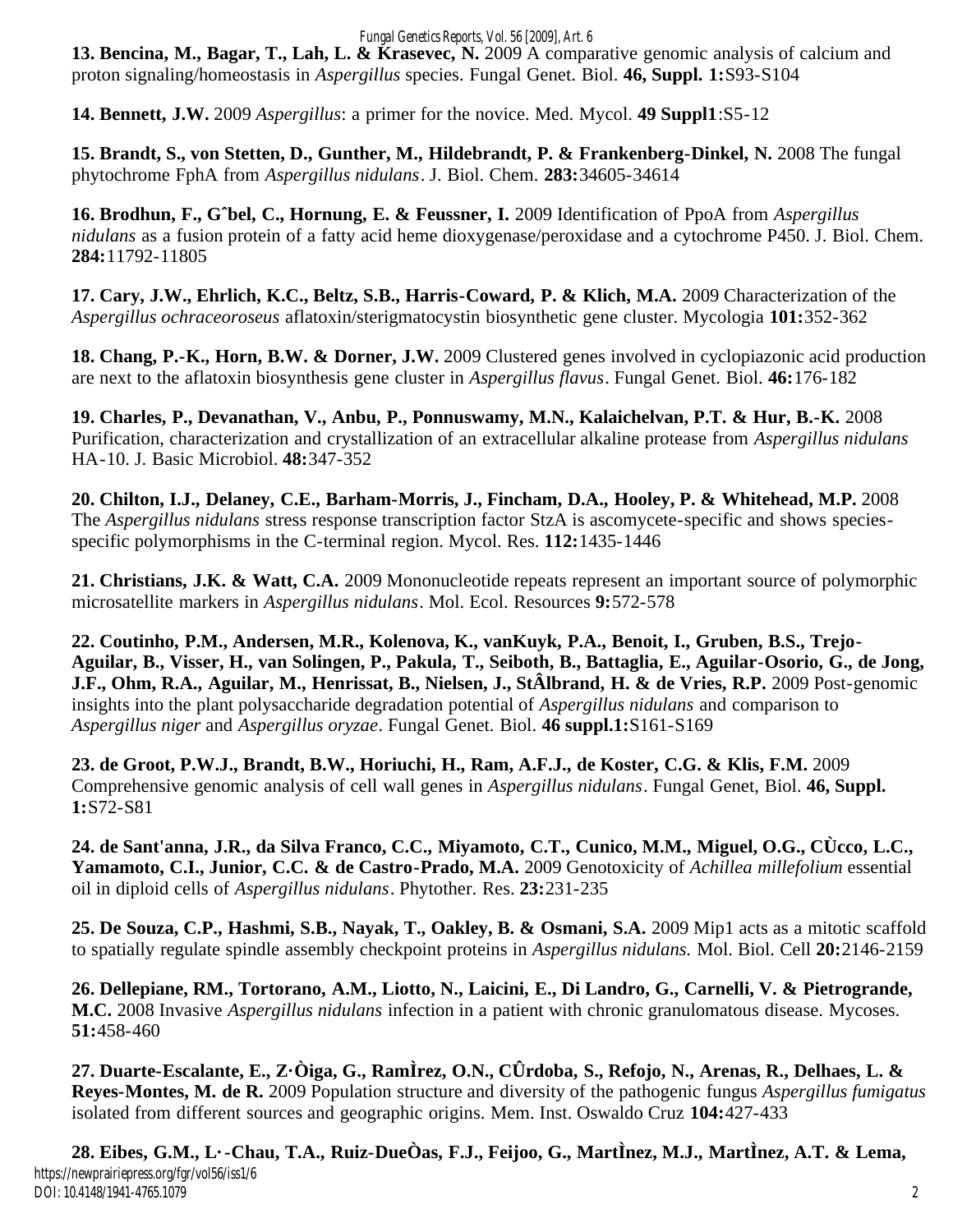Clutterbuck: Aspergillus Bibliography 2009

**J.M.** 2009 Effect of culture temperature on the heterologous expression of *Pleurotus eryngii* versatile peroxidase in *Aspergillus* hosts. Bioprocess Biosystems Eng. **32:**129-134

**29. Ejzykowicz. D.E., Cunha, M.M., Rozental, S., Solis, N.V., Gravelat, F.N., Sheppard, D.C. & Filler, S.G.** 2009 The *Aspergillus fumigatus* transcription factor Ace2 governs pigment production, conidiation and virulence. Mol. Microbiol. **72:**155-169

**30. El-Ganiny, A.M., Sanders, D.A.R. & Kaminskyj, S.G.W.** 2008 *Aspergillus nidulans* UDPgalactopyranose mutase, encoded by *ugmA* plays key roles in colony growth, hyphal morphogenesis, and conidiation. Fungal Genet. Biol. **45:**1533-1542

**31. Elleuche, S. & Pˆggeler, S.** 2009 Evolution of carbonic anhydrases in fungi. Curr. Genet. **55:**211-222

**32. Emri, T., Szil·gyi, M., L·szlÛ, K., M-Hamvas, M. & PÛcsi, I.** 2009 PepJ is a new extracellular proteinase of *Aspergillus nidulans*. Folia Microbiol. **54:**105-109

**33. EscaÒo, C.S., Juvvadi, P.R., Jin, F.J., Takahashi, T., Koyama, Y., Yamashita, S., Maruyama, J.-i. & Kitamoto, K.** 2009 Disruption of the *Aopex11-1* gene involved in peroxisome proliferation leads to impaired Woronin body formation in *Aspergillus oryzae*. Eukaryot. Cell **8:**296-305

**34. Etxebsete, O., Herrero-Garcia, E., Ara·jo-Baz·n, L., RodrÌguez-Urra, A.B., Garzia, A. & Espeso, E.A.** 2009 The bZIP-transcription factor FlbB regulates distinct morphogenetic stages of colony formation in *Aspergillus nidulans.* Mol. Microbiol. **73:**775-789

**35. Federova, N.D., Harris, S., Chen, D., Denning, D.W., Yu, J., Cotty, P.J. & Nierman, W.C.** 2009 Using aCGH to study intraspecific genetic variability in two pathogenic molds, *Aspergillus fumigatus* and *Aspergillus flavus*. Med. Mycol. **47, suppl2:**S34-41

**36. Fleck, C.B. & Brock, M.** 2009 Re-characterisation of *Saccharomyces cerevisiae* Ach1p: fungal CoAtransferases are involved in acetic acid detoxification. Fungal Genet. Biol. **46:**473-485

**37. Flipphi, M., Sun, J., Robellet, X., Karaffa, L., Fekete, E., Zeng, A.-P. & Kubicek, C.P.** 2009 Biodiversity and evolution of primary carbon metabolism in *Aspergillus nidulans* and other *Aspergillus* spp. Fungal Genet. Biol. **46 suppl.1:**S19-S44

**38. Florea, S., Andreeva, K., Machado, C., Mirabito, P.M. & Schardl, C.L.** 2009 Elimination of marker genes from transformed filamentous fungi by unselected transient transfection with a Cre-expressing plasmid. Fungal Genet. Biol. **46:**721-730

**39. Frisvad, J.C., Rank, C., Nielsen, K.F. & Larsen, T.O.** 2009 Metabolomics of *Aspergillus fumigatus.* Med. Mycol. **47,suppl1:**s53-71

**40. Fuchs, B.B. & Mylonakis, E.** 2009 Our paths might cross: the role of the fungal cell wall integrity pathway in stress responses and cross talk with other stress response pathways. Eukaryot. Cell **8:**1616-1625

**41. Fukuda, K., Yamada, K., Deoka, K., Yamashita, S., Ohta, A. & Horiuchi, H.** 2009 Class III chitin synthase ChsB of *Aspergillus nidulans* localizes at the sites of polarized cell wall synthesis and is required for conidial development. Eukaryot. Cell **8:**945-956

**42. Fuller, K.K., Zhao, W., Askew, D.S. & Rhodes, J.C.** 2009 Deletion of the protein kinase A regulatory subunit leads to deregulation of mitochondrial activation and nuclear duplication in *Aspergillus fumigatus*. Eukaryot. Cell **8:**271-277

**43. Gaind, S., Nain, L. & Patel, V.B.** 2009 Quality evaluation of co-composted wheat straw, poultry droppings and oil seed cakes. Biodegradation **20:**307-317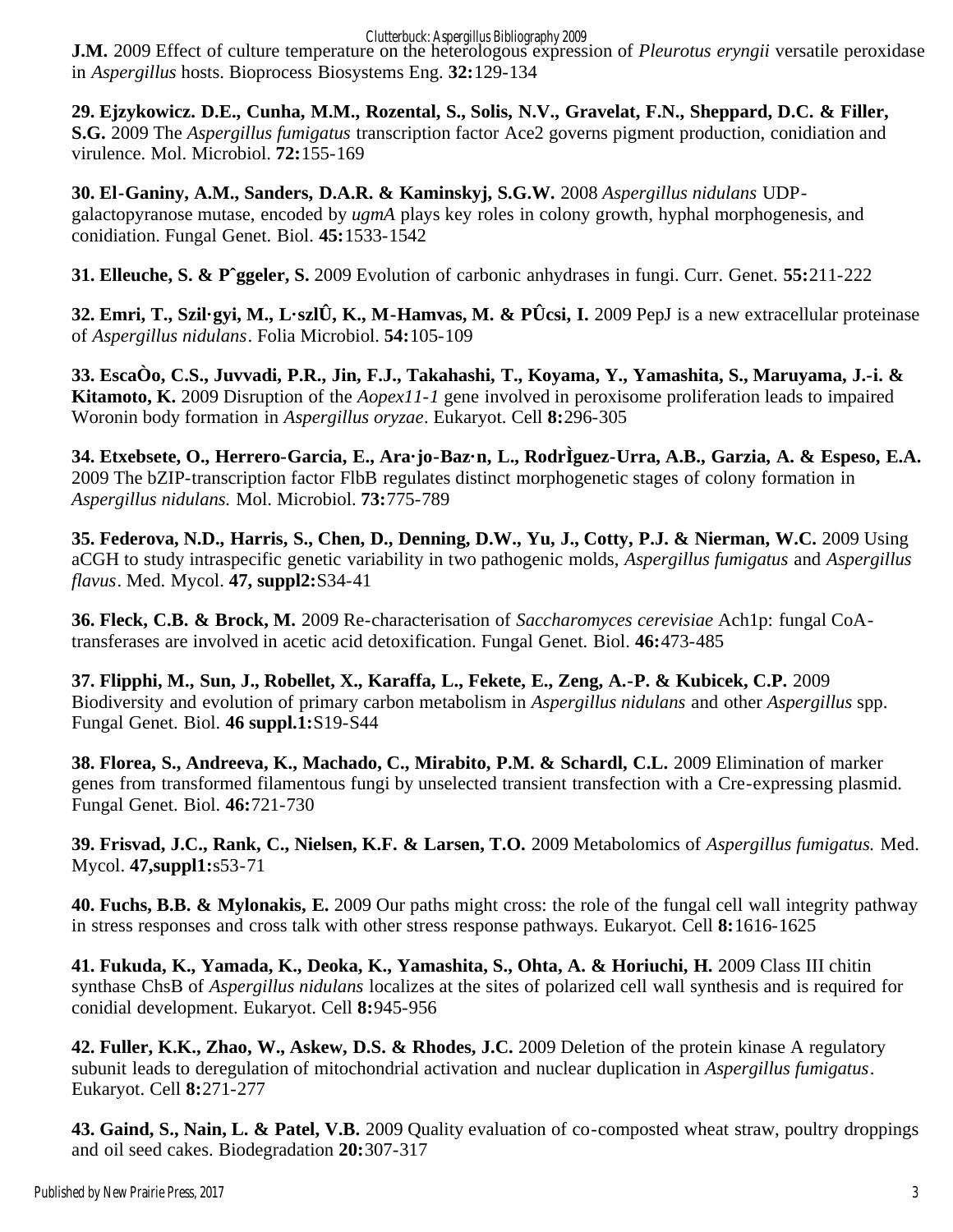#### *Fungal Genetics Reports, Vol. 56 [2009], Art. 6*

**44. Gao, X., Brodhagen, M., Isakeit, T., Brown, S.H., Gˆbel. C., Betran, J., Feussner, I., Keller, N.P. & Kolomiets, M.V.** 2009 Inactivation of the lipoxygenase ZmLOX3 increases susceptibility of maize to Aspergillus spp. Mol. Plant-Microbe Interact. **22:**222-231

**45. Garcia, I., Mathieu, M., Nikolaev, I., Felenbok, B. & Scazzocchio, C.** 2008 Roles of the *Aspergillus nidulans* homologues of Tup1 and Ssn6 in chromatin structure and cell viability. FEMS Microbiol. Lett. **289:**146-154

**46. Garzia, A., Etxebeste, O., Herrero-Garcia, E., Fischer, R., Espeso, E.A. & Ugalde, U.** 2009 *Aspergillus nidulans* FlbE is an upstream developmental activator of conidiation functionally associated with the putative transcription factor FlbB. Mol. Microbiol. **71:**172-184

**47. Geiser, D.M.** 2009 Sexual structures in *Aspergillus*:morphology, importance and genomics. Med. Mycol. **47,suppl1:**S21-26

**48. Georgianna, D.R. & Payne, G.A.** 2009 Genetic regulation of aflatoxin biosynthesis: from gene to genome. Fungal Genet. Biol. **46:**113-125

**49. Geysens, S., Whyteside, G. & Archer, D.B.** 2009 Genomics of protein folding in the endoplasmic reticulum, secretion stress and glycosylation in the aspergilli. Fungal Genet, Biol. **46, Suppl. 1:**S121-S140

**50. Goto, M., Harada, Y., Oka, T., Matsumoto, S., Takegawa, K. & Furukawa, K.** 2009 Protein *O*mannosyltransferases B and C support hyphal development and differentiation in *Aspergillus nidulans*. Eukaryot. Cell. **8:**1465-1474

**51. Hagiwara, D., Asano, Y., Marui, J., Yoshimi, A., Mizuno, T. & Abe, K.** 2009 Transcriptional profiling for *Aspergillus nidulans* HogA MAPK signaling pathway in response to fludioxonil and osmotic stress. Fungal Genet. Biol. **46:**868-878

**52. Hagiwara, D., Asano, Y., Yamashino, T. & Mizuno, T.** 2008 Characterization of bZip-type transcription factor AtfA with reference to stress responses of conidia of *Aspergillus nidulans*. Biosci. Biotechnol. Biochem. **72:**2756-2760

**53. Hagiwara, D., Mizuno, T. & Abe, K.** 2009 Characterization of NikA histidine kinase and two response regulators with special reference to osmotic adaptation and asexual development in *Aspergillus nidulans.* Biosci. Biotechnol. Biochem. **73:**1566-1571

**54. Hagiwara, D., Kondo, A., Fujioka, T. & Abe, K.** 2008 Functional analysis of  $C_2H_2$  zinc finger transcription factor CrzA involved in calcium signaling in *Aspergillus nidulans*. Current Genetics **54:**325-338

**55. Hamari, Z., Amillis, S., Drevet, C., Apostolaki, A., V·gvˆlgyi, C., Diallinas, G. & Scazzocchio, C.** 2009 Convergent evolution and orphan genes in the Fur4p-like family and characterization of a general nucleoside transporter in *Aspergillus nidulans*. Mol. Microbiol. **73:**43-57

**56. Harris, S.D.,** 2009 The spitzenkˆrper: a signalling hub for the control of fungal develoment? Mol. Microbiol. **73:**733-736

**57. Harris, S.D., Turner, G., Meyer, V., Espeso, E.A., Specht, T., Takeshita, N. & Helmstedt, K.** 2009 Morphology and development in *Aspergillus nidulans*: a complex puzzle. Fungal Genet. Biol. **46, Suppl. 1:**S82- S92

**58. Hickey, P.C. & Read, N.D.** 2009 Imaging living cells of *Aspergillus* in vitro. Med. Mycol. **47 Suppl 1:**S110-119

**59. Higashitsuji, Y., Herrero, S., Takeshita, N. & Fischer, R.** 2009 The cell end marker protein TeaC is https://newprairiepress.org/fgr/vol56/iss1/6 DOI: 10.4148/1941-4765.1079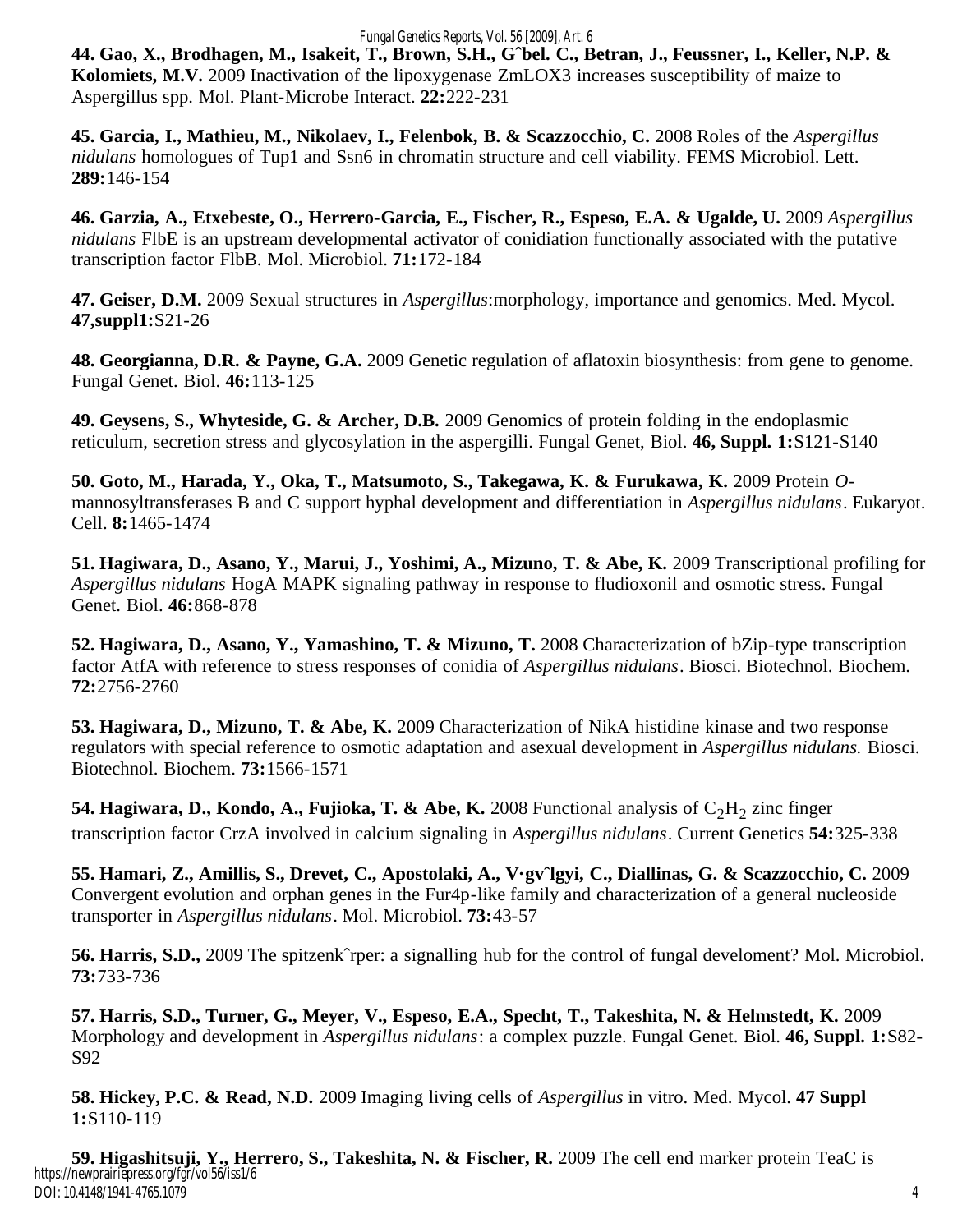Clutterbuck: Aspergillus Bibliography 2009

involved in growth directionality and septation in *Aspergillus nidulans*. Eukaryot. Cell **8:**957-967

**60. Higuchi, Y., Shoji. J.-y., Arioka, M. & Kitamoto, K.** 2009 Endocytosis is crucial for cell polarity and apical membrane recycling in the filamentous fungus *Aspergillus oryzae*. Eukaryot. Cell **8:**37-46

**61. Hisada, H., Sano, M., Hata, Y., Abe, Y. & Machida, M.** 2008 Deletion analysis of the catalase-encoding gene (*catB*) promoter form *Aspergillus oryzae*. Biosci. Biotechnol. Biochem. **72:**48-53

**62. Hof, H., Dietz, A.** 2009 Antifungal activity of anidulafungin, a product of *Aspergillus nidulans*, against *Aspergillus nidulans*. Int. J. Antimicrob. Agents **33:**285-286

**63. Hofmann, G., Diano, A. & Nielsen, J.** 2009 Recombinant bacterial hemoglobin alters metabolism of *Aspergillus niger*. Metabol. Eng. **11:**8-12

**64. Horiuchi, H.** 2009 Functional diversity of chitin synthases of *Aspergillus nidulans* in hyphal growth, conidiophore development and septum formation. Med. Mycol. **47, suppl1:**S47-52

**65. Horn, B.W., Ramirez-Prado, J.H. & Carbone, I.** 2009 Sexual reproduction and recombination in the aflatoxin-producing fungus *Aspergillus parasiticus*. Fungal Genet. Biol. **46:**169-175

**66. Jacobs, D.I., Olsthoorn, M.M.A., Maillet, I., Akeroyd, M., Breestraat, S., Donkers, S., van der Hoeven, R.A.M., van den Hondel, C.A.M.J.J., Kooistra, R., Lapointe, T., Menke, H., Meulenberg, R., Misset, M., M¸ller, W.H., van Peij, N.N.M.E., Ram, A., Rodriguez, S., Roelofs, M.S., Roubos, J.A., van Tilborg, M.W.E.M., Verkleij, A.J., Pel, H.J., Stam, H. & Sagt, C.M.J.** 2009 Effective lead selection for improved protein production in *Aspergillus niger* based on integrated genomics. Fungal Genet. Biol. **46 suppl.1:** S141- S152

**67. Jonkers, W. & Rep, M.** 2009 Lessons from fungal F-box proteins. Eukaryot. Cell **8:**677-695

**68. Katz, M.E., Evans, C.J., Heagney, E.E., vanKuyk, P.A., Kelly, J.M. & Cheetham, B.F.** 2009 Mutations in genes encoding sorting nexins alter production of intracellular and extracellular proteases in *Aspergillus nidulans*. Genetics **181:**1239-1247

**69. Kelly, D.E., Krasevec, N., Mullins, J. & Nelson, D.R.** 2009 The CYPome (Cytochrome P450 complement) of *Aspergillus nidulans*. Fungal Genet. Biol. **46, Suppl.1:**S53-S61

**70. Kiel, J.A.K.W. & van der Klei, I.J.** 2009 Proteins involved in microbody biogenesis and degradation in *Aspergillus nidulans*. Fungal Genet. Biol. **46, Suppl.1:**S62-S71

**71. Kim, H.R., Chae, K.-S., Han, K.-H. & Han, D.-M.** 2009 The  $nsdC$  gene encoding a putative  $C_2H_2$ -type transcription factor is a key activator of sexual development in *Aspergillus nidulans*. Genetics **182:**771-783

**72. Kim, H.-Y., Han, K.-H., Lee, M., Oh, M., Kim, H.-S., Zhixiong, X., Han, D.-M., Jahng, K.-Y., Kim, J.H. & Chae, K.-S.** 2009 The *veA* gene is necessary for the negative regulation of the *veA* expression in *Aspergillus nidulans*. Curr. Genet. **55:**391-397

**73. Kim, J.-M., Zeng, C.J.T., Nayak, T., Shao, R., Huang, A.-C., Oakley, B.R. & Liu, B.** 2009 Timely septation requires SNAD-dependent spindle pole body localization of the septation initiation network components in the filamentous fungus *Aspergillus nidulans*. Mol. Biol. Cell. **20:**2874-2884

**74. Kimura, S., Maruyama, J.-i., Takeuchi, M. & Kitamoto, K.** 2008 Monitoring global gene expression of proteases and improvement of human lysozyme production in the *nptB* gene disruption of *Aspergillus oryzae*. Biosci. Biotechnol. Biochem. **72:**499-505

**75. Klaassen, C.H.W.** 2009 MLST versus microsatellites for typing *Aspergillus fumigatus* isolates. Med. Mycol.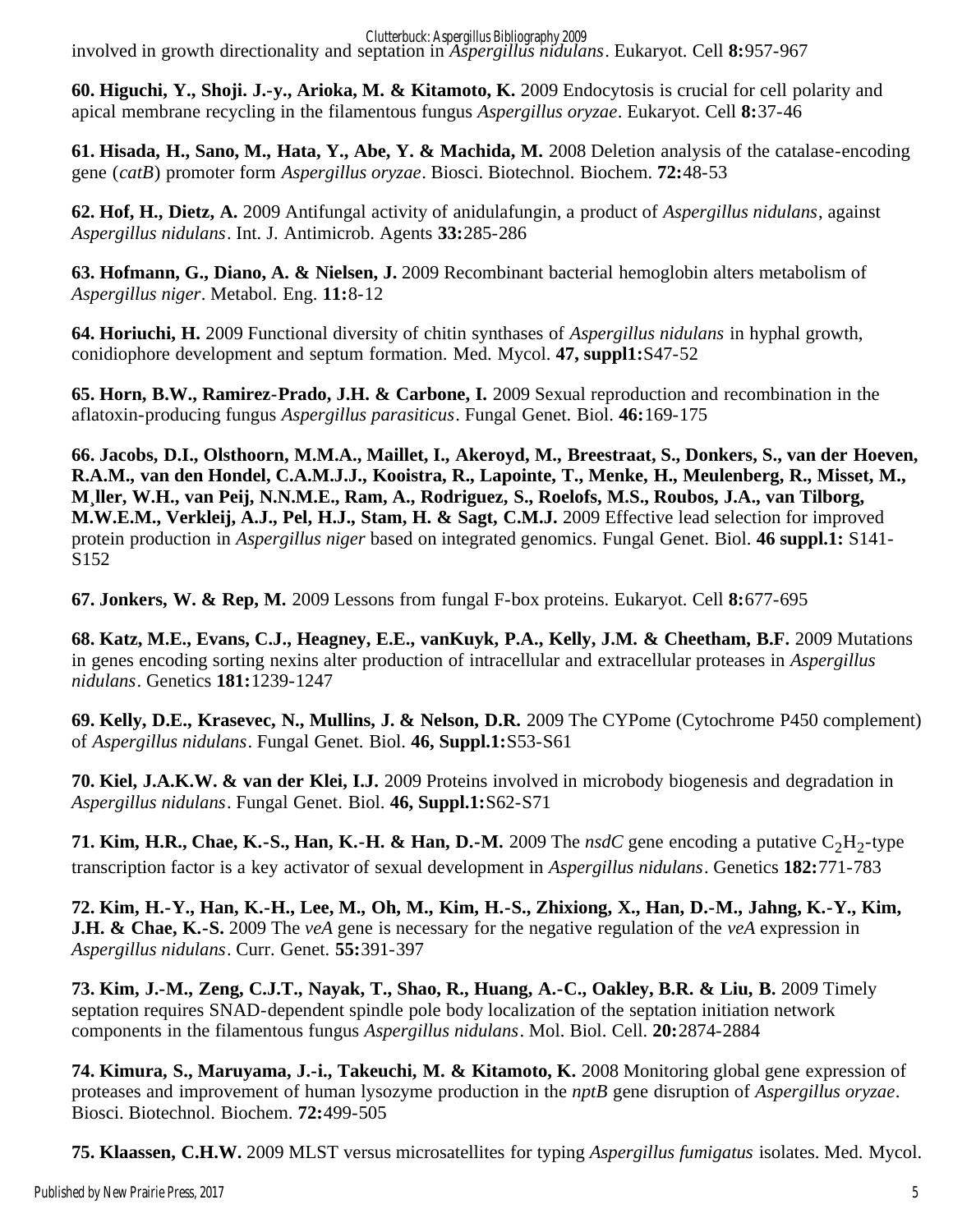**47,suppl.1:**S27-S33.

**76. Kriankripipat, T. & Momany, M.** 2009 *Aspergillus nidulans* protein *O*-mannosyltransferases play roles in cell wall integrity and developmental patterning. Eukaryot. Cell **8:**1475-1485

**77. Krishnan, S., Manavathu, E.K. & Chandrasekar, P.H.** 2009 *Aspergillus flavus:* an emerging non-*fumigatus Aspergillus* species of significance. Mycoses **53:**206-222

**78. Kwon, B.-R., Kim, M.-J., Park, J.-A., Chung, H.-J., Kim, J.-M., Park, S.-M., Yun, S.-H., Yang, M.-S. & Kim, D.-H.** 2009 Assessment of the core cryparin promoter from *Cryphonectria parasitica* for heterologous expression in filamentous fungi. Appl. Microbiol. Biotechnol. **83:**339-348

**79. Lee, I., Oh, J.-H., Schwab, E.K., Dagenais, T.T.T., Andes, D. & Keller, N.P.** 2009 HdaA, a class 2 histone deacetylase of *Aspergillus fumigatus,* affects germination and secondary metabolite production. Fungal Genet. Biol. **46:**782-790

**80. Li, Y., Fang, W., Zhang, L., Ouyang, H., Zhou, H., Luo, Y. & Jin, C.** 2009 Class IIC a-mannosidase AfAms1 is required for morphogenesis and cellular function in *Aspergillus fumigatus*. Glycobiol. **19:**624-632

**81. Liang, Y., Pan, L. & Lin, Y.** 2009 Analysis of extracellular proteins of *Aspergillus oryzae* grown on soy sauce koji. Biosci. Biotechnol. Biochem. **73:**192-195

**82. Liu, H.-L., De Souza, C.P.C., Osmani, A.H. & Osmani, S.A.** 2009 The three fungal transmembrane nuclear pore complex proteins of *Aspergillus nidulans* are dispensable in the presence of an intact An-Nup84- 120 complex. Mol. Biol. Cell. **20:**616-630

**83. Lubertozzi, D. & Keasling, J.D.** 2008 Expression of a synthetic *Artemesia annua* amorphadiene synthase in *Aspergillus nidulans* yields altered product distribution. J. Indust. Microbiol. Biotechnol. **35:**1191-1198

**84. Mabey Gilsenen, J.E., Atherton, G., Bartholomew, J., Giles, P.F., Attwood, T.K., Denning, D.W. & Bowyer, P.** 2009 Aspergillus genomes and the Aspergillus cloud. Nucleic Acids. Res. **37:**D509-D519

**85. Maheswari, S. & Murugesan, A.G.,** 2009 Remediation of arsenic in soil by *Aspergillus nidulans* isolated from an arsenic-contaminated site. Env. Technol. **30:**921-926

**86. Maiya, S., Grundmann, A., Li, S,-M. & Turner, G.** 2009 Improved tryprostatin B production by heterologous gene expression in *Aspergillus nidulans*. Fungal Genet. Biol. **46:**436-440

**87. Makita, T., Katsuyama, Y., Tani, S., Suzuki, H., Kato, N., Todd, R.B., Hynes, M.J., Tsukagoshi, N., Kato, M. & Kobayashi, T.** 2009 Inducer-dependent nuclear localization of a Zn(II)(2)Cys(6) transcriptional activator, AmyR, in *Aspergillus nidulans*. Biosci. Biotechnol. Biochem. **73:**391-399

**88. Malavazi, I., Da Silva Ferreira, M.E., Soriani, F.M., Dinamarco, T.M., Savoldi, M., Uyemura, S.A., de Souza Goldman, M.H. & Goldman, G.H.** 2009 Phenotypic analysis of genes whose mRNA accumulation is dependent on calcuneurin in *Aspergillus fumigatus*. Fungal Genet. Biol. **46:**791-802

**89. Malaviya, A. & Gomes, J.** 2009 Rapid screening and isolation of a fungus for sitosterol to androstenedione biotransformation. Appl. Biochem. Biotechnol. **158:**374-386

**90. Martens-Uzunova, E.S. & Schaap, P.J.** 2009 Assessment of the pectin degrading enzyme network of *Aspergillus niger* by functional genomics. Fungal Genet. Biol. **46 suppl.1:**S170-S179

**91. Masuda, S., Kikuchi, K., Matsumoto, Y., Sugimoto, T., Shoji, H. & Tanabe, M.** 2009 Analysis of enzyme production by submerged culture of *Aspergillus oryzae* using whole barley. Biosci. Biotechnol. Biochem. **73:**2190-2195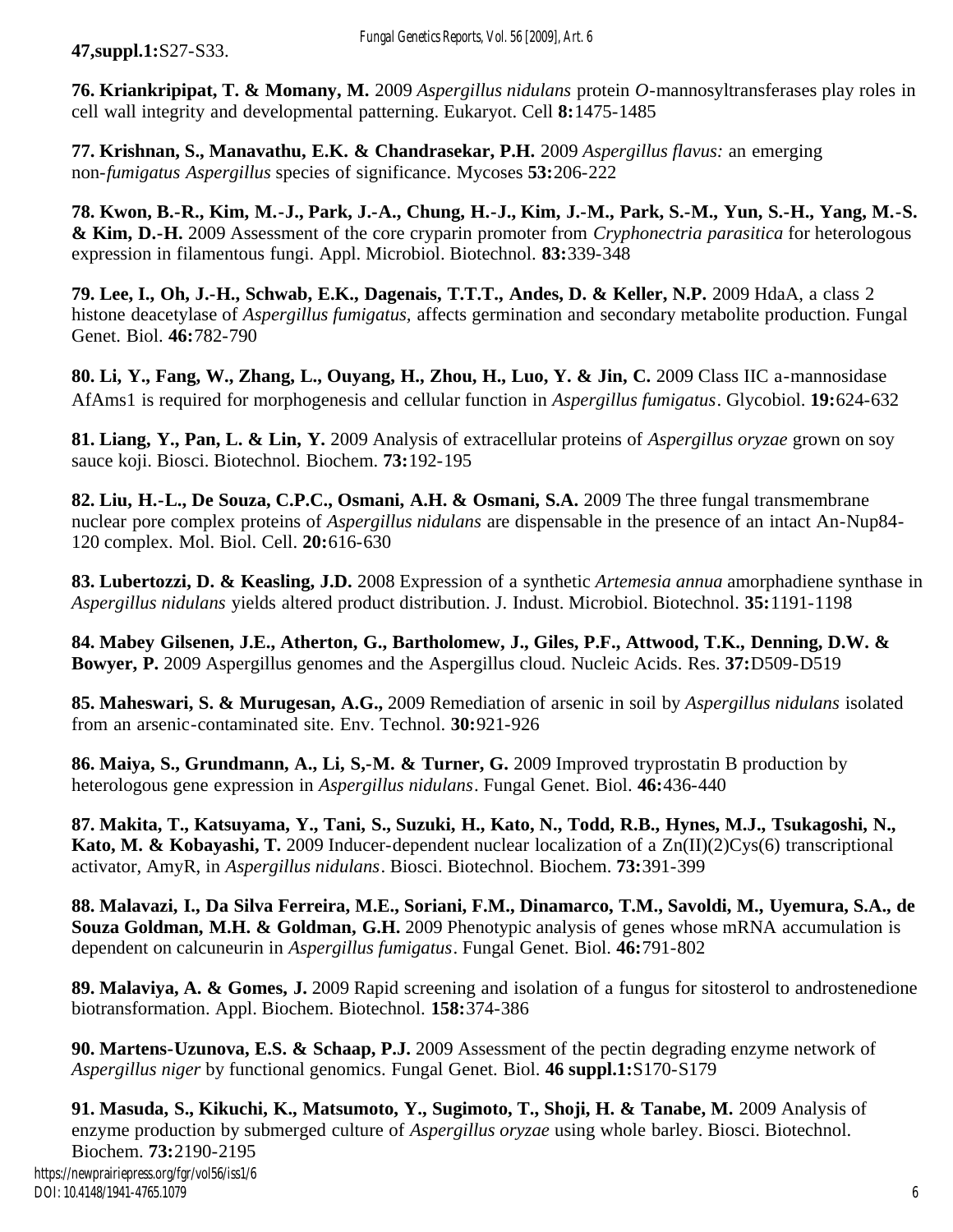#### Clutterbuck: Aspergillus Bibliography 2009

**92***.* **Matsushita, M., Tada, S., Suzuki, S., Kusumoto, K.-i. & Kashiwagi, Y.** 2009 Deletion analysis of the promoter of *Aspergillus oryzae* gene encoding heat shock protein 30. J. Biosci. .Bioeng. **107:**345-351

**93. Meijer, S., de Jongh, W.A., Olsson, L. & Nielsen, J.** 2009 Physiological characterisation of acuB deletion in *Aspergillus niger*. Appl. Microbiol. Biotechnol. **84:**157-167

**94. Miskei, M., Kar·nyi, Z. & PÛcsi, I.** 2009 Annotation of stress-response proteins in the aspergilli. Fungal Genet. Biol. **46, Suppl. 1:**S105-S120

**95. Miyake, Y., Ito, C., Itoigawa, M. & Osawa T.** 2009 Antioxidants produced by *Eurotium* and *Aspergillus* fungi used in the manufacture of karebushi, dried bonito (katsuobushi). Biosci. Biotechnol. Biochem. **73:**1323- 1327

**96. Mizutani, O., Furukawa, K., Ichiyanagi, S., Matsuda, Y., Tokuoka, M., Fujioka, T., Yamagata, Y., Gomi, K. & Abe, K.** 2009 Alternative processing of proproteins in Aspergilli *kexB* gene disruptants under hyperosmotic conditions. Biosci. Biotechnol. Biochem. **73:**40-46

**97. Moss, B.J., Kim, Y., Nandakumar, M.P. & Marten, M.R.** 2008 Quantifying metabolic activity of filamentous fungi using a colorimetric XTT assay. Biotechnol. Prog. **24:**780-783

**98. Mota, A.O.Jr., Malavasi, I., Soriani, F.M., Heinekamp, T., Jacobsen, I., Brakhage, A.A., Savoldi, M., Goldman, M.H.S., da Silva Ferreira, M.E. & Goldman, G.H.** 2008 Molecular characterization of the *Aspergillus fumigatus NCS-1* homologue, NcsA. Mol. Gen. Genomics **289:**483-495

**99. O'Gorman, C.M., Fuller, H.T. & Dyer, P.S. 2009** Discovery of a sexual cycle in the opportunistic fungal pathogen *Aspergillus fumigatus*. Nature **472:**471-474

**100. Oestreicher, N. & Scazzocchio, C.** 2009 Phenotypes of mutations in the 5'-UTR of a limiting transcription factor in *Aspergillus nidulans* can be accounted for by translational inhibition and leaky scanning. Genetics **181:**1261-1272

**101. Ogasawara, H., Obata, H., Hata, Y., Takahashi, S. & Gomi, K.** 2009 *Crawler*, a novel *Tc1/Mariner*type transposable element in *Aspergillus oryzae* transposes under stress conditions. Fungal Genet. Biol. **46:**441- 449

**102. Palmer, J.M., Perrin, R.M., Dagenais, T.R.T. & Keller, N.P.** 2008 H3K9 methylation regulates growth and development in *Aspergillus fumigatus*. Eukaryot. Cell **7:**2052-2060

**103. Panagiotou, G., Anderson, M.R., Grotkjaer, T., Regueira, T.B., Nielsen, J. & Olsson, L.** 2009 Studies of the production of fungal polyketides in *Aspergillus nidulans* by using systems biology tools. Appl. Env. Microbiol. **75:**2212-2220

**104. Panagiotou, G., Grotkjaer, T., Hofmann, G., Bapat, P.M. & Olsson, L.** 2009 Overexpression of a novel endogenous NADH kinase in *Aspergillus nidulans* enhances growth. Metabol. Eng. **11:**31-39

**105. Pandey, A.K., Gaind, S., Ali, A. & Nain, L.** 2009 Effect of bioaugmentation and nitrogen supplementation on composting of paddy straw. Biodegradation **20:**293-306

**106. Pilsyk, S. & Paszewski, A.** 2009 The *Aspergillus nidulans pigP* gene encodes a subunit of GPI-Nacetylglucosaminyltransferase which influences filamentation and protein secretion. Curr. Genet. **55:**301-309

**107. Pinchai, N., Perfect, B.Z., Juvvadi, P.R., Fortwendel, J.R., Cramer, R.A.Jr., Asfaw, Y.G., Heitman, J., Perfect, J.R. & Steinbeck, W.** 2009 *Aspergillus fumigatus* calcipressin CpbA is involved in hyphal growth and calcium homeostasis. Eukaryot. Cell **8:**511-519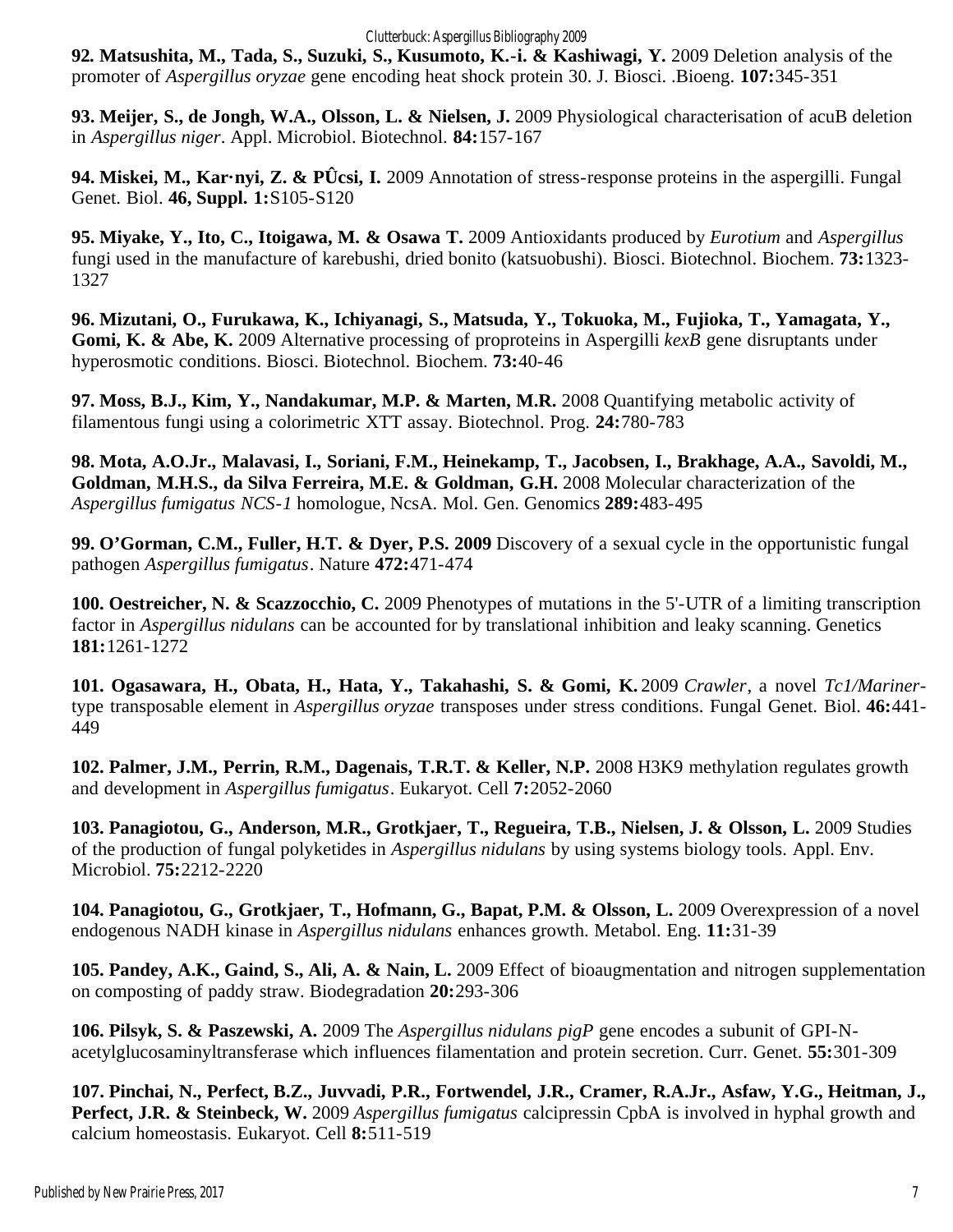*Fungal Genetics Reports, Vol. 56 [2009], Art. 6*

**108. Pollack, J.K., Harris, S.D. & Marten, M.R.** 2009 Autophagy in filamentous fungi. Fungal. Genet. Biol. **46:**1-8

**109. Punt, P.J., Schuren, F.H.J., Lehmbeck, J., Christensen, T., Hjort, C. & van den Hondel, C.A.M.J.J.** 2008 Characterization of the *Aspergillus niger prtT*, a unique regulator of extracellular protease encoding genes. Fungal Genet. Biol. **45:**1591-1599

**110. Purschwitz, J., M¸ller, S. & Fischer, R.** 2009 Mapping the interaction sites of *Aspergillus nidulans* phytochrome FphA with the global regulator VeA and the White Collar protein LreB. Mol. Genet. Genomics **281:**35-42

**111. Ramirez, M., Castro, C., Palomares, J.C., Torres, M.J., Aller, A.I., Ruiz, M., Aznar, J. & MartÌn-Mazuelos, E.** 2009 Molecular detection and identification of *Aspergillus* spp. from clinical samples using realtime PCR. Mycoses **52:**129-134

**112. Qiao, J., Lin, L. & Tianhong, W.** 2008 [Not seen: in Chinese] "Progress in research on apoptosis in filamentous fungi" Wei Sheng Wu Hsueh Pao - Acta Microbiologica Sinica **48:**551-555

**113. Richie, D.L. & Askew, D.S.** 2008 Autophagy in the filamentous fungus *Aspergillus fumigatus*. Methods Enzymol. (Ch. 12) **451:**241-250

**114. Rispail, N., Soanes, D.M., Ant, S., Czajkowski, R., Gr¸nier, A., Huguet, R., Perez-Nadales, E., Poli, A., Sartorel, E., Valiante, V., Yang, M., Beffa, R., Brakhage, A.A., Gow, N.A.R., Kahmann, R., Lebrun, M.-H., Lenasi, H., Perez-Martin, J., Talbot, N.J., Wendland, J. & Di Pietro, A.** 2009 Comparative genomics of MAP kinase and calcium-calcineurin signalling components in plant and human pathogenic fungi. Fungal Genet. Biol. **46:**387-298

**115. Rodriguez-Gal·n, O., Galindo, A., Herv·s-Aguilar, A., Arst, H.N.Jr. & Penalva, M.A.** 2009 Physiological involvement in pH signaling of Vps24-mediated recruitment of *Aspergillus* PalB cysteine protease to ESCRT-III. J. Biol. Chem. **284:**4404-4412

**116. Saikia, S. & Scott, B.** 2009 Functional analysis and subcellular localization of two geranylgeranyl diphosphate synthases from *Penicillium paxilli*. Mol. Genet. Genomics **282:**257-271

**117. Sakai, K., Kinoshita, H., Shimizu, T., Nihira, T.** 2008 Construction of a citrinin gene cluster expression system in heterologous *Aspergillus oryzae*. J. Biosci. Bioeng. **106:**466-472

**118. Sakamoto. K., Iwashita, K., Yamada, O., Kobayashi, K., Mizuno, A., Akita, O., Mikami, S., Shimoi, H. & Gomi, K.** 2009 *Aspergillus oyzae atfA* controls conidial germination and stress tolerance. Fungal Genet. Biol. **46:**887-897

**119. Samson, R.A. & Varga, J.** 2009 What is a species in *Aspergillus*? Med. Mycol. **47, suppl1:**S31-20

**120. Sato, I., Shimizu, M., Hoshino, T. & Takaya, N.** 2009 The glutathione system of *Aspergillus nidulans* involves a fungus-specific glutathione S-transferase. J. Biol. Chem. **284:**8042-8053

**121. Schroeckh, V., Scherlach, K., N¸tzmann, H.-W., Shelest, E., Schmidt-Heck, W., Schuemann, J., Martin, K., Hertweck, C. & Brakhage, A.A.** 2009 Intimate bacterial-fungal interaction triggers biosynthesis of archetypal polyketides in *Aspergillus nidulans*. Proc. Nat. Acad. Sci. USA **106:**14558-14563

**122. Shi, J., Chen, W., Liu, Q., Chen, S., Hu, H., Turner, G. & Lu, L.** 2008 Depletion of the MobB and CotA complex in *Aspergillus nidulans* causes defects in polarity maintenance that can be suppressed by the environment stress. Fungal Genet. Biol. **45:**1570-1581

**123. Shima, Y., Shiima, M., Shinozawa, T., Ito, Y., Nakajima, H., Adachi, Y. & Yabe, K.** 2009 Participation 8 https://newprairiepress.org/fgr/vol56/iss1/6 DOI: 10.4148/1941-4765.1079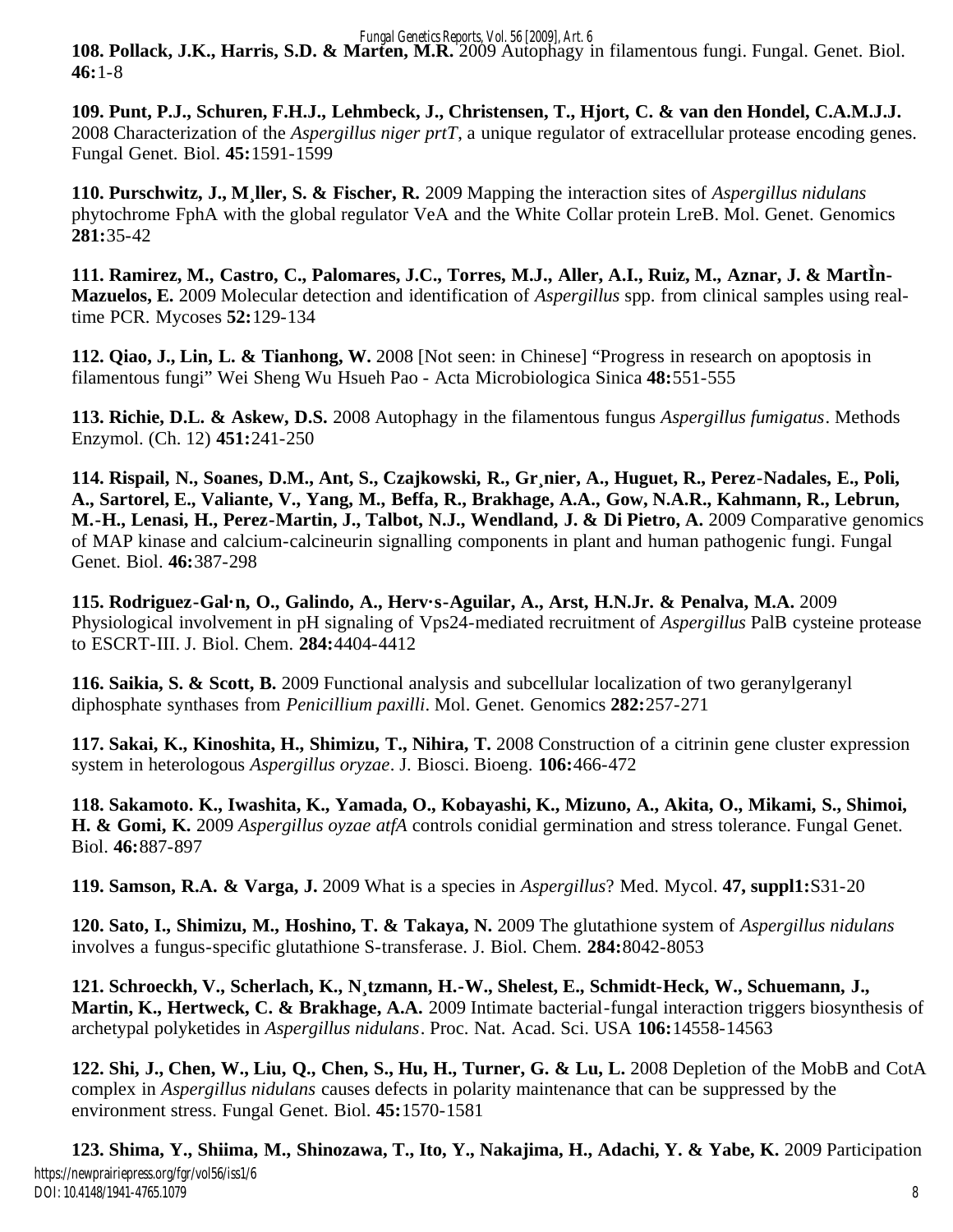Clutterbuck: Aspergillus Bibliography 2009

in aflatoxin biosynthesis by a reductase enzyme encoded by *vrdA* gene outside the aflatoxin cluster. Fungal Genet. Biol. **46:**221-231

**124. Shin, K.-S., Kwon, N.-J., Kim, Y.H., Park, H.-S., Kwon, G.-S. & Yu, J.-H.** 2009 Differential roles of the ChiB chitinase in autolysis and cell death of *Aspergillus nidulans*. Eukaryot. Cell **8:**738-746

**125. Sienko, M., Natorff, R., Owczarek, S., Olewiecki, I. & Paszewski, A.** 2009 *Aspergillus nidulans* genes encoding reverse transsulfuration enzymes belong to homocysteine regulon. Curr. Genet. **55:**561-570

**126. Skamnioti, P., Furlong, R.F. & Gurr, S.J.** 2008 Evolutionary history of the ancient cutinase family in five filamentous Ascomycetes reveals differential gene duplications and losses and in *Magnaporthe grisea* shows evidence of sub- and neo-functionalization. New Phytol. **180:**711-721

**127. Snelders, E., Huis in 't Veld, R.A.G., Rijs, A.J.M.M., Kema, G.H.J., Melchers, W.J.G. & Verweij, P.E.** 2009 Possible environmental origin of resistance of *Aspergillus fumigatus* to medical triazoles. Appl. Env. Microbiol. **75:**4053-4057

**128. Son, S. & Osmani, S.A.** 2009 Analysis of all protein phosphatase genes in *Aspergillus nidulans* identifies a new mitotic regulator, *fcp1*. Eukaryot. Cell **8:**573-585

**129. Soriani, F.M., Kress, M.R., Fagundes de GouvÍa, P., Malavazi, I., Savoldi, M., Gallmetzer, A., Strauss, J., Goldman, M.H.S. & Goldman, G.H.** 2009 Functional characterization of the *Aspergillus nidulans* methionine sulfoxide reductases (*msrA* and *msrB*). Fungal Genet. Biol. **46:**410-417

**130. Sousa, G.D., Zucchi, T.D., Zucchi, F.D., Miller, R.G., Anjos, R.M.A., Poli, P. & Zucchi, T.M.A.D.** 2009 *Aspergillus nidulans* as a biological system to detect the genotoxic effects of mercury fumes on eukaryotes. Gen. Mol. Res. **8:**404-413

**131. Sprˆte, P., Brakhage, A.A. & Hynes, M.J.** 2009 Contribution of peroxisomes to penicillin biosynthesis in *Aspergillus nidulans*. Eukaryot. Cell **8:**421-423

**132. Steffan, N., Grundmann, A., Yin, W.-B., Kremer, A. & Li, S.-M.** 2009 Indole prenyltransferases from fungi: a new enzyme group with high potential for the production of prenylated indole derivatives. Curr. Med. Chem. **16:**218-231

**133. Stevens, D.A.** 2009 Clinical aspergillosis for basic scientists. Med. Mycol. **47,suppl1:**S1-4

**134. Szewczyk, E., Chiang, Y.-M., Oakley, C.E., Davidson, A.D., Wang, C.C. & Oakley, B.R.** 2008 Identification and characterization of the asperthecin gene cluster of *Aspergillus nidulans*. Appl. Env. Microbiol. **74:**7607-7612

**135. Takehashi, T., Jin, F.J. & Koyama, Y.** 2009 Nonhomologous end-joining deficiency allows large chromosomal deletions to be produced by replacement-type recombination in *Aspergillus oryzae.* Fungal Genet. Biol. **436:**815-824

**136. Takehashi, T., Jin, F.J., Sunegawa, M., Machida, M. & Koyama, Y.** 2009 Generation of large chromosomal deletions in koji molds *Aspergillus oryzae* and *Aspergillus sojae* via a loop-out recombination. Appl. Env. Microbiol. **74:**7684-7693

**137. Takeshita, N., Higashitsuji, Y., Konzack, S. & Fischer, R.** 2008 Apical sterol-rich membranes are essential for localizing cell end markers that determine growth directionality in the filamentous fungus *Aspergillus nidulans*. Mol. Biol. Cell. **19:**339-351

**138. Tokuoka, M., Seshime, Y., Fujii, I., Kitamoto, K., Takahashi, T. & Koyama, Y.** 2008 Identification of a novel polyketide synthase-nonribosomal peptide synthetase (PKS-NRPS) gene required for the biosynthesis of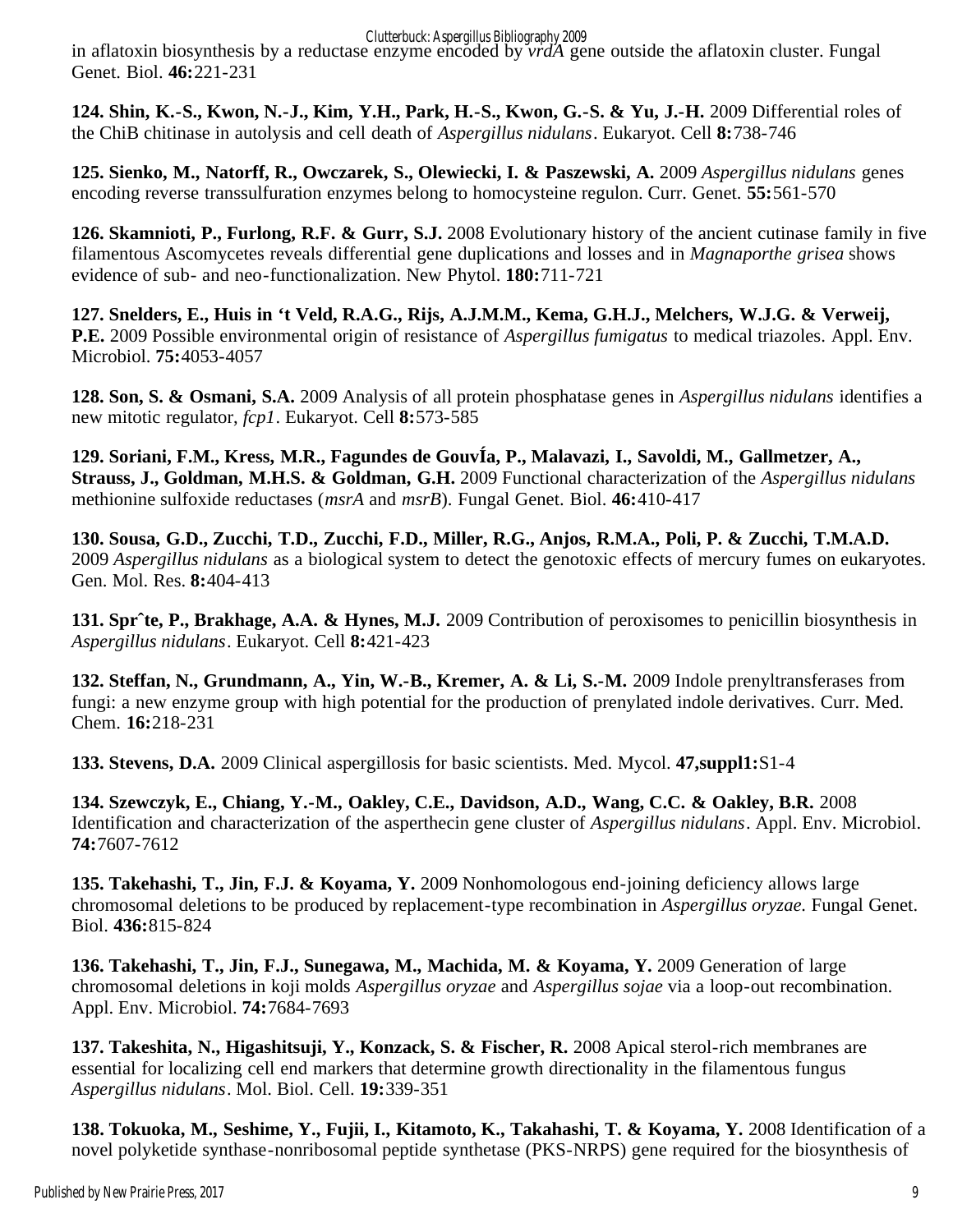cyclopiazonic acid in *Aspergillus oryzae*. Fungal Genet. Biol. **45:**1608-16115 *Fungal Genetics Reports, Vol. 56 [2009], Art. 6*

**139. Takaya, N.** 2009 Response to hypoxia, reduction of electron acceptors, and subsequent survival by filamentous fungi. Biosci. Biotechnol. Biochem. **73:**1-8

**140. Thykaer, J., Rueksomtawin, K., Noorman, H. & Nielsen, J.** 2009 Disruption of the NADPH-dependent glutamate dehydrogenase affects the morphology of two industrial strains of *Penicillium chrysogenum*. J. Biotechnol. **139:**280-282

**141. Tsang, A., Butler, G., Powlowski, J., Panisko, E.A. & Baker, S.E.** 2009 Analytical and computational approaches to define the *Aspergillus niger* secretome. Fungal Genet. Biol. **46 suppl.1:** S153-S160

**142. Tsuizaki. M., Takeshita, N., Ohta, A. & Horiuchi, H.** 2009 Myosin motor-like domain of the class VI chitin synthase CsmB is essential to its functions in *Aspergillus nidulans*. Biosci. Biotechnol. Biochem. **73:**1163-1167

**143. Twumasi-Boateng, K., Yu, Y., Chen, D., Gravelat, F.N., Nierman, W.C. & Sheppard, D.C.** 2009 Transcriptional profiling identifies a role for BrlA in the response to nitrogen depletion and for StuA in the regulation of secondary metabolite clusters in *Aspergillus fumigatus*. Eukaryot. Cell **8:**104-115

**144. Ukil, L., De Souza, C.P., Liu, H.-L. & Osmani, S.A.** 2009 Nucleolar separation from chromosomes during *Aspergillus nidulans* mitosis can occur without spindle forces. Mol. Biol. Cell. **20:**2132-2145

**145. Ukil, L., Varadaraj, A., Govindaraghavan, M., Liu, H.-L. & Osmani, S.A.** 2008 Copy number suppressors of the *Aspergillus nidulans nimA1* mitotic kinase display distinctive and highly dynamic cell cycleregulated locations. Eukaryot. Cell **7:**2087-2099

**146. Valiente, V., Jain, R., Heinekamp, T. & Brakhage, A.A.** 2009 The MpkA MAP kinase module regulates cell wall integrity signaling and pyomelanin formation in *Aspergillus fumigatus*. Fungal Genet. Biol. **46:**909-918

**147. Visser, J., Eurofung** 2009 Thematic issue: aspergillus genomics and beyond. Preface. Fungal Genet. Biol. **46, Suppl. 1**:S1.

**148. von Dohren, H.** 2009 A survey of nonribosomal peptide synthetase (NRPS) genes in *Aspergillus nidulans*. Fungal Genet. Biol. **46, Suppl.1:**S45-52

**149. Wadman, M.W., de Vries, R.P., Kalkhove, S.I., Veldink, G.A. & Vliegenthart, J.F.G.** 2009 Characterization of oxylipins and dioxygenase genes in the asexual fungus *Aspergillus niger*. BMC Microbiol. **9:**59.

**150. Wallner, A., Blatzer, M., Schrettl, M., Sarg, B., Lindner, H. & Haas, H.** 2009 Ferricrocin, a siderophore involved in intra- and transcellular iron distribution in *Aspergillus fumigatus*. Appl. Env. Microbiol. **75:**4194- 4196

**151. Wang, C.C.C., Chiang, Y.-M., Kuo, P.-L., Chang, J.-K. & Hsu, Y.-L.** 2008 Norsolorinic acid inhibits proliferation of T24 human bladder cancer cells by arresting the cell cycle at the G0/G1 phase and inducing a Fas/membrane-bound Fas ligand-mediated apoptotic pathway. Clin. Exp. Pharmacol. Physiol. **35:**1301-1308

**152. Wang, H., Xu, Z., Gao, L. & Hao, B.** 2009 A fungal phylogeny based on 82 complete genomes using the composition vector method. BMC Evol. Biol. **9:**195.

**153. Wang, J., Hu, H., Wang, S., Shi, J., Chen, S., Wei, H., Xu, X. & Lu, L.** 2009 The important role of actinin-like protein (AcnA) in cytokinesis and apical dominance of hyphal cells in *Aspergillus nidulans*. Microbiol. **155:**2714-2725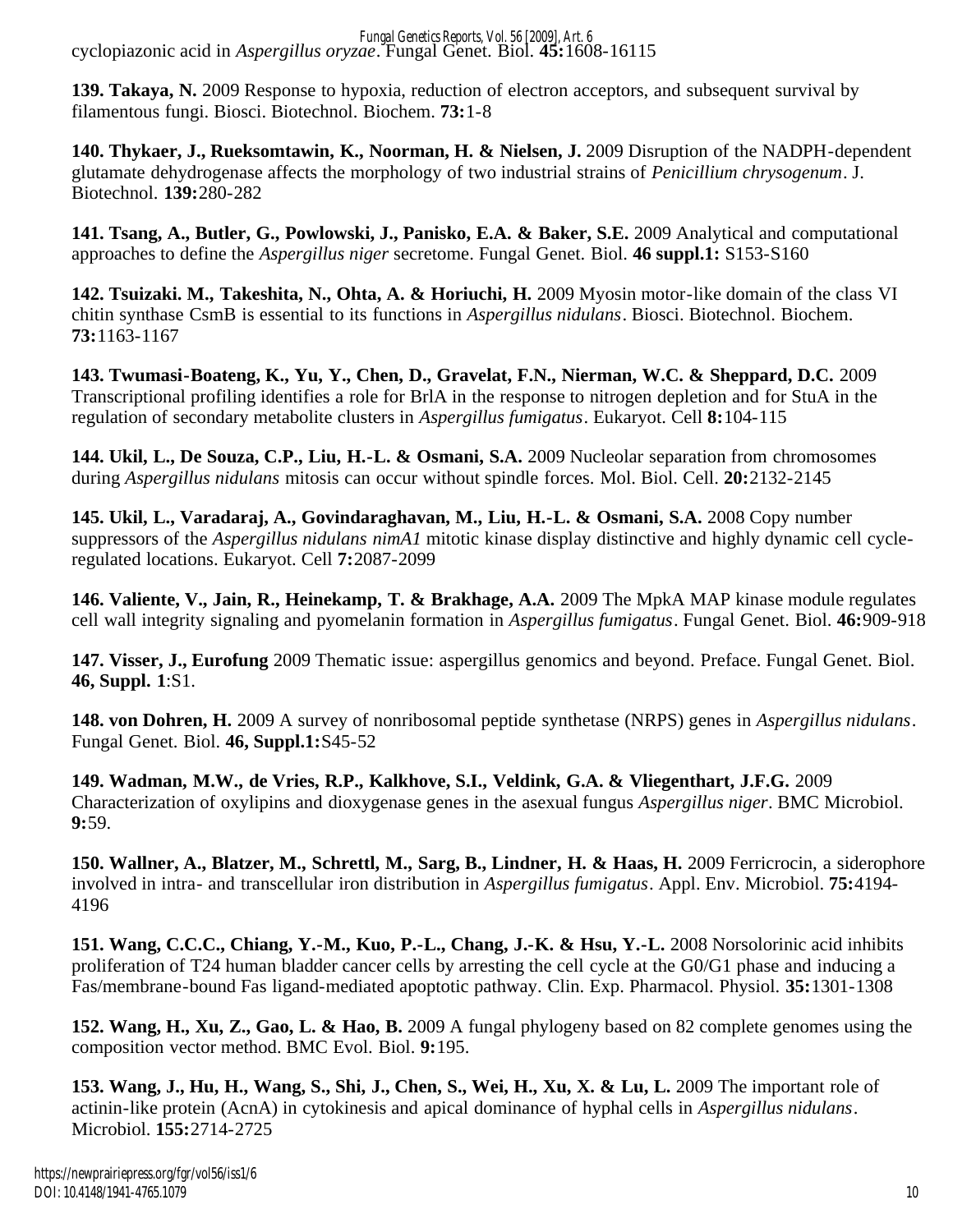Clutterbuck: Aspergillus Bibliography 2009

**154. Wang, K., Ussery, D.W. & Brunak, S.** 2009 Analysis and prediction of gene splice sites in four *Aspergillus* genomes. Fungal Genet. Biol. **46 Suppl.1:**S14-18

**155. Weber, W., Luzi, S., Karlsson, M. & Fussenegger, M.** 2009 A novel hybrid dual-channel catalyticbiological sensor system for assessment of fruit quality. J. Biotechnol. **139:**314-317

**156. Willger, S.D., Grahl, N. & Cramer, R.A.Jr.** 2009 *Aspergillus fumigatus* metabolism: clues to mechanisms of *in vivo* fungal growth and virulence. Med. Mycol. **47 suppl1:**s72-79

**157. Willger, S.D., Puttikamonkul, S., Kim, K.-H., Burritt, J.B., Grahl, N., Metzler, L.J., Barbuch, R., Bard, M., Lawrence, C.B. & Cramer, R.A.Jr.** 2009 A sterol-regulatory element binding protein is required for cell polarity, hypoxia adaptation, azole drug resistance, and virulence in *Aspergillus fumigatus.* PLoS Pathogens **4:**e1000200

**158. Wortman, J.R., Mabey Gilsenan, J., Joardar, V., Deegan, J., Clutterbuck, J., Andersen, M.R., Archer, D., Bencina, M., Braus, G., Coutinho, P., von Dˆhren, H., Doonan, J., Driessen, A.J.M., Durek, P., Espeso, E., Fekete, E., Flipphi, M., Estrada, C.G., Geysens, S., Goldman, G., de Groot, P.W.J., Hansen, K., Harris, S.D., Heinekamp, T., Helmstaedt, K., Henrissat, B., Hofmann, G., Homan, T., Horio, T., Horiuchi, H., James, S., Jones, M., Karaffa, L., Kar·nyi, Z., Kato, M., Keller, N., Kelly, D.E., Kiel, J.A.K.W., Kim, J.- M., van der Klei, I.J., Klis, F.M., Kovalchuk, A., Krasevec, N., Kubicek, C.P., Liu, B., MacCabe, A., Meyer, V., Mirabito, P., Miskei, M., Mos, M., Mullins, J., Nelson, D.R., Nielsen, J., Oakley, B.R., Osmani, S.A., Pakula, T., Paszewski, A., Paulsen, I., Pilsyk, S., PÛcsi, I., Punt, P.J., Ram, A.J.F., Ren, Q., Robellet, X., Robson, G., Seiboth, B., van Solingen, P., Specht, T., Sun, J., Taheri-Talesh, N., Takeshita, N., Ussery, D., VanKuyk, P.A., Visser, H., van de Vondervoort, P.J.I., de Vries, R.P., Walton, J., Xiang, X., Xiong, Y., Zeng, A.P., Brandt, B.W., Cornell, M.J., van den Hondel, C.A.M.J.J., Visser, J., Oliver, S.G. & Turner, G.** 2009 The 2008 update of the *Aspergillus nidulans* genome annotation: a community effort. Fungal Genet. Biol **46, Suppl.1**:S3-S13

**159. Yasmin, S., Abt, B., Schrettl, M., Moussa, T.A.A., Werner, E.R. & Haas, H.** 2009 The interplay between iron and zinc metabolism in *Aspergillus fumigatus*. Fungal Genet. Biol. **46:**707-713

**160. Ye, L. & Pan, L.** 2008 Comparison of the unfolded protein response in solid-state with submerged cultures of *Aspergillus oryzae*. Biosci. Biotechnol. Biochem. **72:**2998-3001

**161. Zekert. N. & Fischer, R.** 2009 The *Aspergillus nidulans* kinesin-3 UncA motor moves vesicles along a subpopulation of microtubules. Mol. Biol. Cell. **20:**673-684

[Keyword](#page-13-0) or [Author](#page-27-0) cross references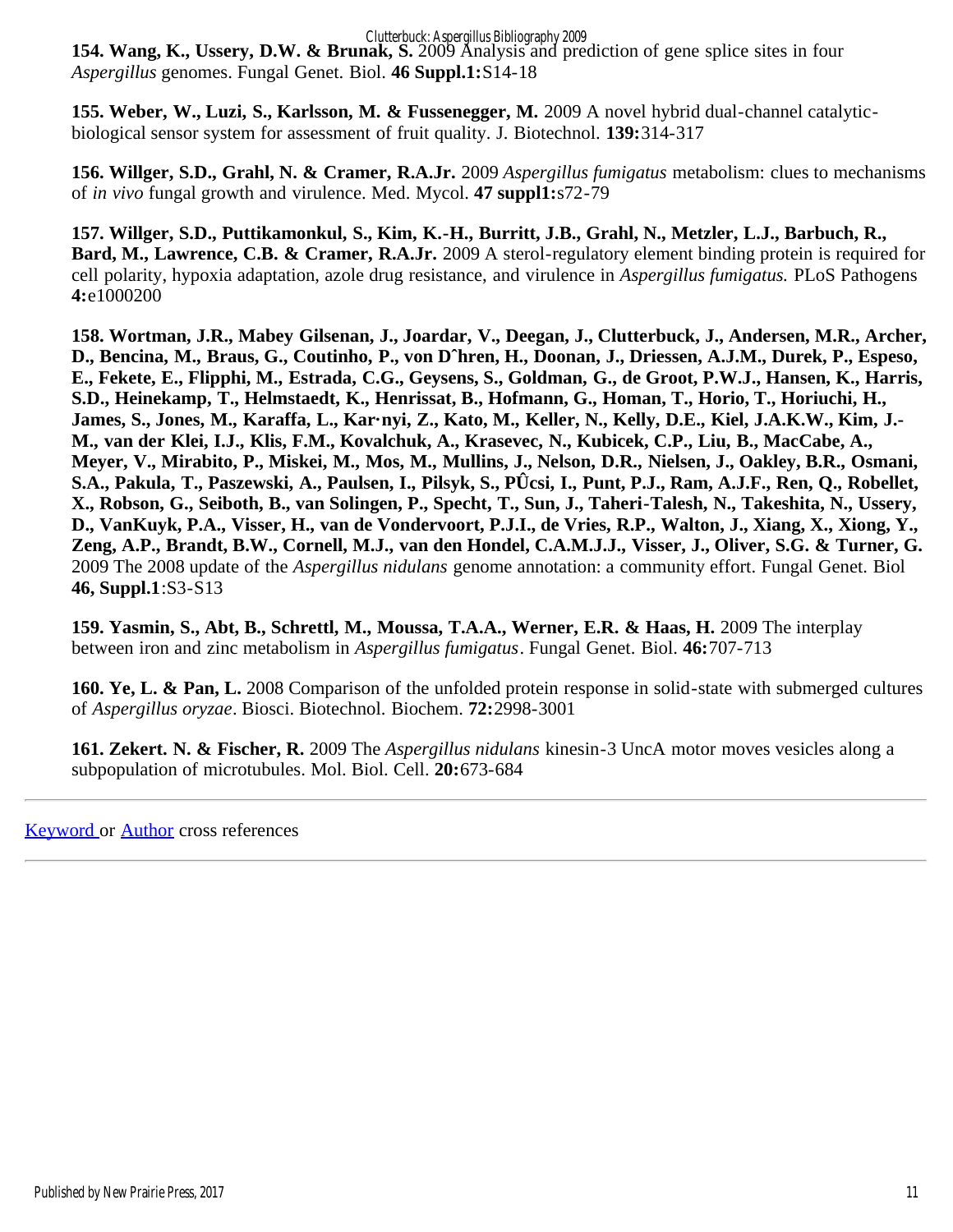# <span id="page-13-0"></span>**Aspergillus keyword cross-reference** Acetaldehyde detection 155 Acetate production 93 Acetic acid detoxification 36 aCGH strain typing 35 Actinin 153 Aflatoxin 17 18 48 77 123 AFLP analysis 27 Aleurioconidia 9 Alkaline protease 19 Allergy 133 Amino acid transport 5 Amylolytic enzymes 87 Androstenedione 89 Anidulafungin 62 Anticancer drugs 151 Antifungals 62 127 Antioxidants 95 Apical dominance 153 Apoptosis 112 151 Arsenic remediation 85 Aspergillosis 111 133 Aspergillus cloud 84 Aspergillus genomics 147 Aspergillus species 14 Aspergillus taxonomy 119 Asperlactone 7 Asperthicin 134 Autolysis 124 https://newprairiepress.org/fgr/vol56/iss1/6

DOI: 10.4148/1941-4765.1079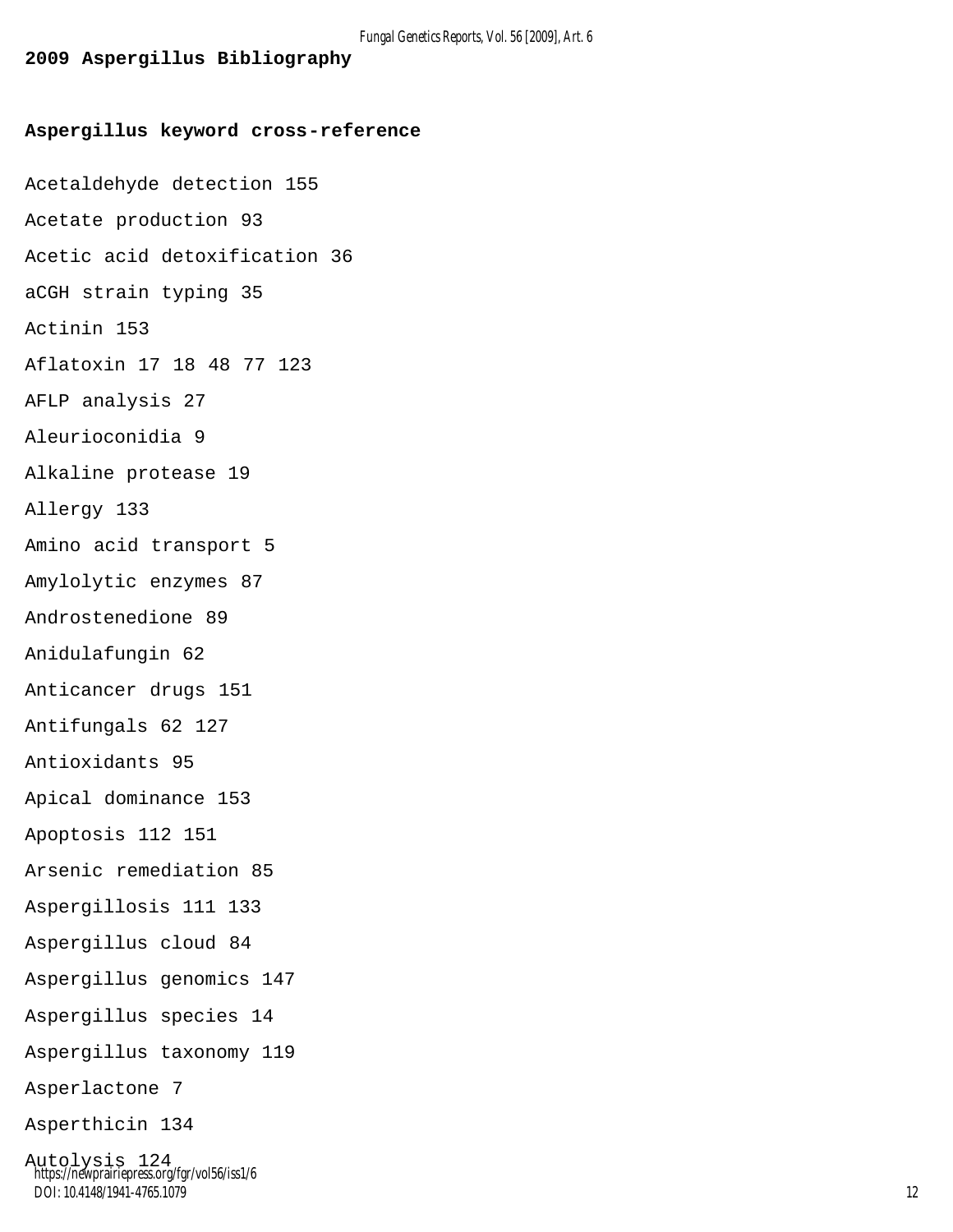- Autophagy 108 113
- Autorepression 72
- Azauracil sensitivity 102
- Azole resistance 157
- Bacterial interaction 121
- Bioaugmentation 43 105
- Biodegradation 43 105
- Biomass measurement 97
- Biosensor 155
- CADRE database 84
- Calcineurin 88
- Calcipressin 107
- Calcium homeostasis 13 107
- Calcium sensitivity 98 107
- Calcium signaling 13 57
- Calcium signalling 54
- Calcium-calcineurin signalling 114
- Carbon metabolism 37
- Carbon regulation 45
- Carbonic anhydrases 31
- Cathepsin inhibitor 121
- Cell cycle 42145
- Cell death 108 124
- Cell end marker 59
- Cell wall integrity 40 146
- Cell walls 23 30 76
- Chitin synthases 41 64 142
- Chromatin accessability 10
- Chromatin structure 45 102
- Chronic granulomatous disease 26
- Citrinin cluster 117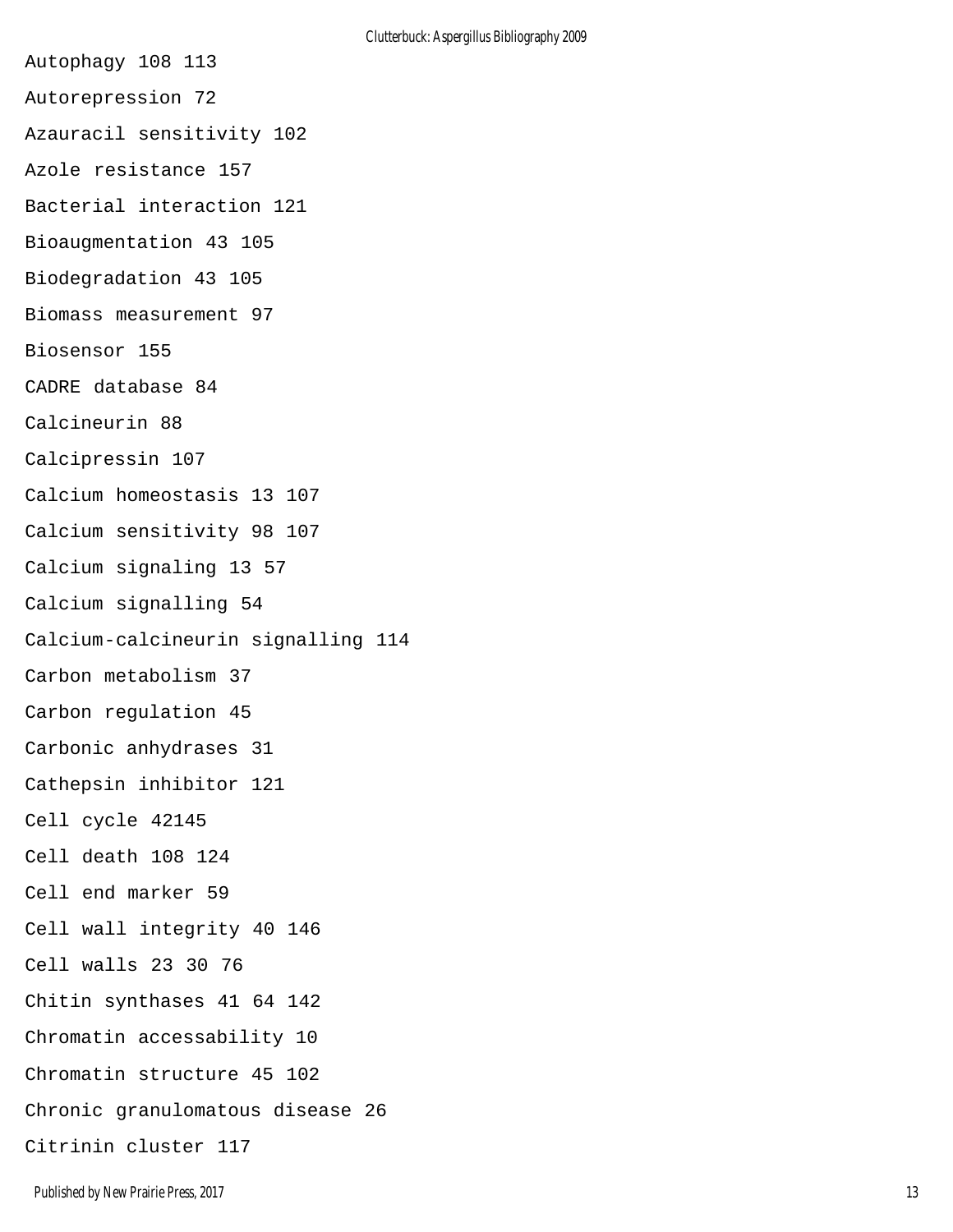Cloud searching 84 CoA-transferases 36 Colony growth 30 Comparative genomics 114 Composition vector 152 Composting 43 105 Condiation 29 Conidial germination 79 Conidial quiescence 42 Conidial survival 52 118 Conidiation 6 34 41 46 50 53 56 64 77 80 102 113 143 150 Convergent evolution 55 Cre-lox plasmid 38 Culture temperature 28 Cutinase evolution 126 Cyanide hydratase 11 Cyclopiazonic acid 18 138 Cytochrome P450s 69 Cytokinesis 73 153 Deletion method 135 136 Detyrosinated microtubules 161 Development 57 Dioxygenases 149 Dynein 1 Echinocandins 62 Endocytosis 60 Endosomes 1 Environmental fungicides 127 Ergosterol 157 ESCRT-III 115 Extracellular enzyme production 91 *Fungal Genetics Reports, Vol. 56 [2009], Art. 6*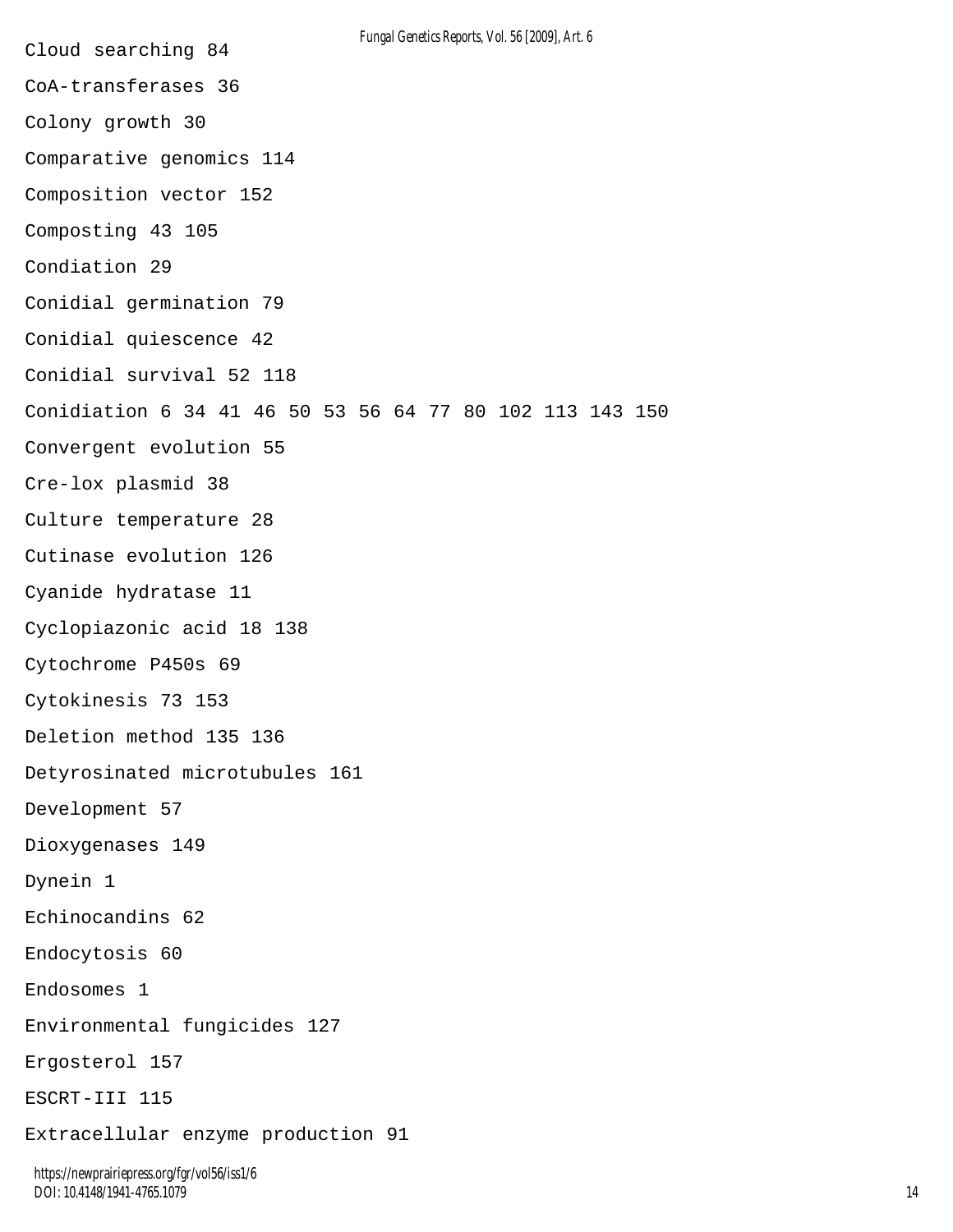Extracellular protease regulation 109 Extracellular proteins 81 Extrolites 39 F-box proteins 67 Ferricrocin 150 First AUG rule 100 Fludioxonil 51 Fruit ripening 155 Fungicide resistance 53 127 Fungicides 127 Fur-related transporters 55 Fusion protein 16 Gene clusters 17 69 134 148 Gene duplication 37 126 Genome annotation 158 Genotoxicity 24 130 Geranylgeranyl diphosphate synthases 116 Glutathione-S-transferase 120 Glycosomes 70 Glycosylation 49 Glyoxisomes 70 GPI-N-acetylglucosaminyltransferase 106 Growth rate increase 104 Haemoglobin 63 Heat sensitivity 52 118 Heat shock protein 92 Heme 159 Heterologous expression 28 63 74 83 86 117 Histone deacetylase 79 Histone methylation 102 HOG signalling pathway 8 Clutterbuck: Aspergillus Bibliography 2009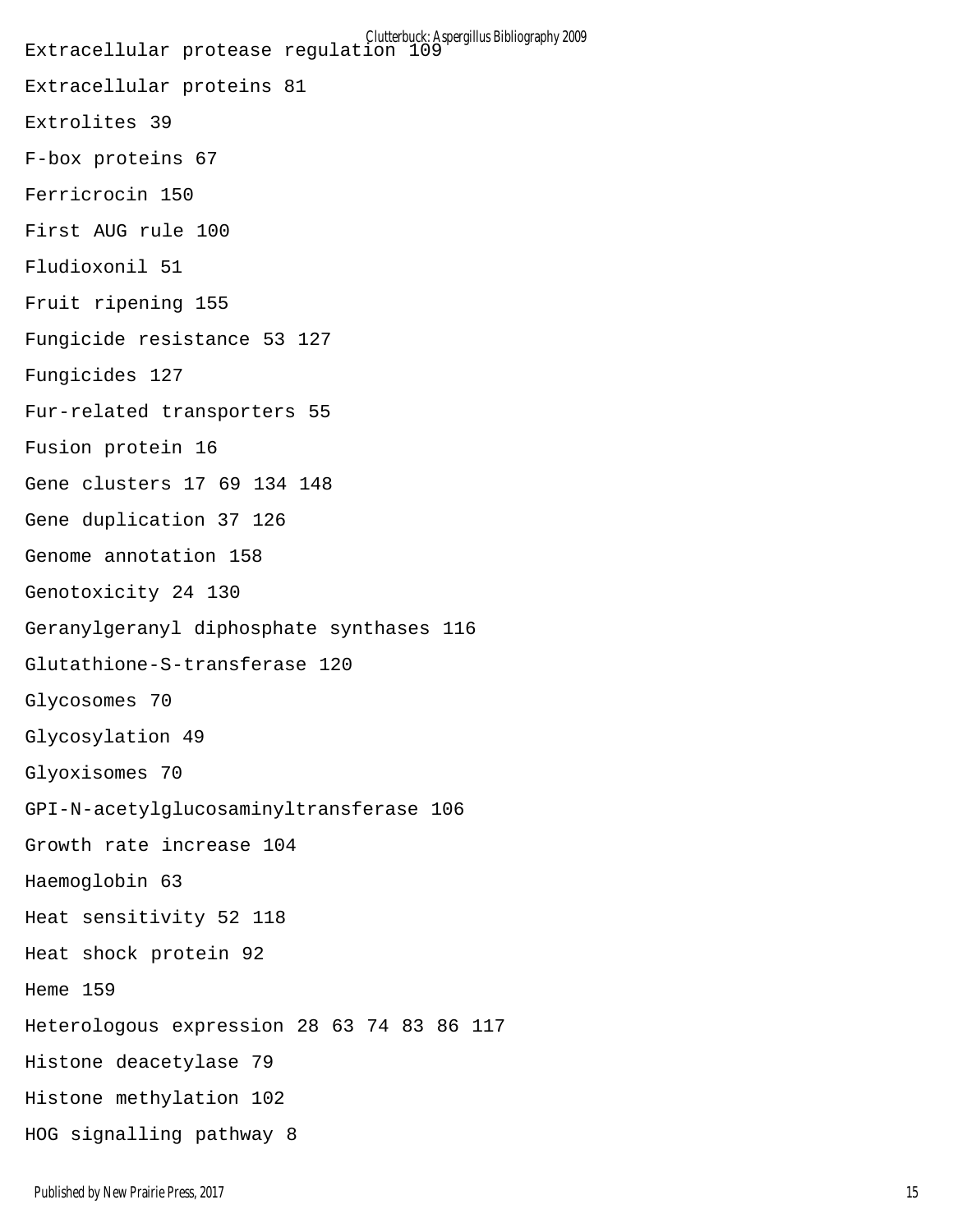Homocysteine regulon 125 Hyperosmotic suppression 96 Hyphal branching 30 Hyphal growth 34 41 50 59 77 80 104 107 Hyphal morphology 57 64 106 Hyphal polarity 60 122 137 157 Hyphal tip localization 34 46 56 Hyphal walls 23 30 40 76 146 Hypoxic stress 139 156 157 Imaging methods 58 Importin 6 Indole prenyltransferases 132 Infection detection 111 Introns 154 Iron metabolism 113 159 Karebushi 95 Kinesin motor 161 Lecanoric acid 121 Light sensing 110 Lignocellulolytic enzemes 28 43 105 Lipid utilization 3 Lipoxygenase 44 Loop-out recombination 136 Mannosidase 80 MAP kinases 51 114 146 Mating systems 47 Mating type genes 47 Melanin 146 Membrane recycling 60 Mercury toxicity 130 Metabolic fluxes 103 *Fungal Genetics Reports, Vol. 56 [2009], Art. 6*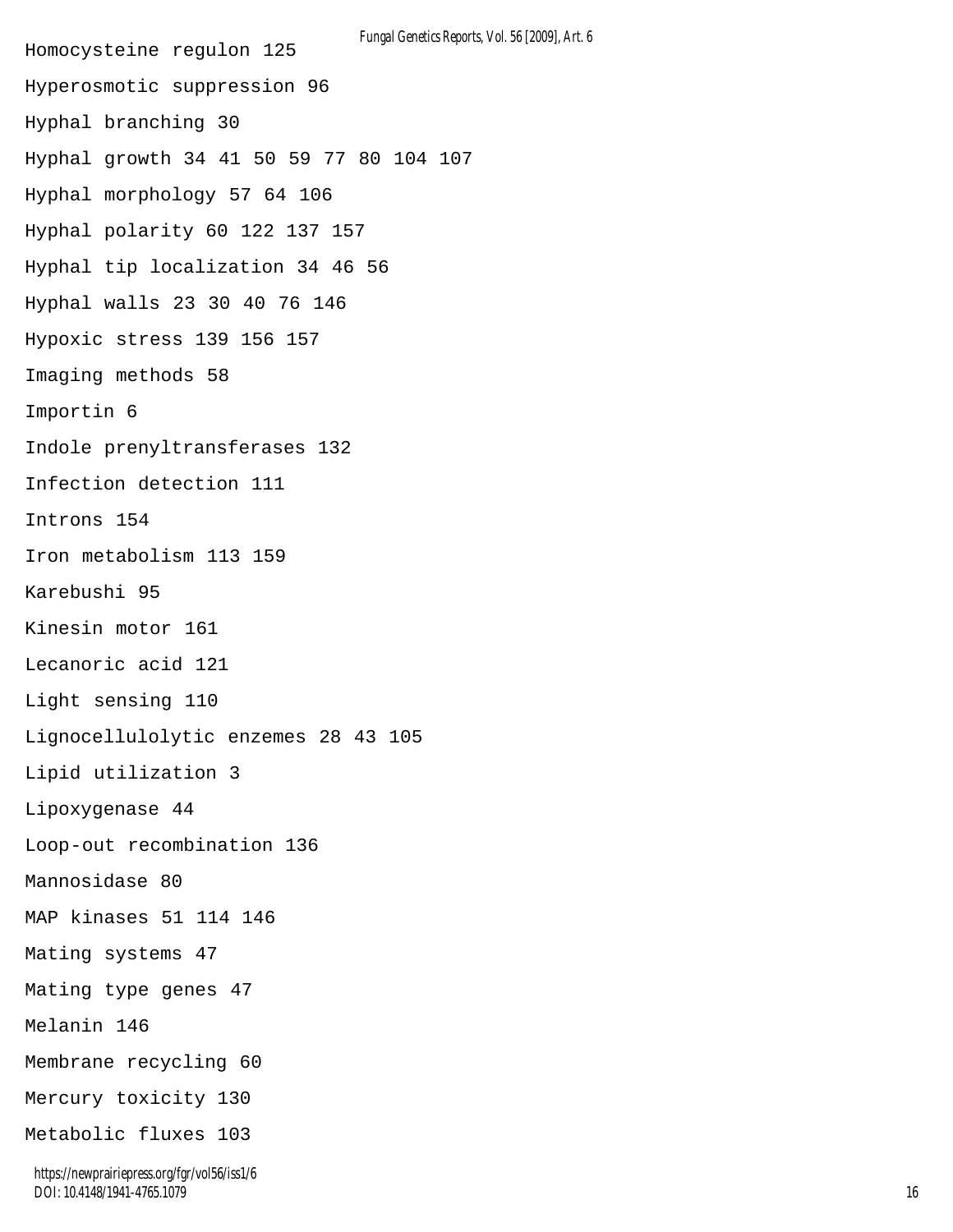Metabolomics 39 Methionine sulphoxide reductases 129 Methylsalicylic acid synthase 7 Microarrays 51 54 88 103 121 139 143 149 Microbodies 70 Microsatellites 21 75 Microscopy 58 Micrtubules 1 161 Mitosis 25 145 Mitosis: nucleolus 144 Mitotic inhibitor 151 Mitotic recombination 24 130 Mitotic regulation 128 Molecular phylogenetics 152 Mononucleotide repeats 21 Multicopy suppression 145 Mycotoxins 12 18 138 Myosin-like domain 142 NADH kinase 104 Neuronal calcium sensor 98 Nexins 68 Nitrate reduction 139 Nitric oxide reductase 139 Nitrogen regulation 5 143 Nonhomologous end-joining 135 Non-ribosomal peptides synthetases 148 Norsolorinic acid 151 Nuclear localization 6 87 Nuclear pore complex 25 82 Nuclear proliferation 42 Nucleobase transporters 55 Clutterbuck: Aspergillus Bibliography 2009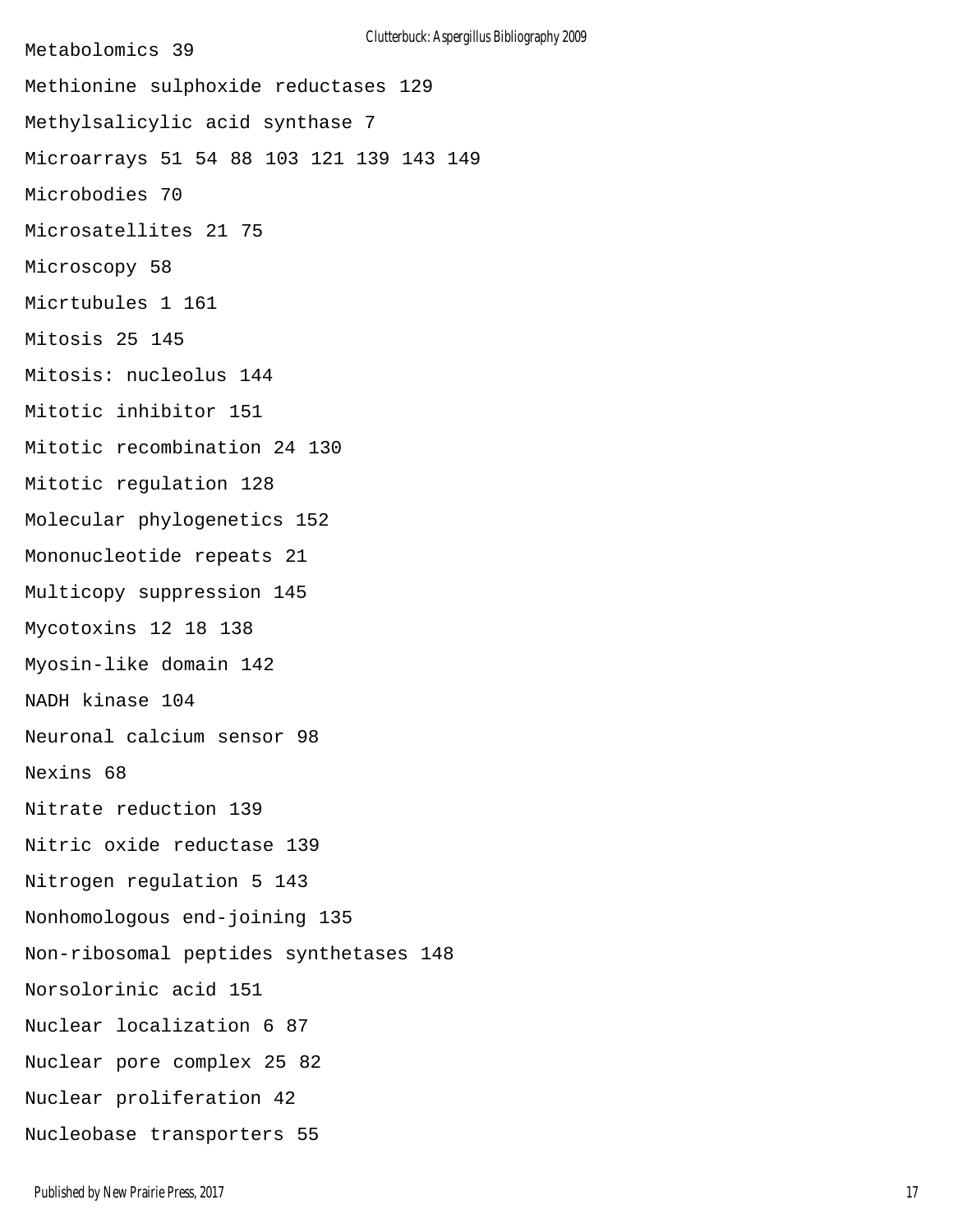Nucleolus in mitosis 144 Nucleosome positioning 10 Nutrient recycling 108 Organic acid production 93 orsellinic acid 121 Osmotic adaptation 53 Osmotic repair 122 Osmotic stress 51 Oxidative stress 52 118 120 129 Oxygen supply 63 Oxylipins 16 149 Oxylipins Pathogenicity 8 26 77 114 156 Pectin degradation 90 Penicillin 131 Peroxisomes 33 7 1310 pH signalling 115 Phytochrome 15 110 Pigmentation 29 PKS-NRPS fusion gene 138 Plant pathogens 3 44 Polarized growth 57 Polyketides 7 103 121 Polymorphic markers 21 Polymorphism 20 Polyols 118 Polysaccharide degradation 22 Population structure 27 Processing proteases 96 Promoter analysis 61 92 Promoter for heterologous expression 78 *Fungal Genetics Reports, Vol. 56 [2009], Art. 6*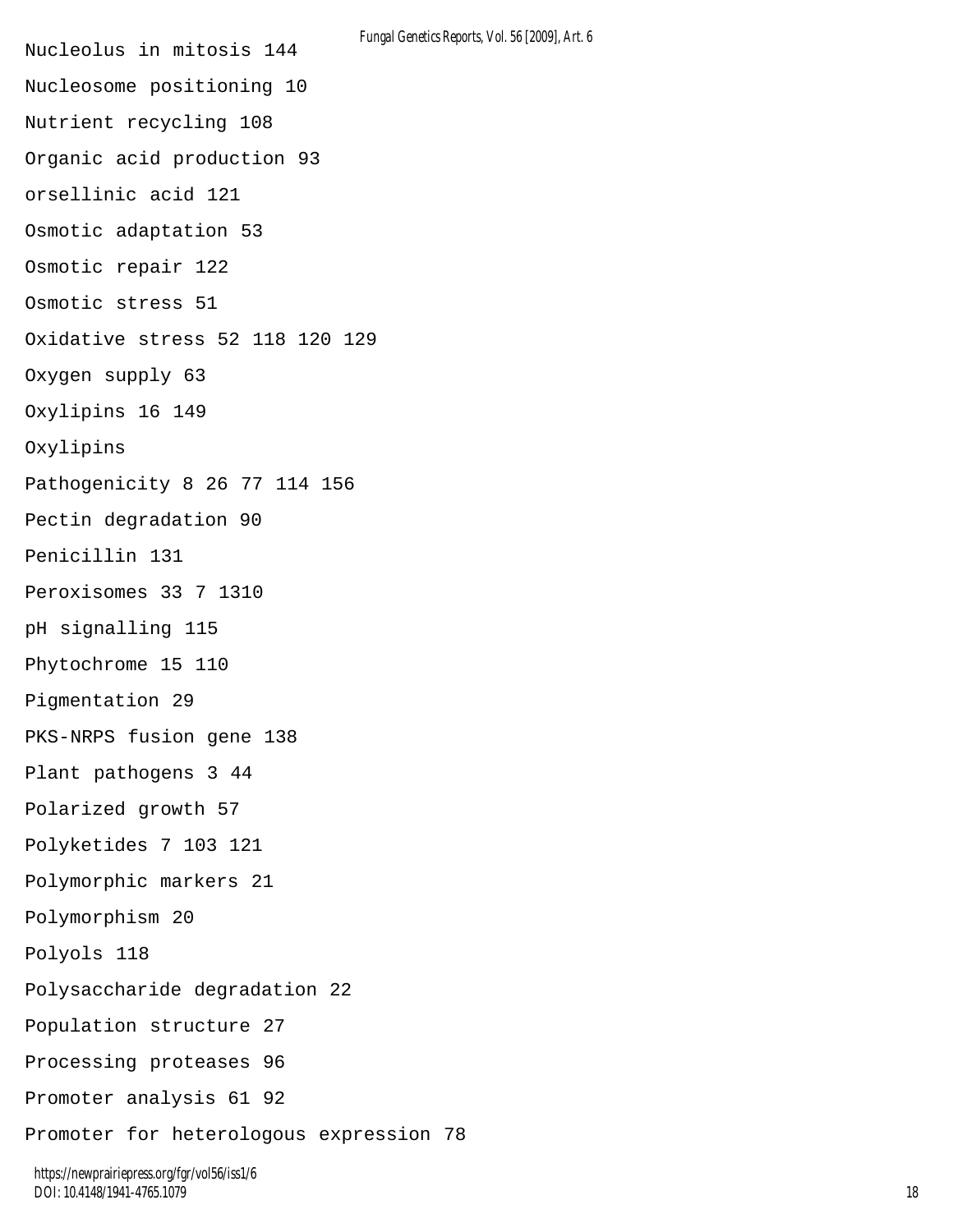Proteases 19 28 32 68 74 106 Protein degradation 67 Protein folding 49 protein kinase 12 Protein O-mannosylation 50 76 Protein phosphatases 128 Protein production 66 Protein secretion 106 Psi factors 16 RAM signalling pathway 122 Real-time PCR 111 Ribosomal proteins 143 Ribosome scanning 100 Sclerotium formation 3 Seconadary metabolism Secondary metabolism 6 7 12 39 69 79 116 121 132 134 143 148 Secretion stress 49 Secretome 141 Septation 59 64 Septation initiation network 73 Sexual reproduction 12 47 65 71 99 149 Sexuality 27 Siderophores 150 159 Simple sequence 21 Sitosterol 89 Solid-state culture 160 Soy sauce 81 Species variability 35 Spindle assembly checkpoint 25 Spindle pole body 73 Spitzenkˆrper 56 Clutterbuck: Aspergillus Bibliography 2009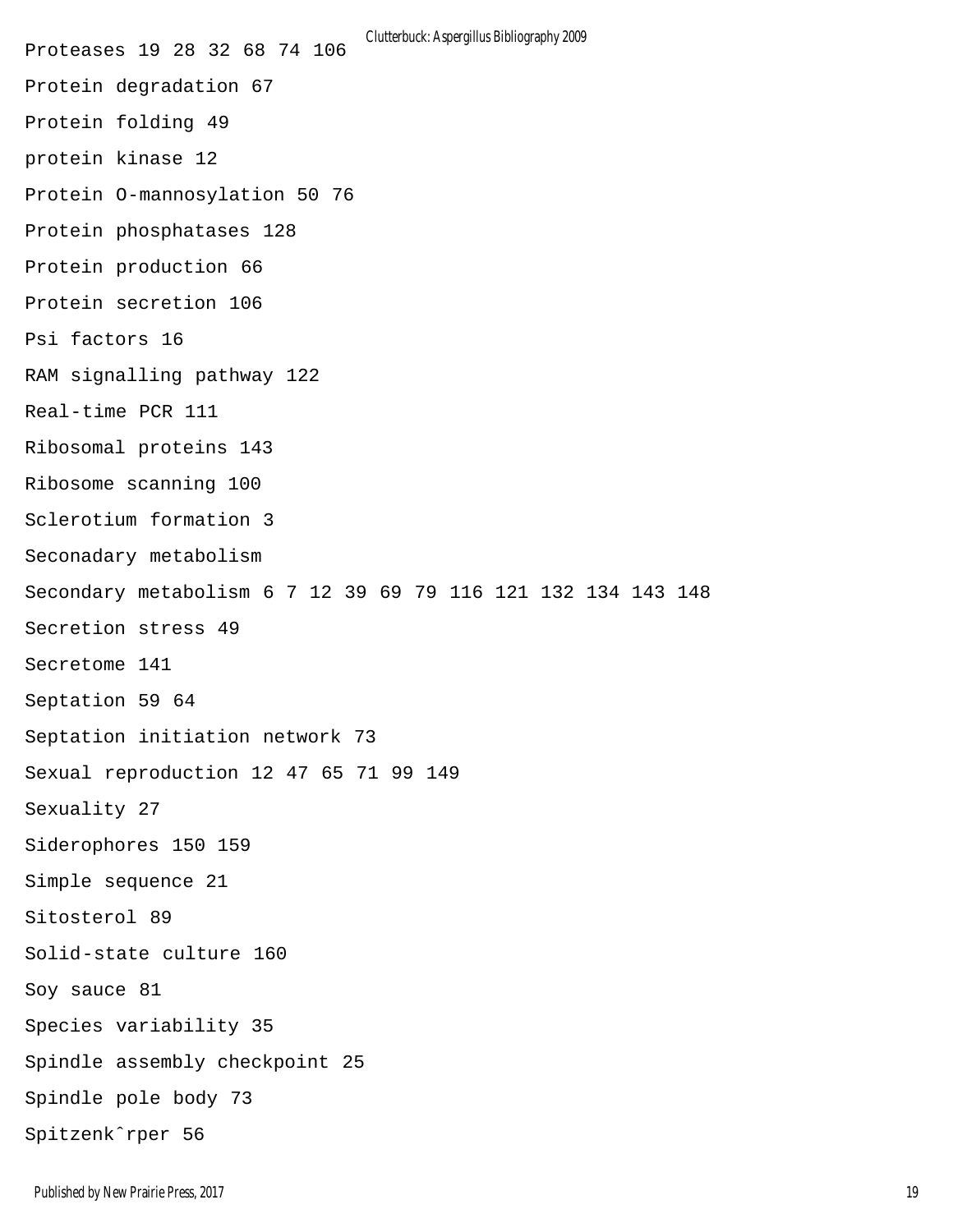Splice site prediction 154 Sterigmatocystin 17 Sterol distribution 98 Sterol regulation 157 Sterol rich membranes 137 Strain typing 35 75 Straw decomposition 43 105 Stress response 20 40 52 94 118 Stress-induced transposition 101 Submerged culture 160 Sulphur amino acids 125 Systems biology 4 103 Taxonomy 119 152 Terpene cyclase expression 83 TOR pathway 108 143 Transcription factors 29 34 46 52 54 71 Transcriptional activators 87 Transformation 2 38 Transposable element 101 Tryprostatin production 86 Typing methods 75 Ubiquitination 67 UDP-galactopyanose mutase 30 Unfolded protein response 160 Vacuolar protein sorting 68 Vesicle transport 161 Virulence 29 107 156 157 Woronin bodies 33 70 XTT staining 97 Zinc metabolism 159 *Fungal Genetics Reports, Vol. 56 [2009], Art. 6*

#### **Genes**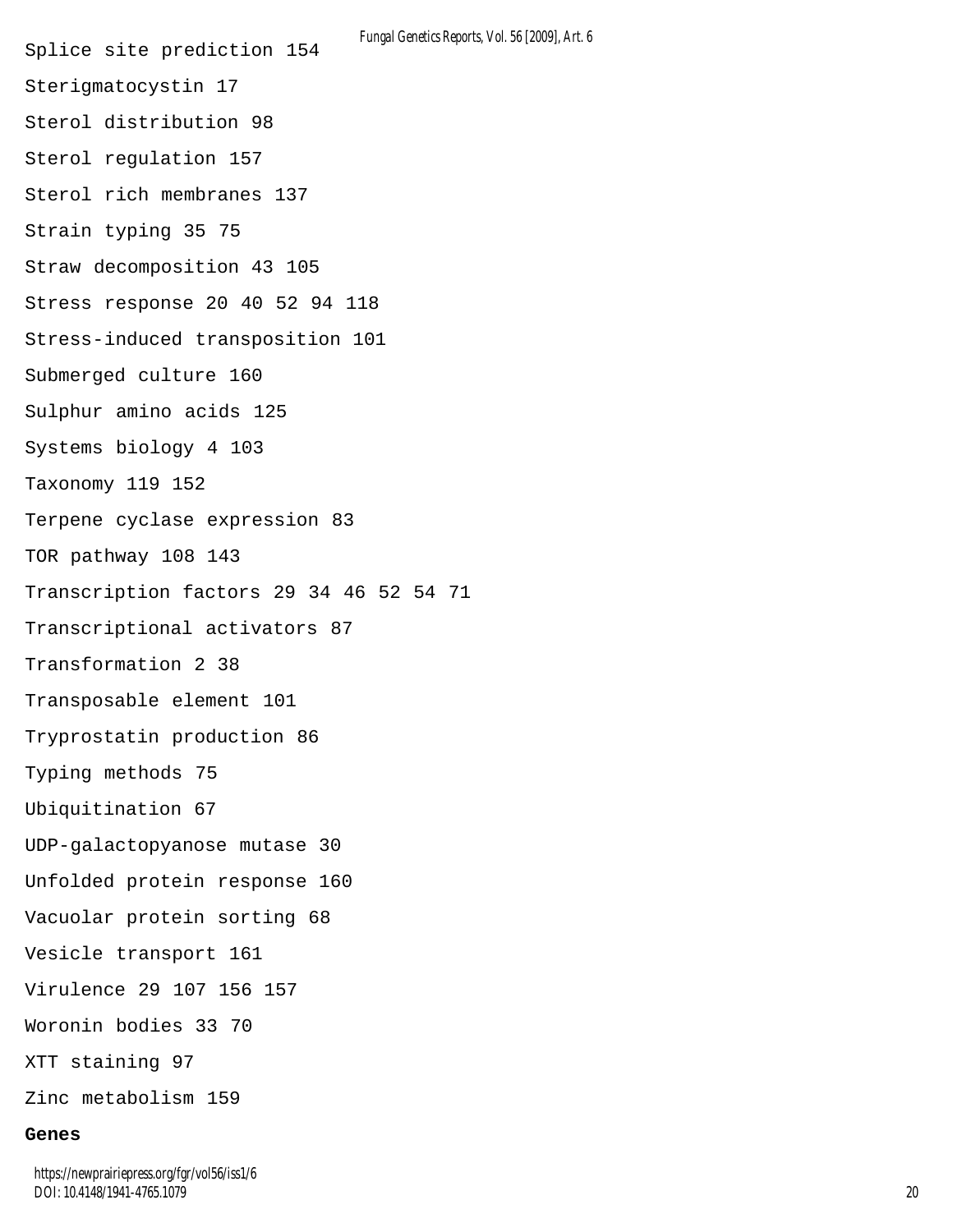# **A. nidulans**

acnA (actinin) 153

agtA 5

amyR 87

aatA 131

aptA,B,C 134

areA 5

arfA 51

atfA 52

atg13 108

atg8 108

cdk1 128

chiB 124

chsA-G 41 64

cht 11

cntA 55

coaT 36

cotA 122

crzA 54

csmA,B 64 142

fcp1 128

flbB,E 34 46 56

fphA 15 110

furA-G 55

glrA 120

hogA 51

imeB 12

kapA 6

kexB 96

lreB 110

mcnA,B,C 145

Published by New Prairie Press, 2017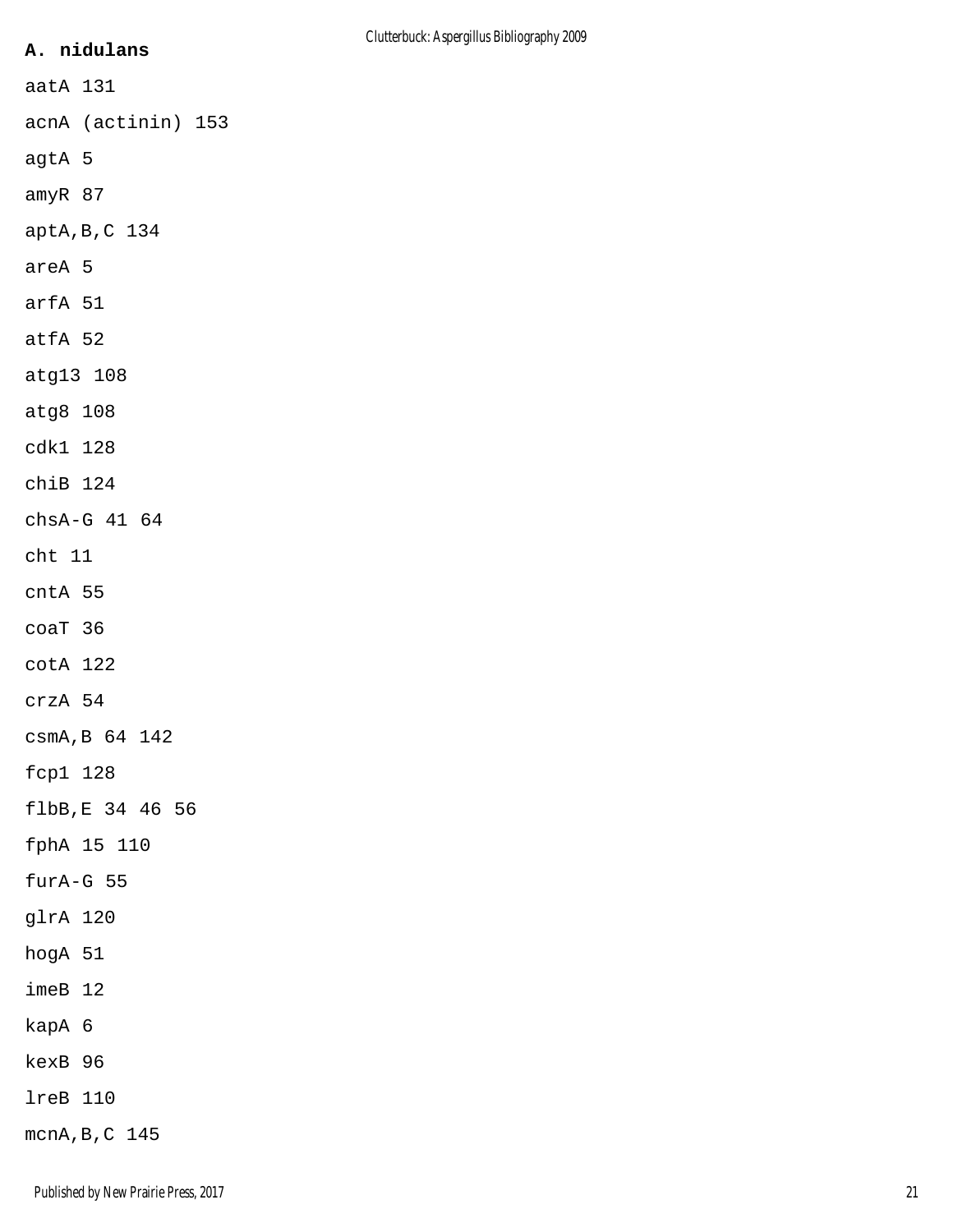- mip1 25
- mobA 73
- mobB 122
- mrsA,B 129
- nagA 124
- ndkA 104
- nikA 53
- nimA 145
- nsdC 71
- orsA-E 121
- palB 115
- pepJ 32
- pigP 106
- pmtA,B,C 50 77
- ppoA 16
- prn cluster 45
- rabA 1
- rcoA 45
- shrA 5
- sidB 73
- sltA 20
- snaD 73
- sogA-C 68
- sskA 51
- ssnF 45
- stzA 20
- sumO 134
- teaA,R 137
- teaC 59
- uaY 100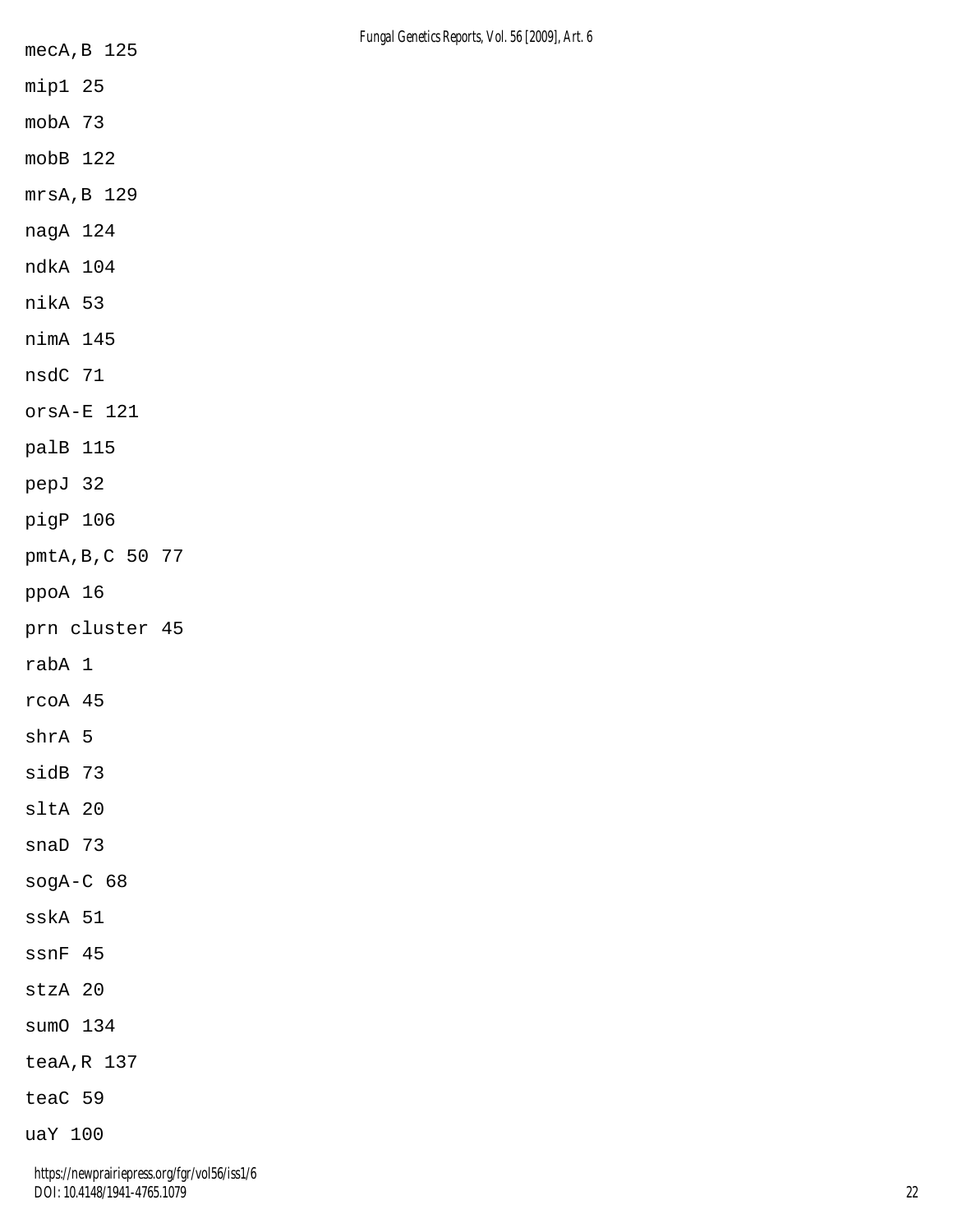ugmA 30

uncA,B 161

veA 6 12 72 110

vps24 115

wscA 50 77

# **A. flavus**

CPA cluster 18

# **A. fumigatus**

cbpA 107

- ace2 29
- ams1 80
- atg1 108
- atg8 113
- bck1 146
- brlA 143
- calA 88
- clrD 102
- hdaA 79
- mat1-1,2 99
- mkk2 146
- mpkA 146
- ncsA 98
- pkaR 42
- sidA,C 150
- srbA 157
- stuA 143
- zrcA 159
- zrfB 159

# **A. niger**

acuB 93

ppoA,C,D 149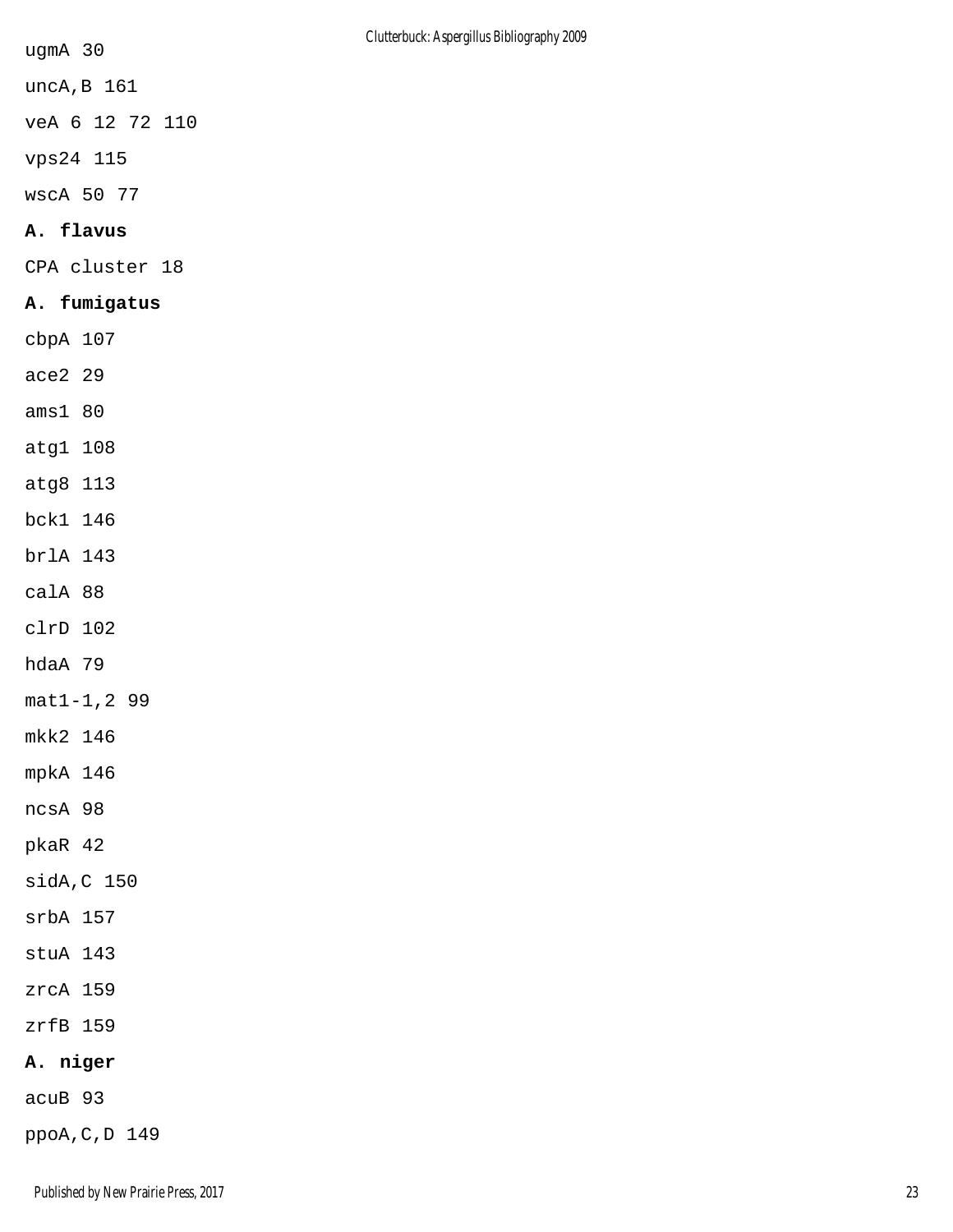#### **A. ochraceoroseus**

aflA-W

#### **A. oryzae**

aotA 101

atfA,B 118

atg8 108

catB 61

cpaA 138

emd4 60

hsp30 92

ku70 135

leaA 3

ligD 135

nptB 74

pex11-1 33

veA 3

#### **A. parasiticus**

vrdA 123

#### **A. westerdijkiae**

aomsas 7

#### **Monascus purpureus**

ctnA 117

# **Penicillium paxilli**

ggsA,B 116

## **Saccharomyces cerevisiae**

ach1 36

## **Vitreoscilla**

vgb 63

## **Zea mays**

LOX3 44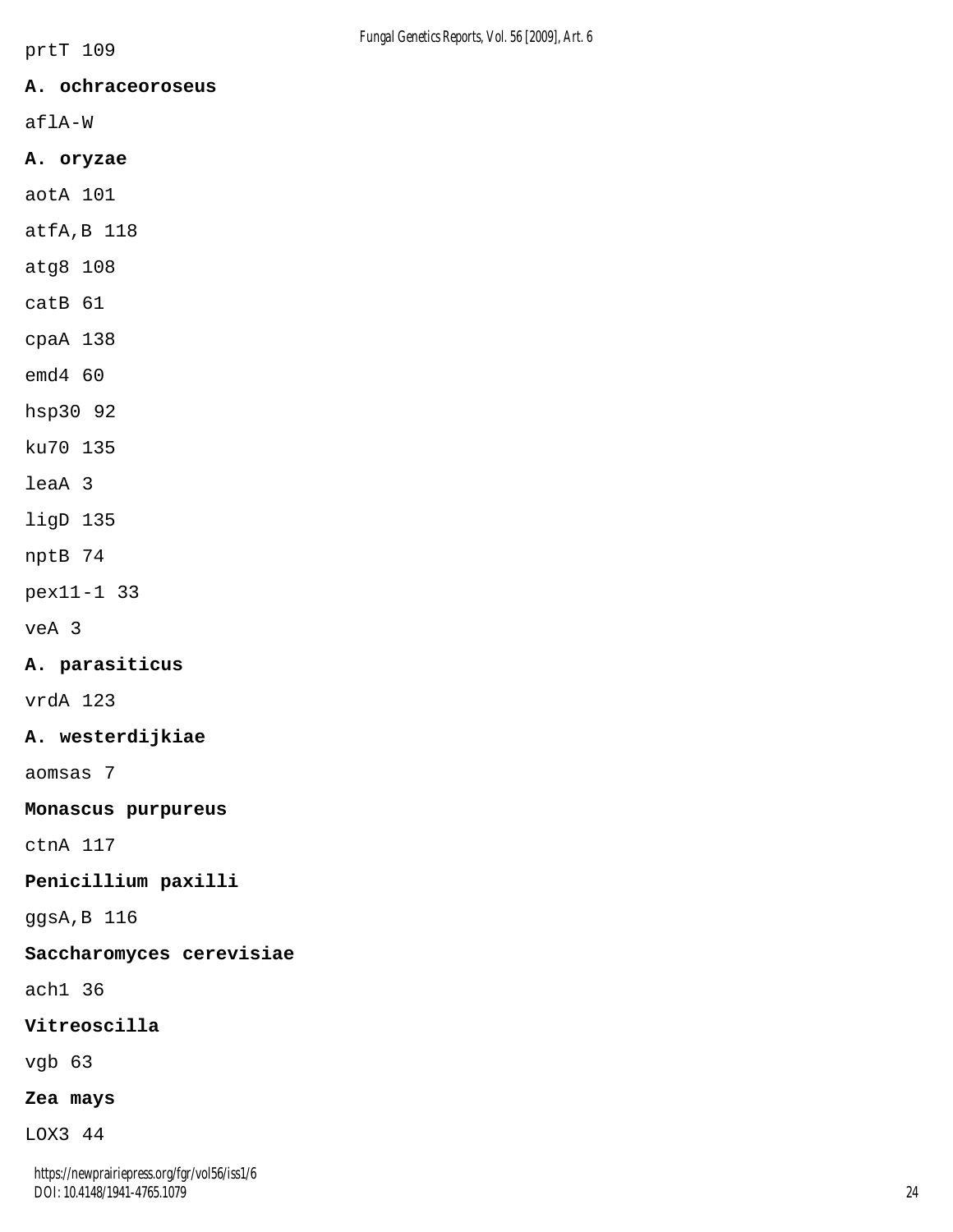# Clutterbuck: Aspergillus Bibliography 2009

#### **Organisms**

A. aculeatus 2 A. flavus 77 A. fumigatus 8 27 39 127 139 156 A. niger 22 63 66 90 141 A. oryzae 22 81 91 117 136 139 160 A. sojae 136 A. parasiticus 65 A. spp. 95 A. terreus 9 Achillea millefolium 24 Artemisia annua 83 Neosartorya fumigata 99 Streptomyces hygroscopicus 121

[Return to the 2009 Aspergillus bibliography](#page-2-0)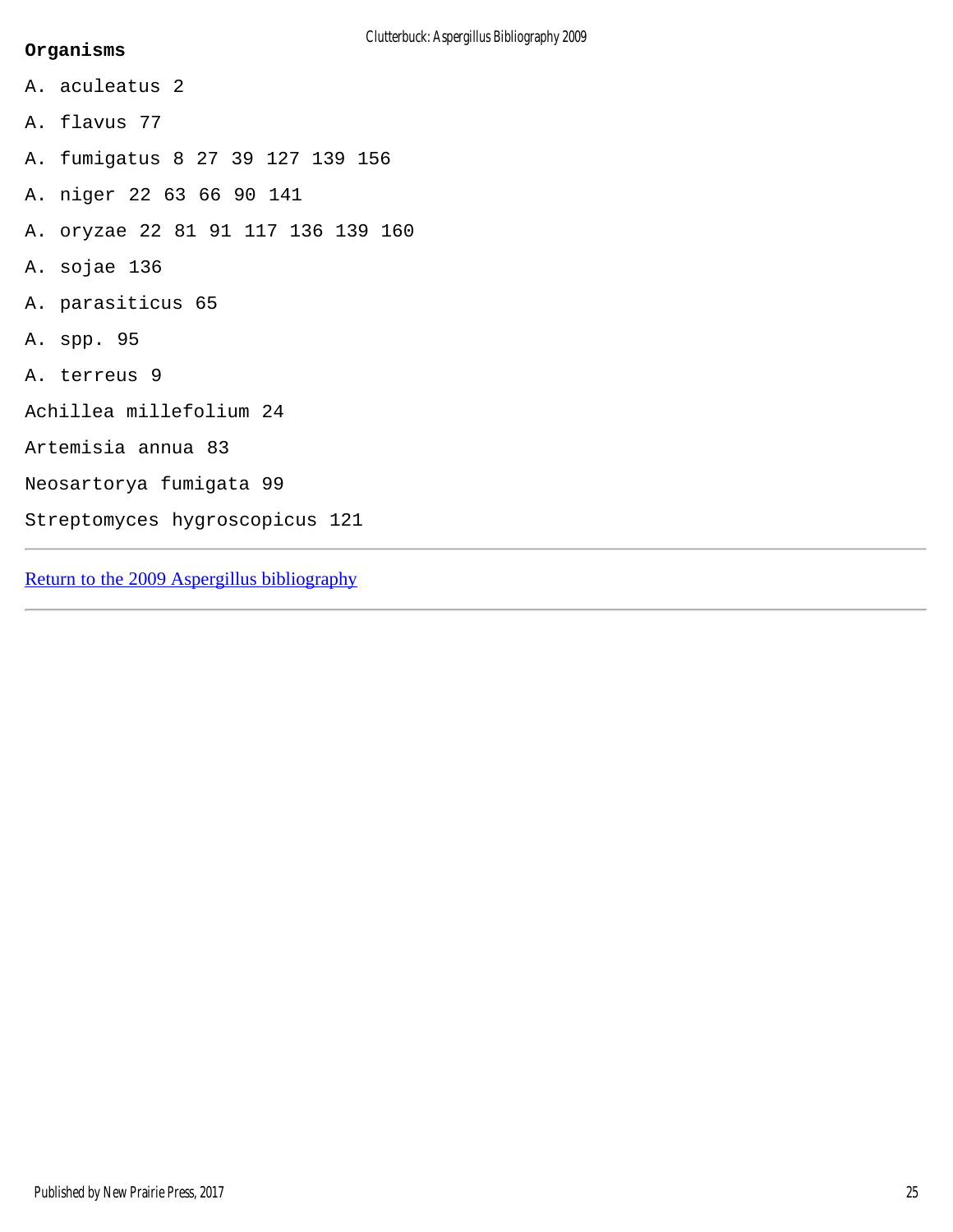<span id="page-27-0"></span>**2009 Aspergillus Bibliography Cross Reference of Aspergillus authors** Abe, K. 51 53 54 96 Abe, Y. 61 Abenza, J.F. 1 Abt, B. 159 Adachi, H. 2 Adachi, Y. 123 Aguilar, M. 22 Aguilar-Osorio, G. 22 Akeroyd, M. 66 Akita, O. 118 Ali, A. 105 Aller, A.I. 111 Amaike, S. 3 Amillis, S. 55 Anbu, P. 19 Andersen, M.R. 4 22 103 158 Andes, D. 79 Andreeva, K. 38 Anjos, R.M.A. 130 Ant, S. 114 Apostolaki, A. 5 55 Ara·jo-Baz·n, L. 6 34 Archer, D.B. 158 Arenas, R. 27 49 Arioka, M. 60 Arst, H.N.Jr. 115 Asano, Y. 51 52 Asfaw, Y.G. 107 Askew, D.S. 42 113

*Fungal Genetics Reports, Vol. 56 [2009], Art. 6*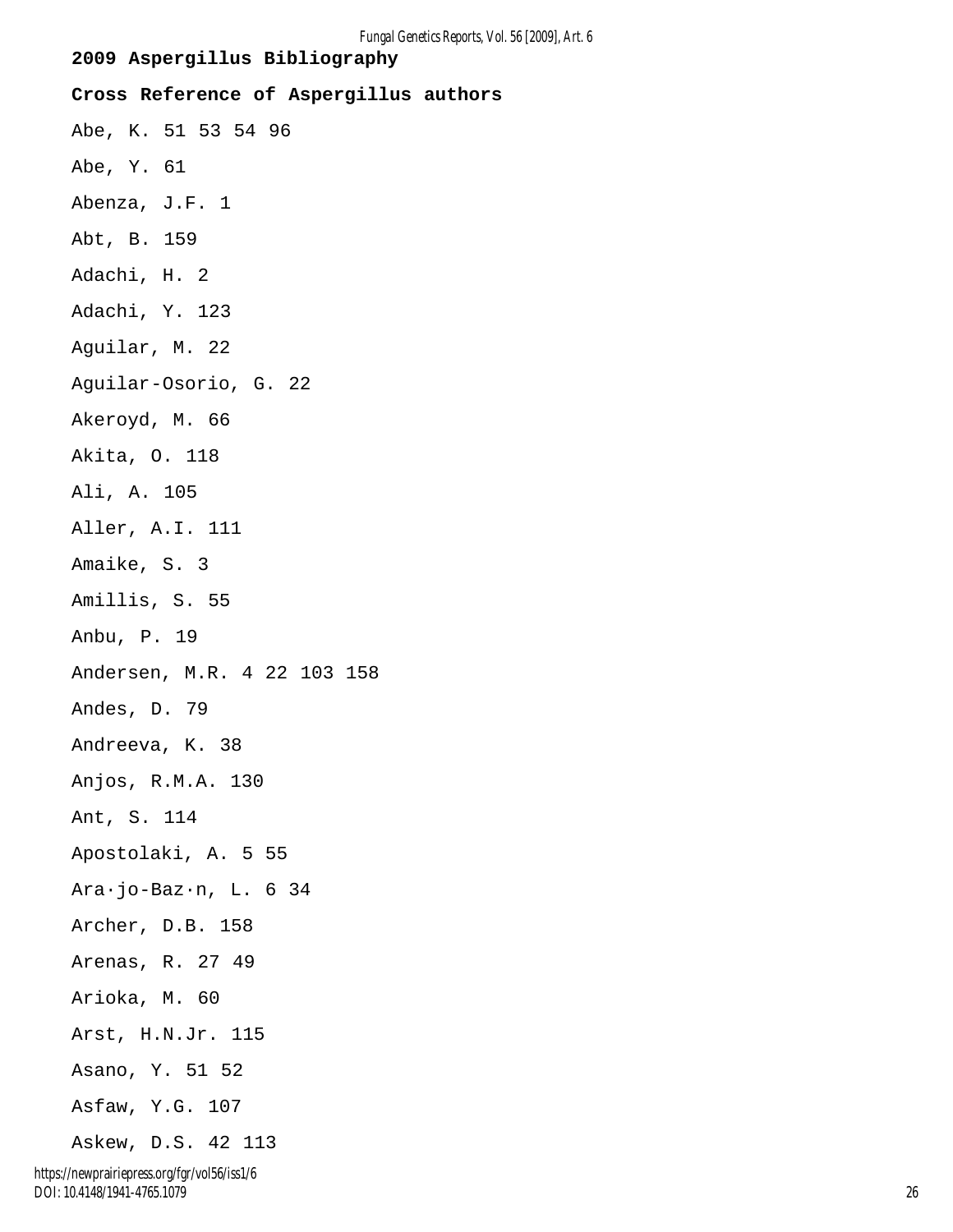| Atherton, G. 84                   | Clutterbuck: As |  |
|-----------------------------------|-----------------|--|
| Atoul, A. 7                       |                 |  |
| Attwood, T.K. 84                  |                 |  |
| Aznar, J. 111                     |                 |  |
| Bacha, N. 7                       |                 |  |
| Bagar, T. 13                      |                 |  |
| Bahn, $Y.-S. 8$                   |                 |  |
| Baker, S.E. 141                   |                 |  |
| Balajee, S.A. 9                   |                 |  |
| Bapat, P.M. 104                   |                 |  |
| Barbuch, R. 157                   |                 |  |
| Bard, M. 157                      |                 |  |
| Barham-Morris, J. 20              |                 |  |
| Bartholomew, J. 84                |                 |  |
| Basheer, A. 10                    |                 |  |
| Basile, L.J. 11                   |                 |  |
| Battaglia, E. 22                  |                 |  |
| Bayram, O. 12                     |                 |  |
| Beffa, R. 114                     |                 |  |
| Beltz, S.B. 17                    |                 |  |
| Bencina, M. 13 158                |                 |  |
| Benedik, M.J. 11                  |                 |  |
| Bennett, J.W. 14                  |                 |  |
| Benoit, I. 22                     |                 |  |
| Berger, H. 10                     |                 |  |
| Betran, J. 44                     |                 |  |
| Billini, M. 5                     |                 |  |
| Blatzer, M. 150                   |                 |  |
| Bowyer, P. 84                     |                 |  |
| Brakhage, A.A. 98 114 121 131 146 |                 |  |
| Brandt, B.W. 23 158               |                 |  |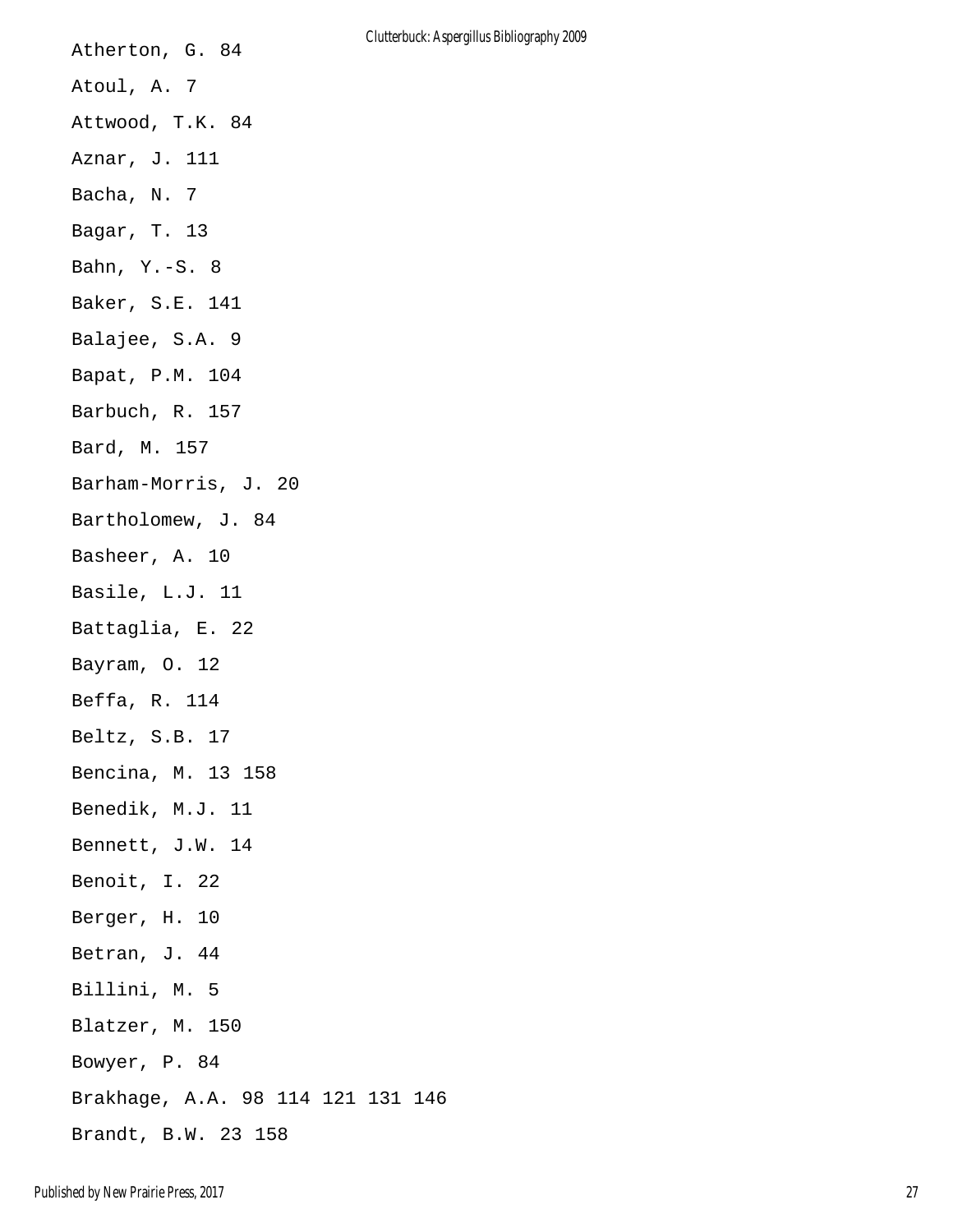Brandt, S. 15 Braus, G.H. 12 158 Breestraat, S. 66 Brock, M. 36 Brodhagen, M. 44 Brodhun, F. 16 Brown, S.H. 44 Brunak, S. 154 Burritt, J.B. 157 Butler, G. 141 Calvo, A.M. 6 Carbone, I. 65 Carnelli, V. 26 Cary, J.W. 17 Castro, C. 111 Chae, K.-S. 71 72 Chandrasekar, P.H. 77 Chang, J.-K. 151 Chang, P.-K. 18 Charles, P. 19 Cheetham, B.F. 68 Chen, D. 35 143 Chen, S. 122 153 Chen, W. 122 Chiang, Y.-M. 134 151 Chilton, I.J. 20 Christensen, T. 109 Christians, J.K. 21 Chu, J. 6 Chung, H.-J. 78 Clutterbuck, J. 158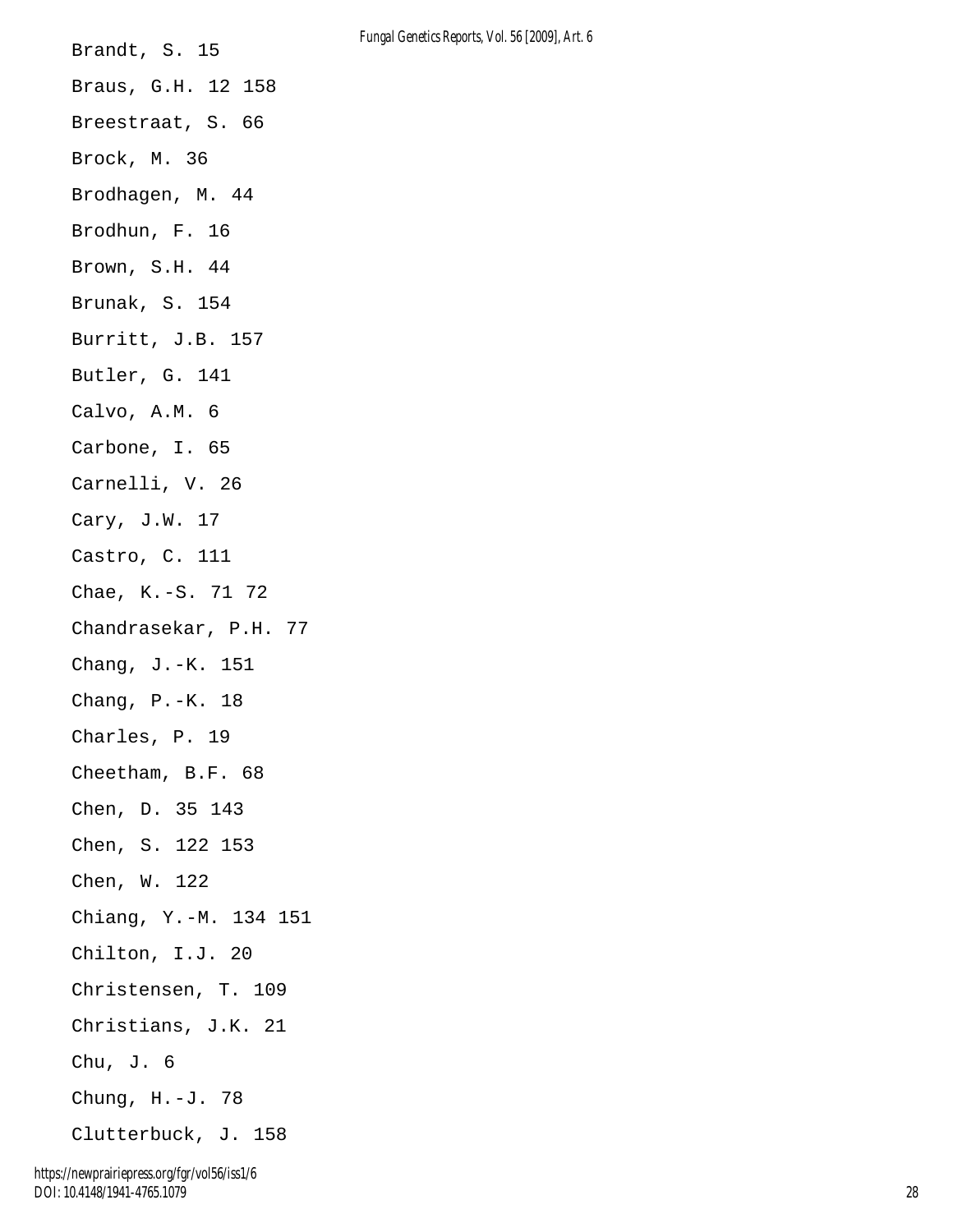CÙcco, L.C. 24 CÛrdoba, S. 27 Cornell, M.J. 158 Cotty, P.J. 35 Coutinho, P.M. 22 158 Cramer, R.A.Jr. 107 156 157 Cunha, M.M. 29 Cunico, M.M. 24 Czajkowski, R. 114 Da Silva Ferreira, M.E. 88 98 da Silva Franco, C.C. 24 Dagenais, T.T.T. 79 102 Dao, H.P. 7 Davidson, A.D. 134 de Castro-Prado, M.A. 24 de Groot, P.W.J. 23 158 de Jong, J.F. 22 de Jongh, W.A. 93 de Koster, C.G. 23 de Sant'anna, J.R. 24 de Souza Goldman, M.H. 88 De Souza, C.P.C. 25 82 144 de Vries, R.P. 22 149 158 Deegan, J. 158 Delaney, C.E. 20 Delhaes, L. 27 Dellepiane, RM. 26 Denning, D.W. 35 84 Deoka, K. 41 Devanathan, V. 19 Dhingra, S. 6 Clutterbuck: Aspergillus Bibliography 2009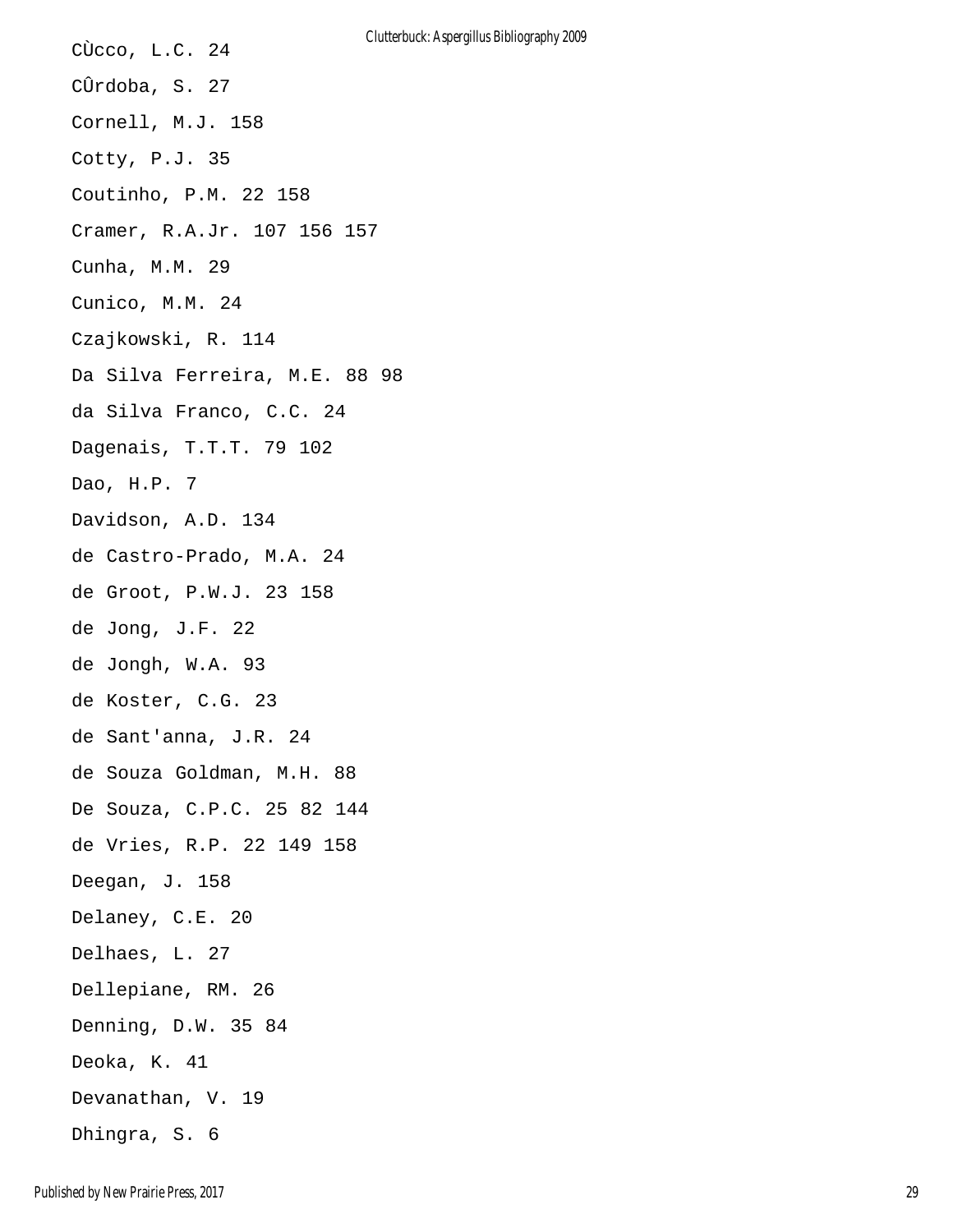Di Landro, G. 26 Di Pietro, A. 114 Diallinas, G. 55 Diano, A. 63 Dietz, A. 62 Dinamarco, T.M. 88 Dobson, A.D.W. 7 Donkers, S. 66 Doonan, J. 158 Dorner, J.W. 18 Drevet, C. 55 Driessen, A.J.M. 158 Duarte-Escalante, E. 27 Durek, P. 158 Dyer, P.S. 99 Ehrlich, K.C. 17 Eibes, G.M. 28 Ejzykowicz. D.E. 29 El-Ganiny, A.M. 30 Elleuche, S. 31 Emri, T. 32 Erpapazoglou, Z. 5 EscaÒo, C.S. 33 Espeso, E.A. 6 34 46 57 158 Estrada, C.G. 158 Etxebeste, O. 34 46 Evans, C.J. 68 Fagundes de GouvÍa, P. 129 Fang, W. 80 Federova, N.D. 35 Feijoo, G. 28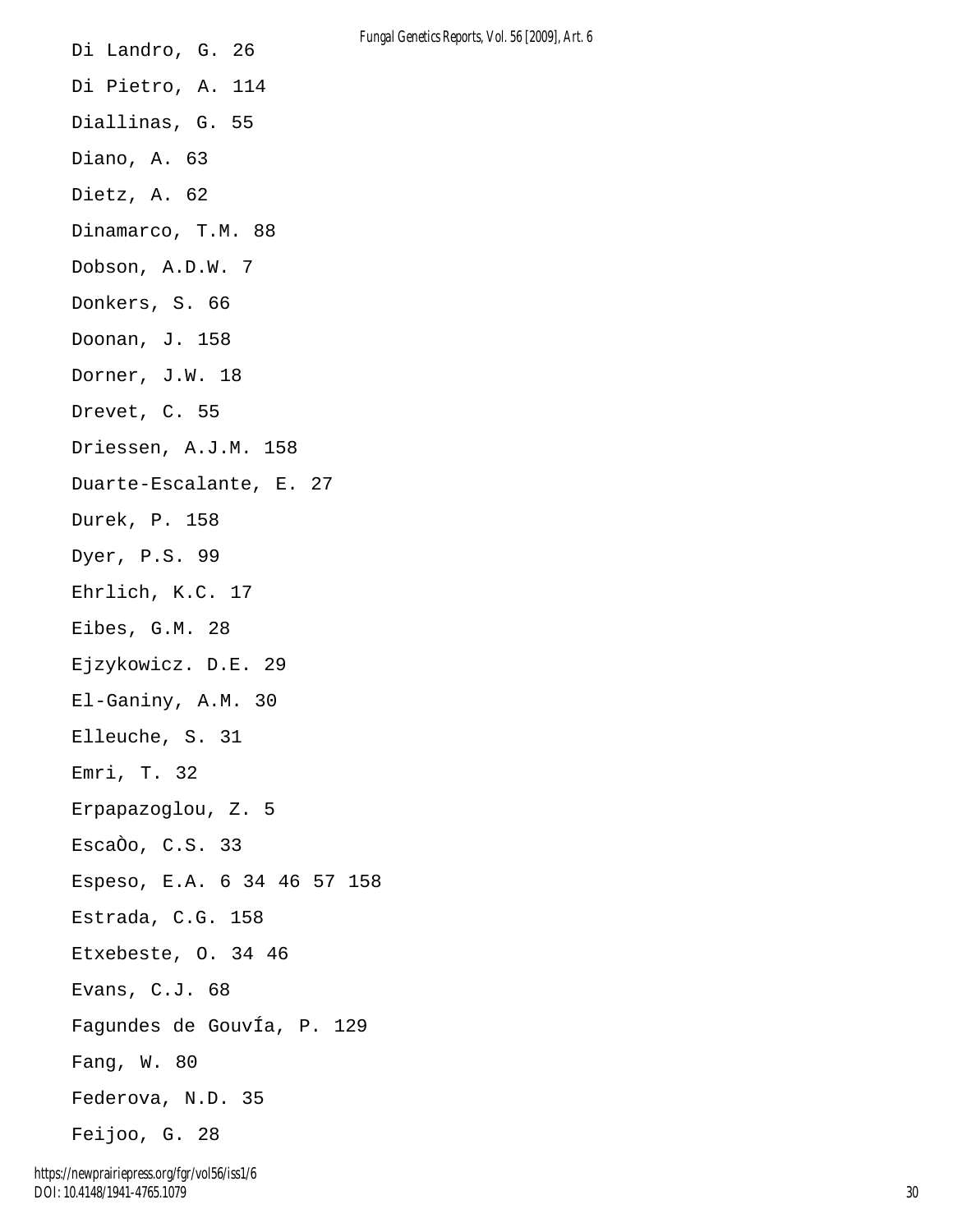Fekete, E. 37 158 Felenbok, B. 45 Fern·ndez-Martinez, J. 6 Feussner, I. 16 44 Filler, S.G. 29 Fincham, D.A. 20 Fischer, R. 46 59 110 137 161 Fleck, C.B. 36 Flipphi, M. 37 158 Florea, S. 38 Fortwendel, J.R. 107 Frankenberg-Dinkel, N. 15 Frisvad, J.C. 39 Fuchs, B.B. 40 Fujii, I. 138 Fujioka, T. 54 96 Fukuda, K. 41 Fuller, H.T. 99 Fuller, K.K. 42 Furlong, R.F. 126 Furukawa, K. 50 96 Fussenegger, M. 155 Gaind, S. 43 105 Galindo, A. 1 115 Gallmetzer, A. 129 Gao, L. 152 Gao, X. 44 Garcia, I. 45 Garzia, A. 34 46 Geiser, D.M. 47 Georgianna, D.R. 48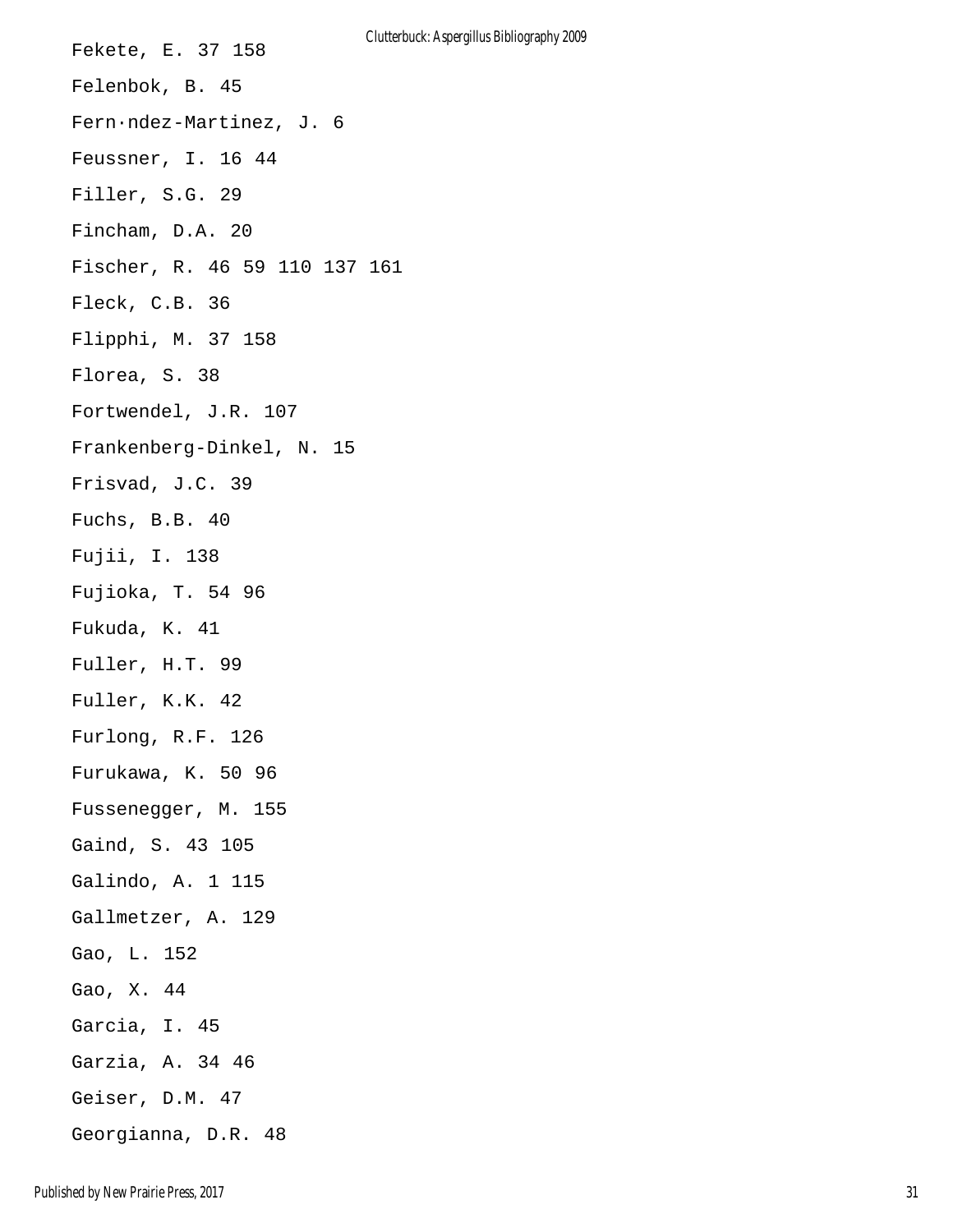Geysens, S. 49 158 Giles, P.F. 84 Gˆbel, C. 16 44 Goldman, G.H. 88 98 129 158 Goldman, M.H.S. 98 129 Gomes, J. 89 Gomi, K. 101 118 Gomi, K. 96 Gorfer, M. 10 Goto, M. 50 Govindaraghavan, M. 145 Gow, N.A.R. 114 Grahl, N. 156 157 Gravelat, F.N. 29 143 Grotkjaer, T. 103 104 Gruben, B.S. 22 Grundmann, A. 86 132 Gr¸nier, A. 114 Gunther, M. 15 Gurr, S.J. 126 Haas, H. 150 159 Hagiwara, D. 51 52 53 54 Hamari, Z. 55 Han, D.-M. 71 72 Han, K.-H. 71 72 Hansen, K. 158 Hao, B. 152 Harada, Y. 50 Harispe, L. 5 Harris, S.D. 35 56 57 108 158 Harris-Coward, P. 17

32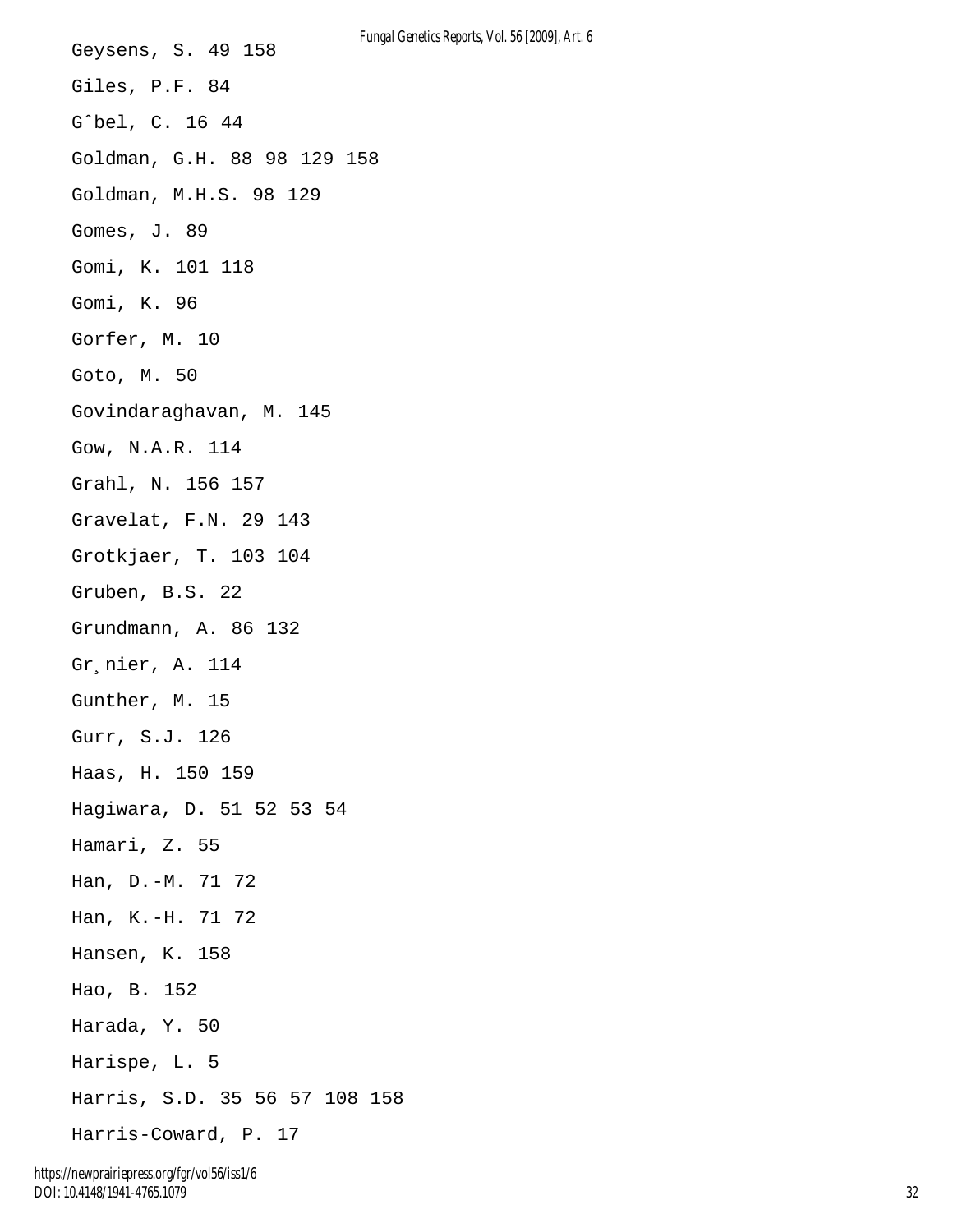Hashmi, S.B. 25 Hata, Y. 61 101 Heagney, E.E. 68 Heinekamp, T. 98 146 158 Heitman, J. 107 Helmstaedt, K. 158 Helmstedt, K. 57 Henrissat, B. 22 158 Herrero, S. 59 Herrero-Garcia, E. 34 46 Hertweck, C. 121 Herv·s-Aguilar, A. 115 Hickey, P.C. 58 Higashitsuji, Y. 59 137 Higuchi, Y. 60 Hildebrandt, P. 15 Hisada, H. 61 Hjort, C. 109 Hof, H. 62 Hofmann, G. 63 104 158 Homan, T. 158 Hooley, P. 20 Horio, T. 158 Horiuchi, H. 23 41 64 142 158 Horn, B.W. 18 Horn, B.W. 65 Hornung, E. 16 Hoshino, T. 120 Hsu, Y.-L. 151 Hu, H. 122 153 Huang, A.-C. 73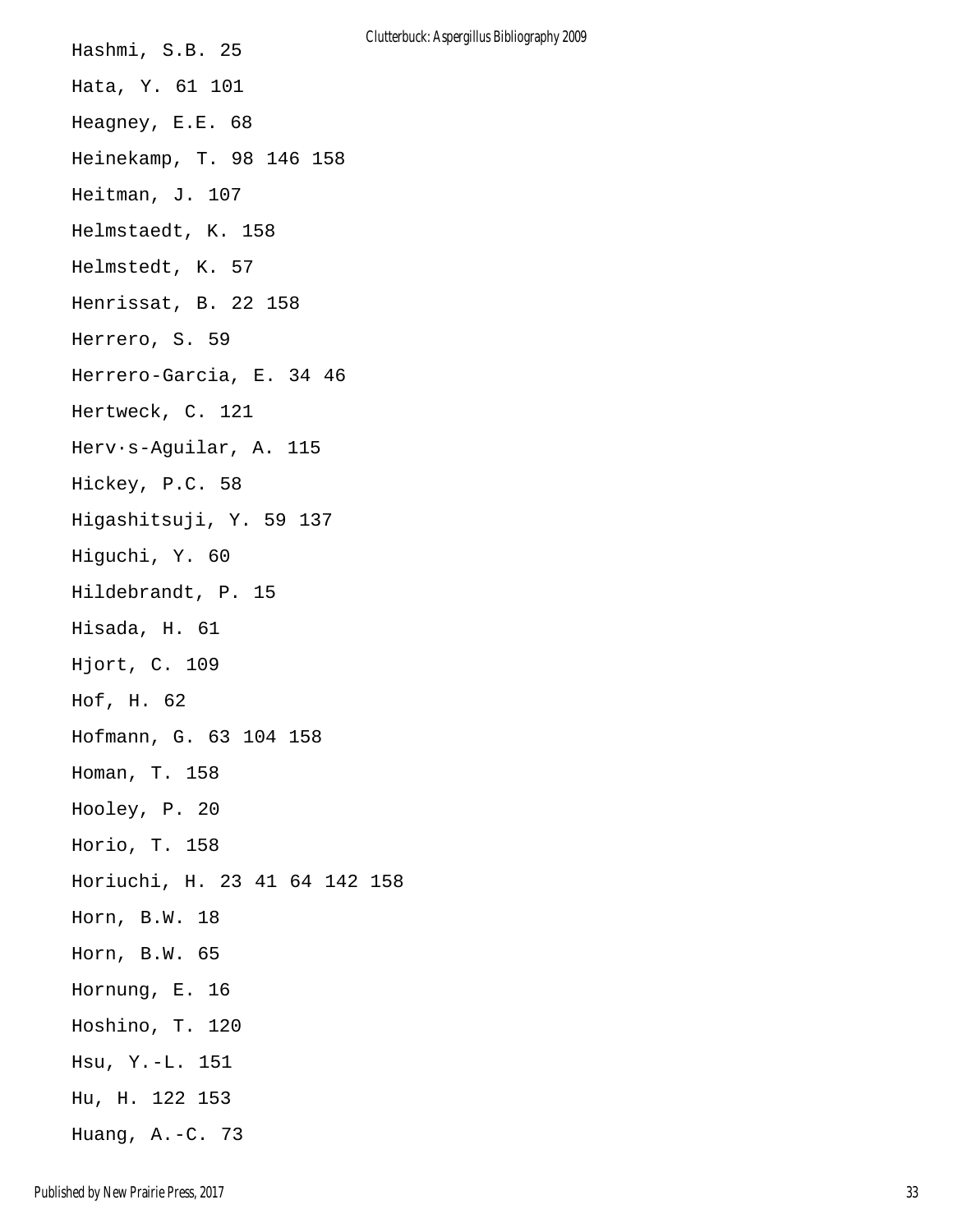Huguet, R. 114 Huis in 't Veld, R.A.G. 127 Hur, B.-K. 19 Hynes, M.J. 87 131 Ichiyanagi, S. 96 Irniger, S. 12 Isakeit, T. 44 Ito, C. 95 Ito, Y. 123 Itoigawa, M. 95 Iwashita, K. 118 Jacobs, D.I. 66 Jacobsen, I. 98 Jahng, K.-Y. 72 Jain, R. 146 James, S. 158 Jin, C. 80 Jin, F.J. 33 135 136 Joardar, V. 158 Jones, M. 158 Jonkers, W. 67 Junior, C.C. 24 Juvvadi, P.R. 33 107 Kafasla, P. 5 Kahmann, R. 114 Kalaichelvan, P.T. 19 Kalkhove, S.I. 149 Kaminskyj, S.G.W. 30 Kanamasa. S. 2 Karaffa, L. 37 158 Kar·nyi, Z. 94 158

*Fungal Genetics Reports, Vol. 56 [2009], Art. 6*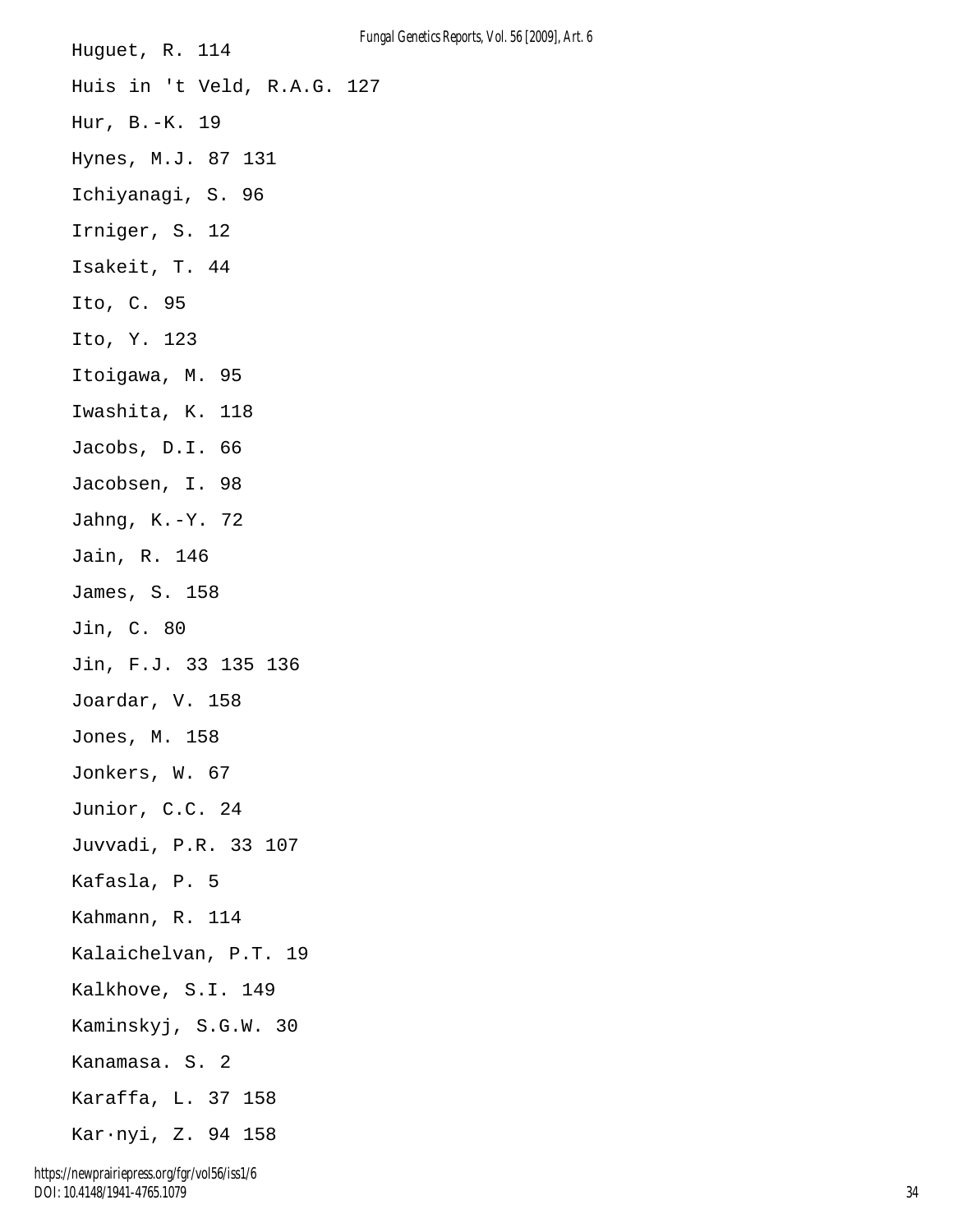| Karlsson, M. 155             | Clutterbuck: Aspergillus Bibliography 2009 |
|------------------------------|--------------------------------------------|
| Kashiwagi, Y. 92             |                                            |
| Kato, M. 87 158              |                                            |
| Kato, N. 87                  |                                            |
| Katsuyama, Y. 87             |                                            |
| Katz, M.E. 68                |                                            |
| Kawaguchi, T. 2              |                                            |
| Keasling, J.D. 83            |                                            |
| Keller, N.P. 3 44 79 102 158 |                                            |
| Kelly, D.E. 69 158           |                                            |
| Kelly, J.M. 68               |                                            |
| Kema, G.H.J. 127             |                                            |
| Kiel, J.A.K.W. 70 158        |                                            |
| Kikuchi, K. 91               |                                            |
| Kim, D.-H. 78                |                                            |
| Kim, H.R. 71                 |                                            |
| Kim, H.-S. 72                |                                            |
| Kim, H.-Y. 72                |                                            |
| Kim, J.H. 72                 |                                            |
| Kim, J.-M. 73 78 158         |                                            |
| Kim, K.-H. 157               |                                            |
| Kim, M.-J. 78                |                                            |
| Kim, Y. 97                   |                                            |
| Kim, Y.H. 124                |                                            |
| Kimura, S. 74                |                                            |
| Kinoshita, H. 117            |                                            |
| Kitamoto, K. 33 60 74 138    |                                            |
| Kizis, D. 5                  |                                            |
| Klaassen, C.H.W. 75          |                                            |
| Klich, M.A. 17               |                                            |
| Klis, F.M. 23 158            |                                            |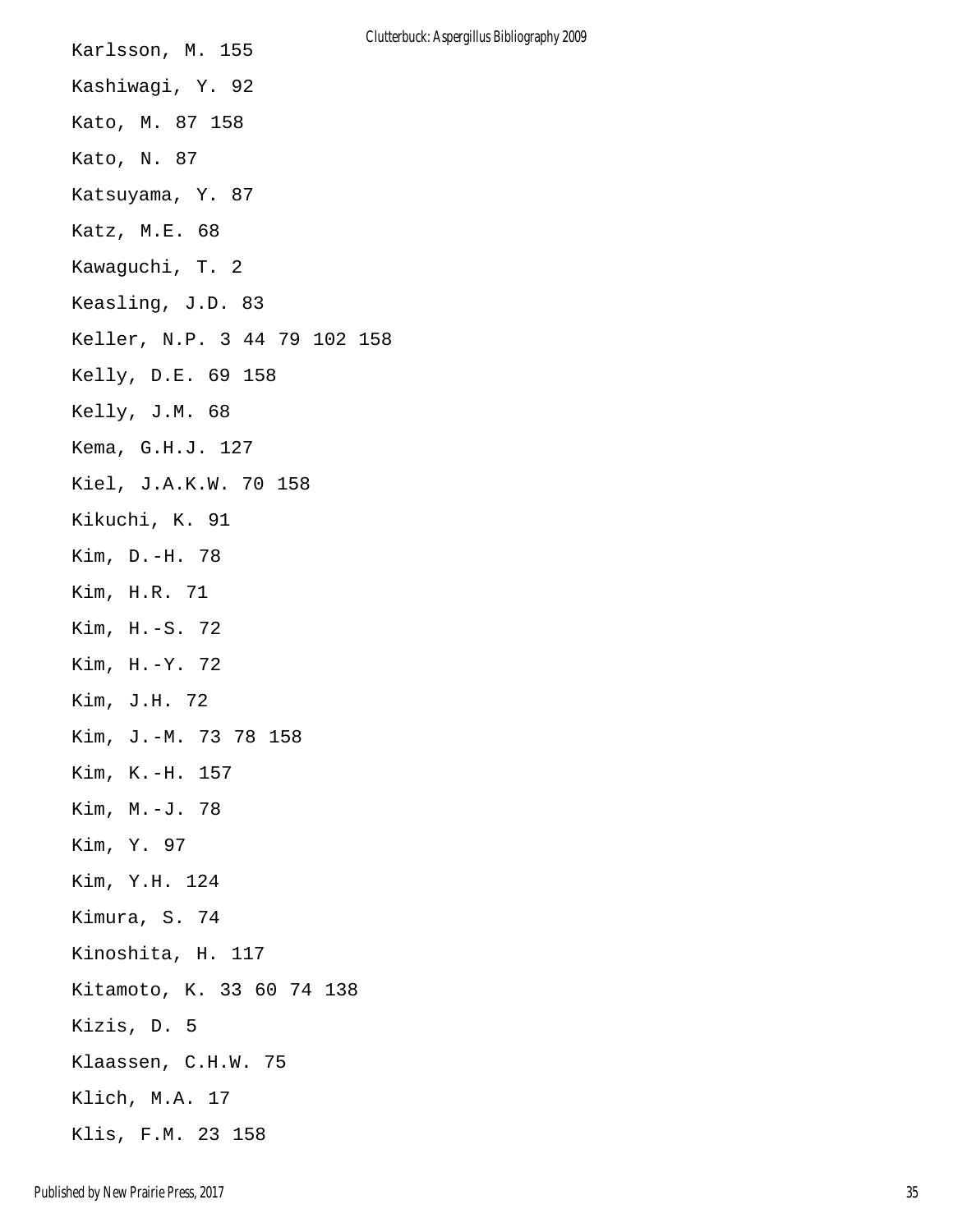| Kobayashi, K. 118                              |
|------------------------------------------------|
| Kobayashi, T. 87                               |
| Kolenova, K. 22                                |
| Kolomiets, M.V. 44                             |
| Kondo, A. 54                                   |
| Konzack, S. 137                                |
| Kooistra, R. 66                                |
| Kovalchuk, A. 158                              |
| Koyama, Y. 33 135 136 138                      |
| Krasevec, N. 13 69 158                         |
| Kremer, A. 132                                 |
| Kress, M.R. 129                                |
| Kriankripipat, T. 76                           |
| Krishnan, S. 77                                |
| Kubicek, C.P. 37 158                           |
| Kuo, P.-L. 151                                 |
| Kusumoto, K.-i. 92                             |
| Kwon, B.-R. 78                                 |
| Kwon, G.-S. 124                                |
| Kwon, N.-J. 124                                |
| Lah, L. 13                                     |
| Laicini, E. 26                                 |
| Lapointe, T. 66                                |
| Larsen, T.O. 39                                |
| $L \cdot \texttt{szl}\hat{\texttt{U}}$ , K. 32 |
| Lawrence, C.B. 157                             |
| Lebrihi, A. 7                                  |
| Lebrun, M.-H. 114                              |
| Lee, I. 79                                     |
| Lee, M. 72                                     |
| Lehmbeck, J. 109                               |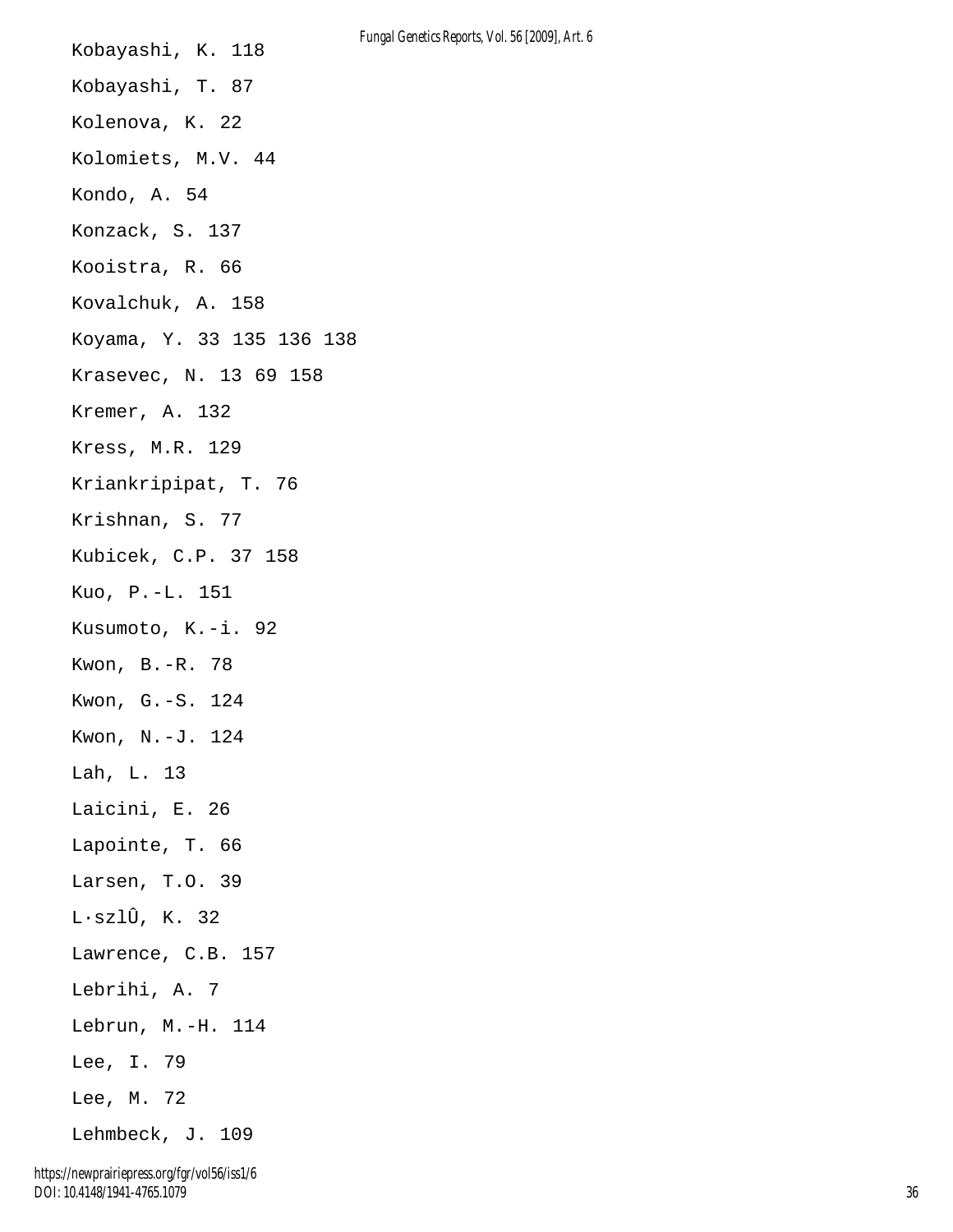Lema, J.M. 28 Lenasi, H. 114 Li, S,-M. 86 132 Li, Y. 80 Liang, Y. 81 Liboz, T. 7 Lin, L. 112 Lin, Y. 81 Lindner, H. 150 Liotto, N. 26 Liu, B. 73 158 Liu, H.-L. 82 144 145 Liu, Q. 122 Lu, L. 122 153 Lubertozzi, D. 83 L·-Chau, T.A. 28 Luo, Y. 80 Luzi, S. 155 Mabey Gilsenen, J.E. 84 158 MacCabe, A. 158 Machado, C. 38 Machida, M. 61 136 Maheswari, S. 85 Maillet, I. 66 Maiya, S. 86 Makita, T. 87 Malavazi, I. 88 98 129 Malaviya, A. 89 Manavathu, E.K. 77 Marten, M.R. 97 108 Martens-Uzunova, E.S. 90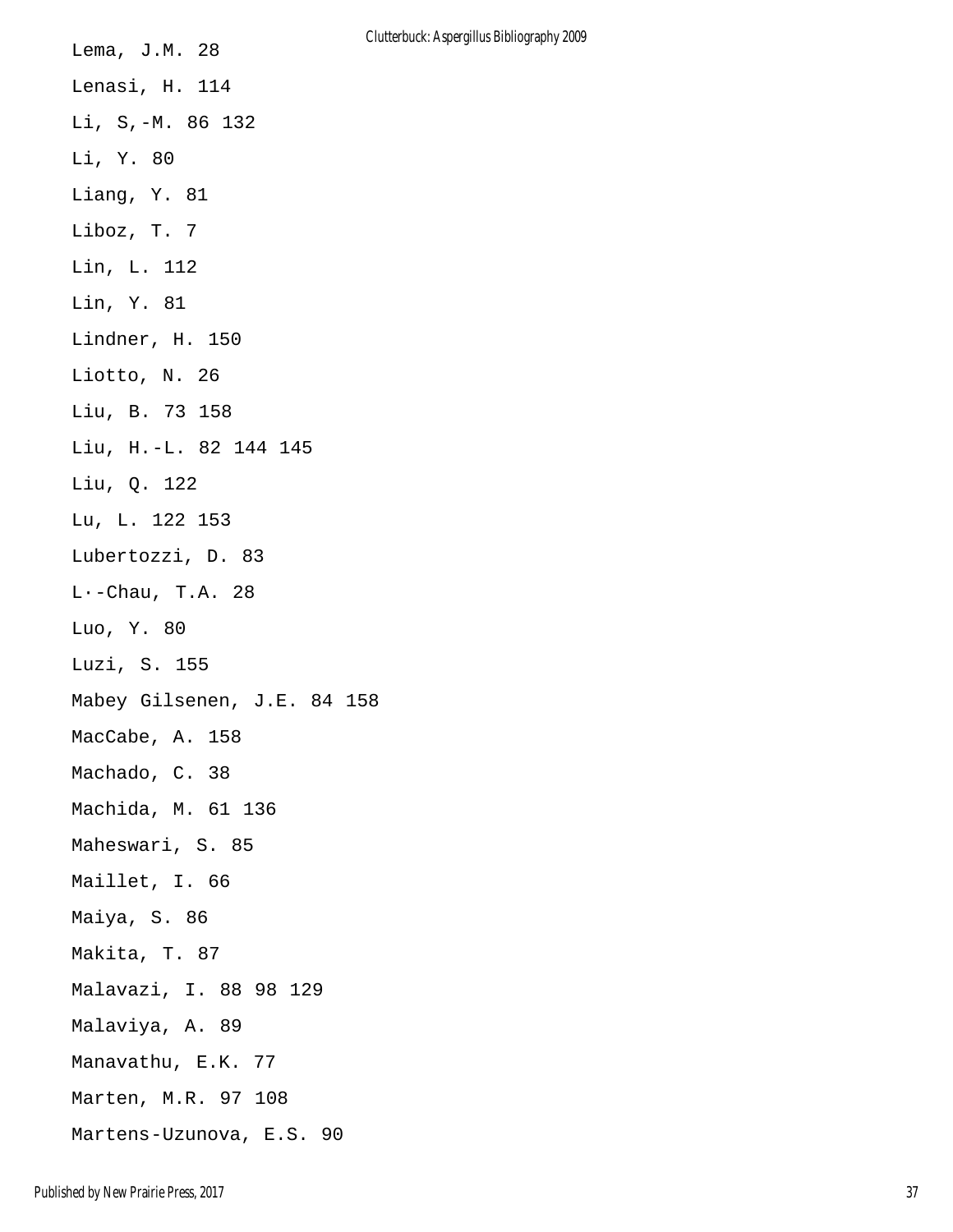Martin, K. 121 MartÌnez, A.T. 28 MartÌnez, M.J. 28 MartÌn-Mazuelos, E. 111 Marui, J. 51 Maruyama, J.-i. 33 74 Masuda, S. 91 Mathieu, F. 7 Mathieu, M. 45 Matsuda, Y. 96 Matsumoto, S. 50 Matsumoto, Y. 91 Matsushita, M. 92 Meijer, S. 93 Melchers, W.J.G. 127 Menke, H. 66 Metzler, L.J. 157 Meulenberg, R. 66 Meyer, V. 57 158 M-Hamvas, M. 32 Miguel, O.G. 24 Mikami, S. 118 Miller, R.G. 130 Mirabito, P.M. 38 158 Miskei, M. 94 66 158 Miyake, Y. 95 Miyamoto, C.T. 24 Mizuno, A. 118 Mizuno, T. 51 52 53 Mizutani, O. 96 Momany, M. 76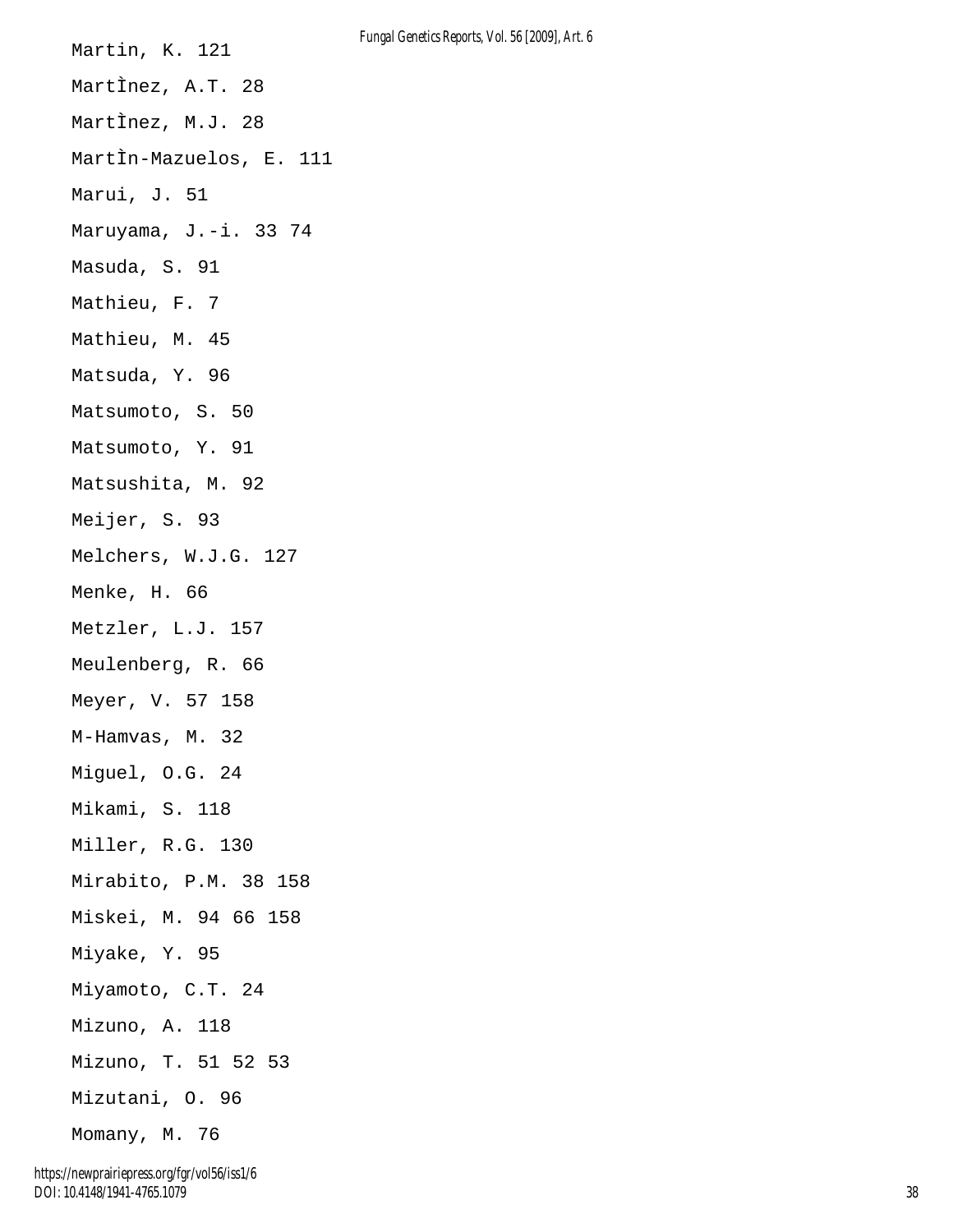| Mos, M. 158                        |
|------------------------------------|
| Moss, B.J. 97                      |
| Mota, A.O.Jr. 98                   |
| Moussa, T.A.A. 159                 |
| M.ller, S. 110                     |
| M.ller, W.H. 66                    |
| Mullins, J. 69 158                 |
| Murugesan, A.G. 85                 |
| Mylonakis, E. 40                   |
| Nain, L. 43 105                    |
| Nakajima, H. 123                   |
| Nandakumar, M.P. 97                |
| Natorff, R. 125                    |
| Nayak, T. 25 73                    |
| Nelson, D.R. 69 158                |
| Nielsen, J. 4 22 63 93 103 140 158 |
| Nielsen, K.F. 39                   |
| Nierman, W.C. 35 143               |
| Nihira, T. 117                     |
| Nikolaev, I. 45                    |
| Noorman, H. 140                    |
| N tzmann, H.-W. 121                |
| Oakley, B.R. 25 73 134 158         |
| Oakley, C.E. 134                   |
| Obata, H. 101                      |
| O'Callaghan, J. 7                  |
| Oestreicher, N. 100                |
| Ogasawara, H. 101                  |
| O'Gorman, C.M. 99                  |
| Oh, J.-H. 79                       |
| Oh, M. 72                          |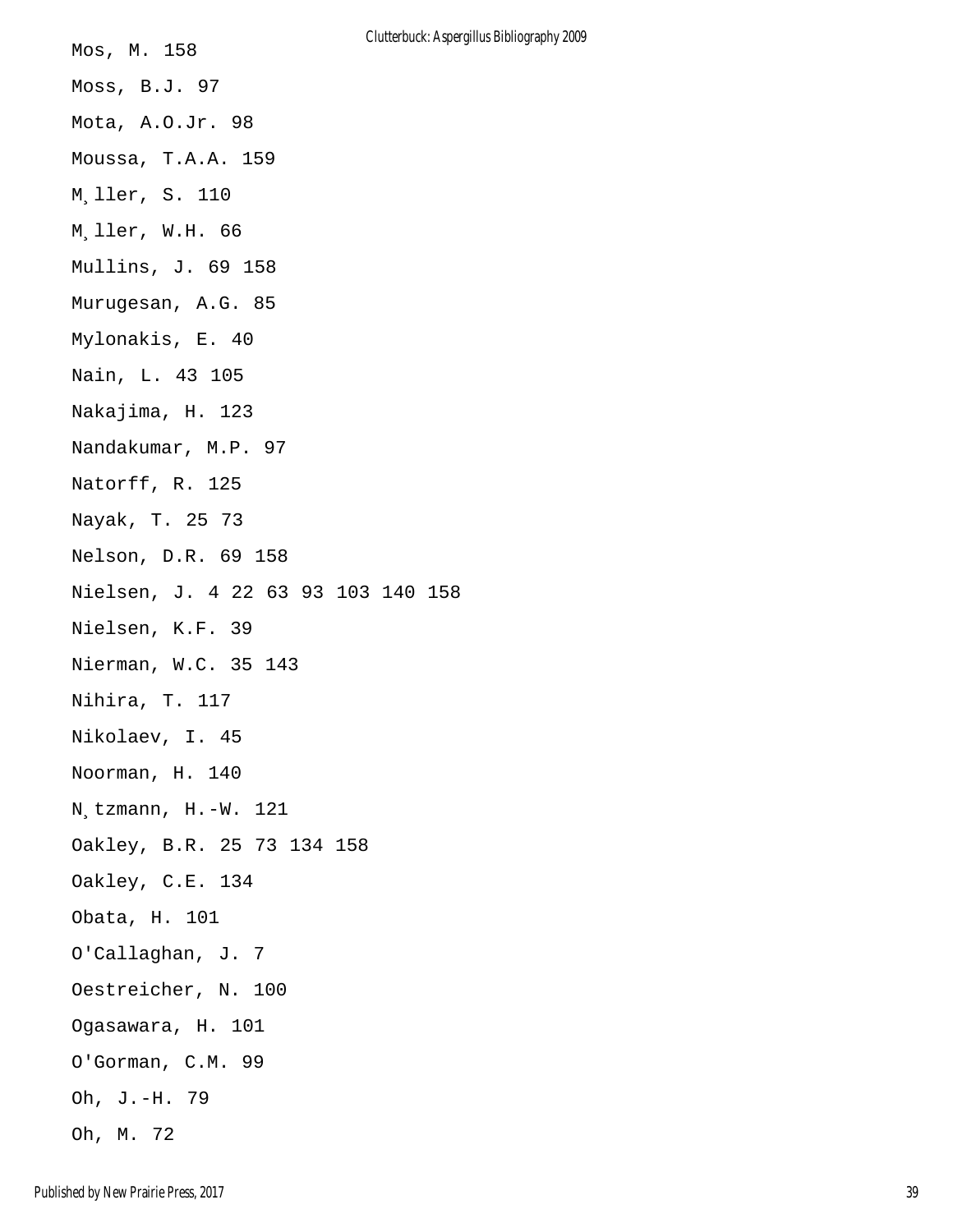| Ohm, R.A. 22                       | <b>Fungal Genetics Rep</b> |
|------------------------------------|----------------------------|
| Ohta, A. 41 142                    |                            |
| Oka, T. 50                         |                            |
| Olewiecki, I. 125                  |                            |
| Oliver, S.G. 158                   |                            |
| Olsson, L. 93 103 104              |                            |
| Olsthoorn, M.M.A. 66               |                            |
| Osawa T. 95                        |                            |
| Osmani, A.H. 82                    |                            |
| Osmani, S.A. 25 82 128 144 145 158 |                            |
| Ouyang, H. 80                      |                            |
| Owczarek, S. 125                   |                            |
| Pakula, T. 22 158                  |                            |
| Palmer, J.M. 102                   |                            |
| Palomares, J.C. 111                |                            |
| Pan, L. 81 160                     |                            |
| Panagiotou, G. 103 104             |                            |
| Pandey, A.K. 105                   |                            |
| Panisko, E.A. 141                  |                            |
| Pantazopoulou, A. 1                |                            |
| Park, H.-S. 124                    |                            |
| Park, J.-A. 78                     |                            |
| Park, S.-M. 78                     |                            |
| Paszewski, A. 106 125 158          |                            |
| Patel, V.B. 43                     |                            |
| Paulsen, I. 158                    |                            |
| Payne, G.A. 48                     |                            |
| Pel, H.J. 66                       |                            |
| PeÒalva, M.A. 1 5 115              |                            |
| Perez-Martin, J. 114               |                            |
| Perez-Nadales, E. 114              |                            |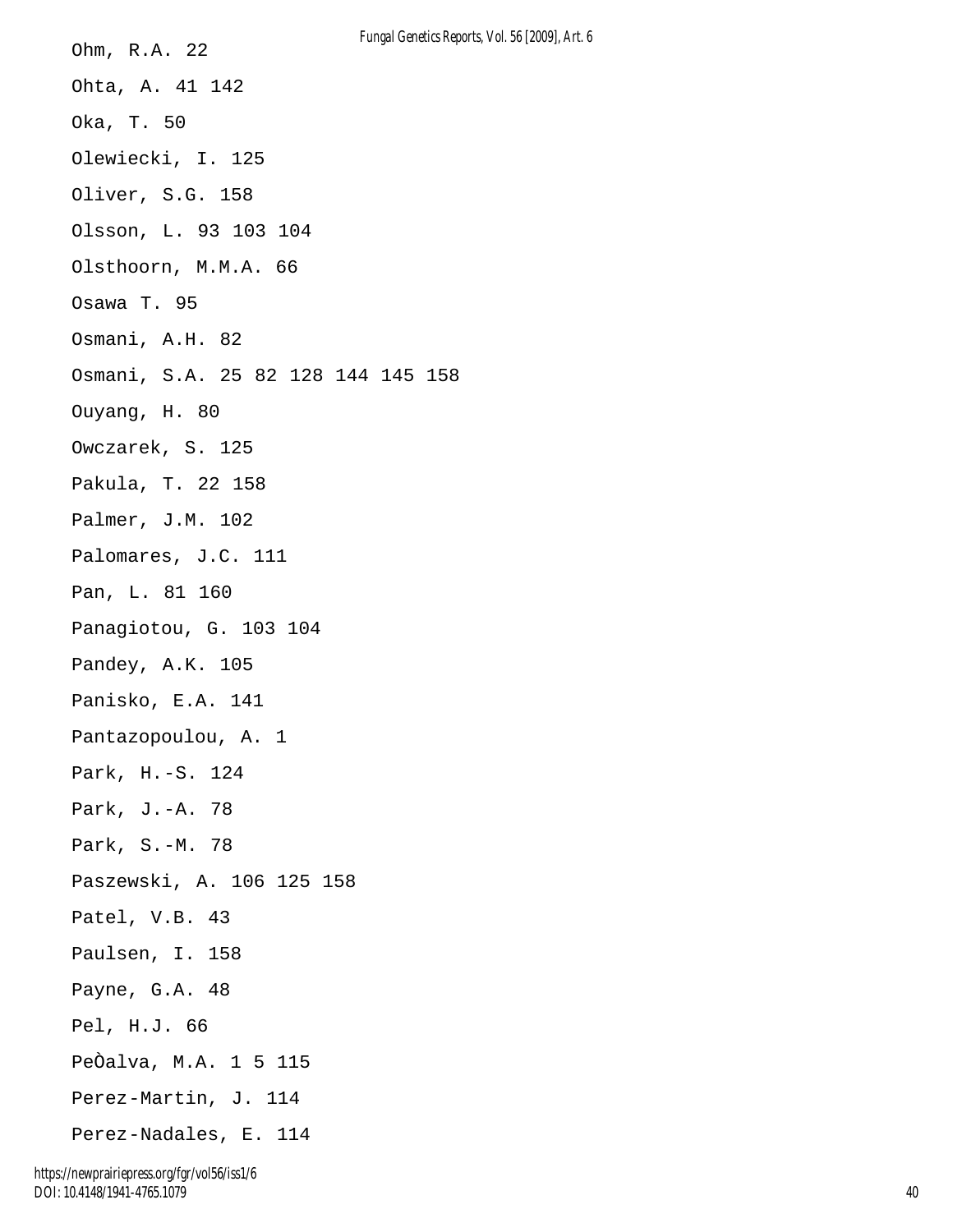Perfect, B.Z. 107 Perfect, J.R. 107 Perrin, R.M. 102 Pietrogrande, M.C. 26 Pilsyk, S. 106 158 Pinchai, N. 107 PÛcsi, I. 32 94 158 Pˆggeler, S. 31 Poli, A. 114 Poli, P. 130 Pollack, J.K. 108 Ponnuswamy, M.N. 19 Powlowski, J. 141 Puel, O. 7 Punt, P.J. 109 158 Purschwitz, J. 110 Puttikamonkul, S. 157 Qiao, J. 112 Ram, A.J.F. 23 66 158 Ramirez, M. 111 RamÌrez, O.N. 27 Ramirez-Prado, J.H. 65 Rank, C. 39 Read, N.D. 58 Refojo, N. 27 Regueira, T.B. 103 Ren, Q. 158 Rep, M. 67 Reyes-Dominguez, Y. 10 Reyes-Montes, M. de R. 27 Rhodes, J.C. 42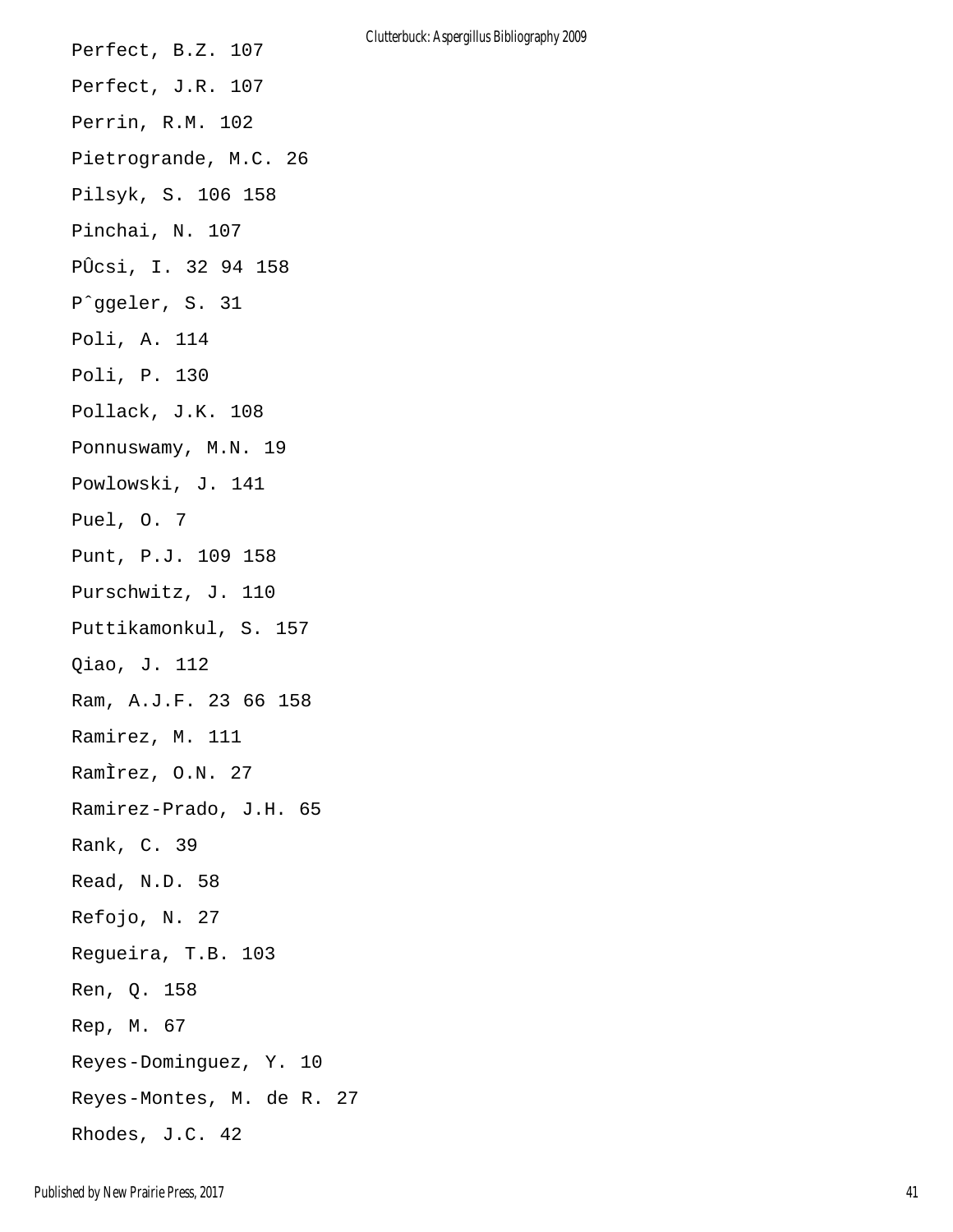Richie, D.L. 113 Rijs, A.J.M.M. 127 Rispail, N. 114 Robellet, X. 37 158 Robson, G. 158 RodrÌguez, J.M. 1 Rodriguez, S. 66 Rodriguez-Gal·n, O. 115 RodrÌguez-Urra, A.B. 34 Roelofs, M.S. 66 Roubos, J.A. 66 Rozental, S. 29 Rueksomtawin, K. 140 Ruiz, M. 111 Ruiz-DueÒas, F.J. 28 Sagt, C.M.J. 66 Saikia, S. 116 Sakai, K. 117 Sakamoto. K. 118 Samson, R.A. 119 Sanders, D.A.R. 30 Sano, M. 61 Sarg, B. 150 Sari F. 12 Sartorel, E. 114 Sato, I. 120 Savoldi, M. 88 98 129 Scazzocchio, C. 5 45 55 100 Schaap, P.J. 90 Schardl, C.L. 38 Scherlach, K. 121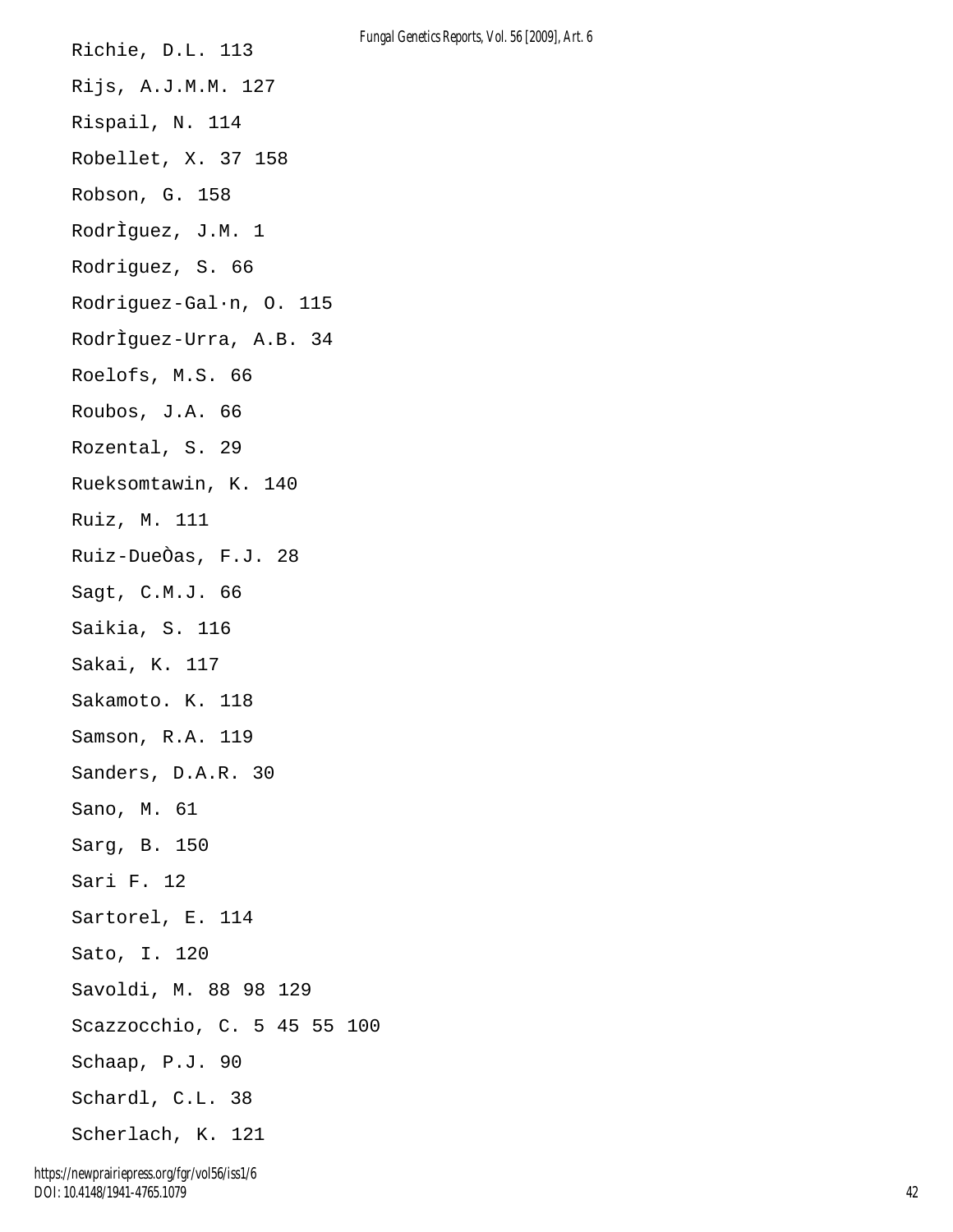| Schmidt-Heck, W. 121    |
|-------------------------|
| Schrettl, M. 150 159    |
| Schroeckh, V. 121       |
| Schuemann, J. 121       |
| Schuren, F.H.J. 109     |
| Schwab, E.K. 79         |
| Scott, B. 116           |
| Seiboth, B. 22 158      |
| Seshime, Y. 138         |
| Sewell, B.T. 11         |
| Shao, R. 73             |
| Shelest, E. 121         |
| Sheppard, D.C. 29 143   |
| Shi, J. 122 153         |
| Shiima, M. 123          |
| Shima, Y. 123           |
| Shimizu, M. 120         |
| Shimizu, T. 117         |
| Shimoi, H. 118          |
| Shin, K.-S. 124         |
| Shinozawa, T. 123       |
| Shoji, H. 91            |
| Shoji. $J.-y.60$        |
| Sienko, M. 125          |
| Skamnioti, P. 126       |
| Snelders, E. 127        |
| Soanes, D.M. 114        |
| Solis, N.V. 29          |
| Son, S. 128             |
| Sophianopoulou, V. 5    |
| Soriani, F.M. 88 98 129 |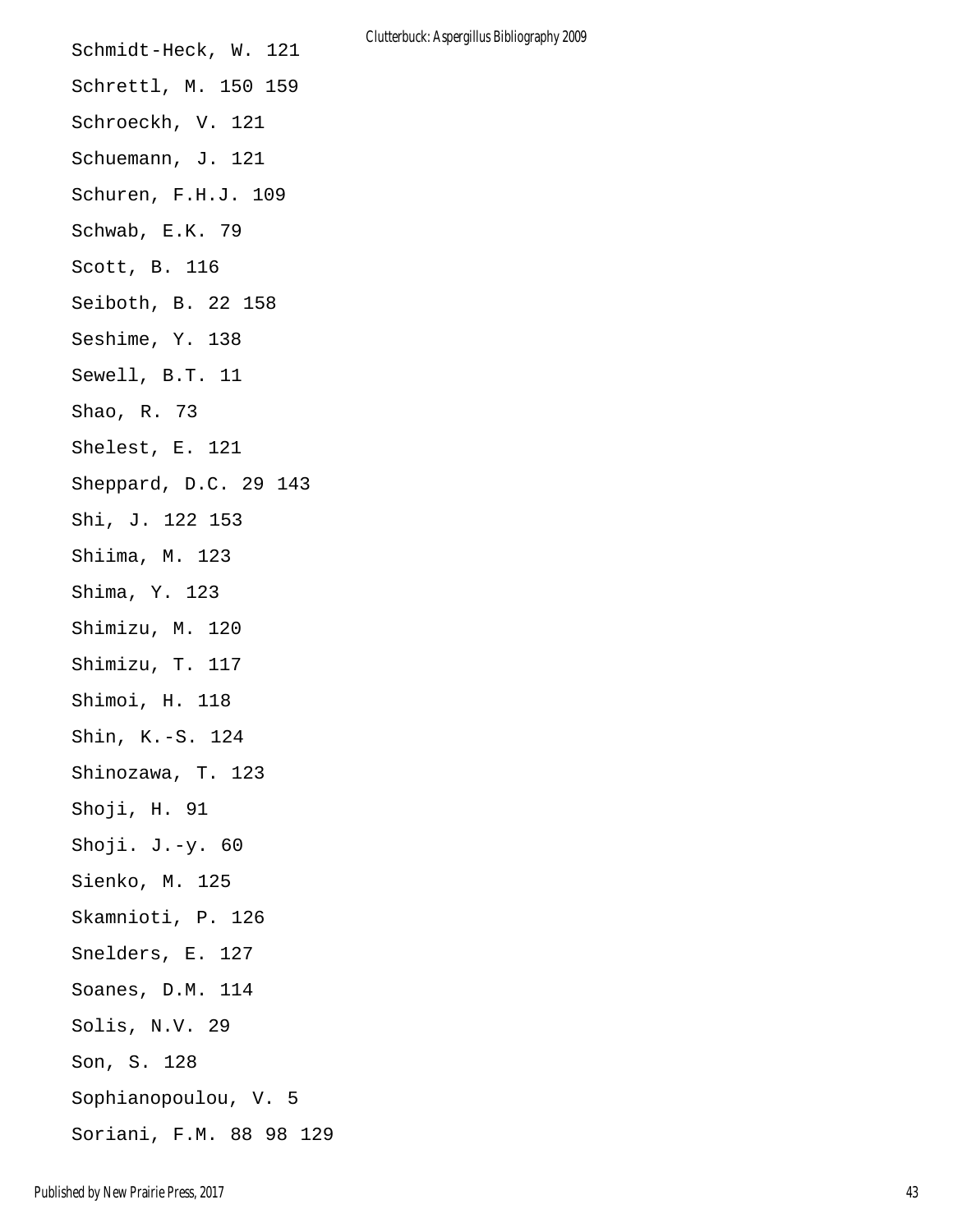Sousa, G.D. 130 Specht, T. 57 158 Sprˆte, P. 131 StÂlbrand, H. 22 Stam, H. 66 Steffan, N. 132 Steinbeck, W. 107 Stevens, D.A. 133 Strauss, J. 10 129 Sugimoto, T. 91 Sumitani, J.-i. 2 Sun, J. 37 158 Sunegawa, M. 136 Suzuki, H. 87 Suzuki, S. 92 Szewczyk, E. 134 Szil·gyi, M. 32 Tada, S. 92 Taheri-Talesh, N. 158 Takahashi, S. 101 Takahashi, T. 33 138 Takaya, N. 120 139 Takegawa, K. 50 Takehashi, T. 135 136 Takeshita, N. 57 59 137 142 158 Takeuchi, M. 74 Talbot, N.J. 114 Tanabe, M. 91 Tani, S. 2 87 Thykaer, J. 140 Tianhong, W. 112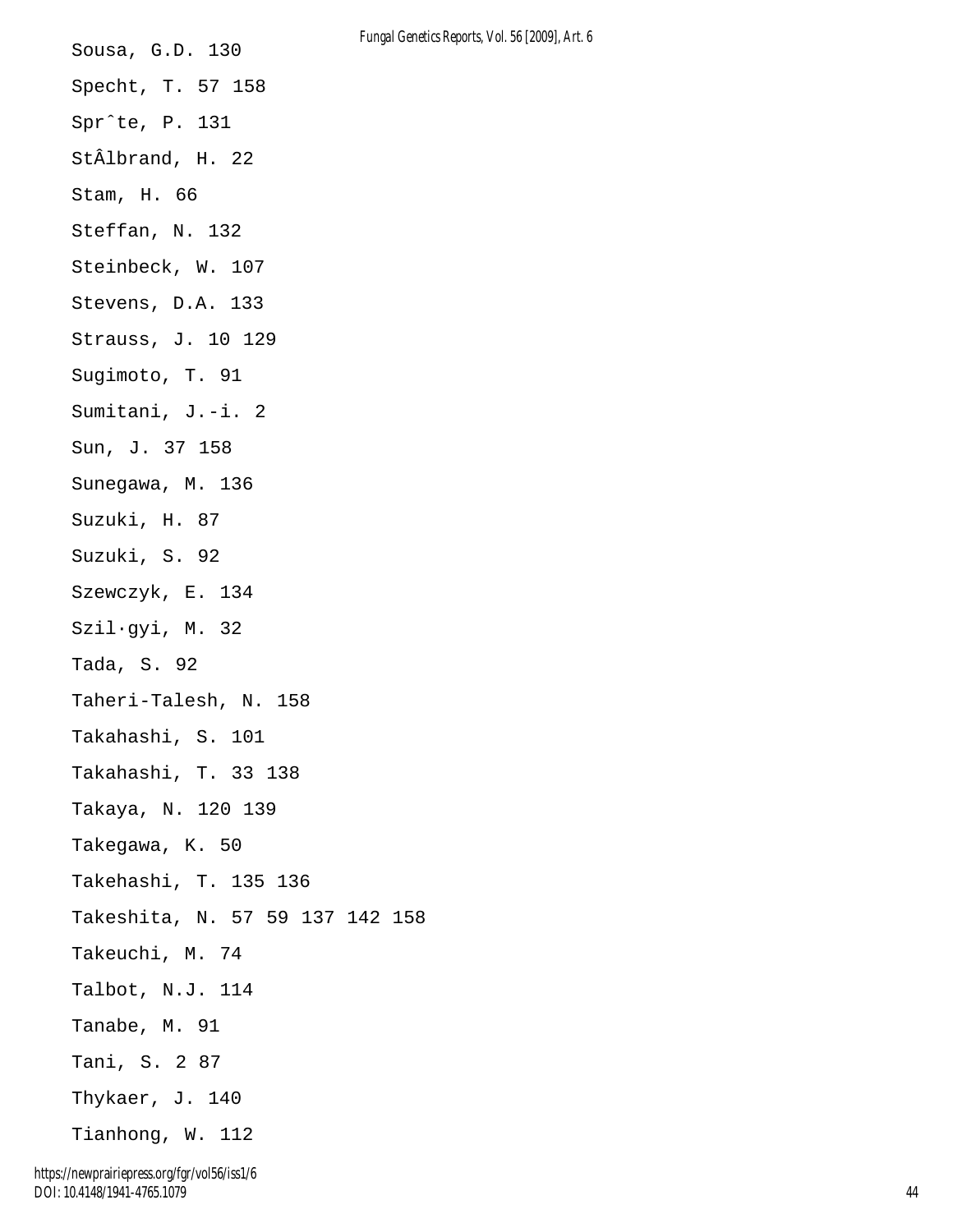Todd, R.B. 87 Tokuoka, M. 96 138 Torres, M.J. 111 Tortorano, A.M. 26 Trejo-Aguilar, B. 22 Tsang, A. 141 Tsuizaki. M. 142 Tsukagoshi, N. 87 Turner, G. 57 86 122 158 Twumasi-Boateng, K. 143 Ugalde, U. 46 Ukil, L. 144 145 Ussery, D.W. 154 158 Uyemura, S.A. 88 V·gvˆlgyi, C. 55 Valiante, V. 114 146 van de Vondervoort, P.J.I. 158 van den Hondel, C.A.M.J.J. 66 109 158 van der Hoeven, R.A.M. 66 van der Klei, I.J. 70 158 van Peij, N.N.M.E. 66 van Solingen, P. 22 158 van Tilborg, M.W.E.M. 66 vanKuyk, P.A. 22 68 158 Varadaraj, A. 145 Varga, J. 119 Veldink, G.A. 149 Verkleij, A.J. 66 Verweij, P.E. 127 Visser, H. 22 158 Visser, J. 147 158 Clutterbuck: Aspergillus Bibliography 2009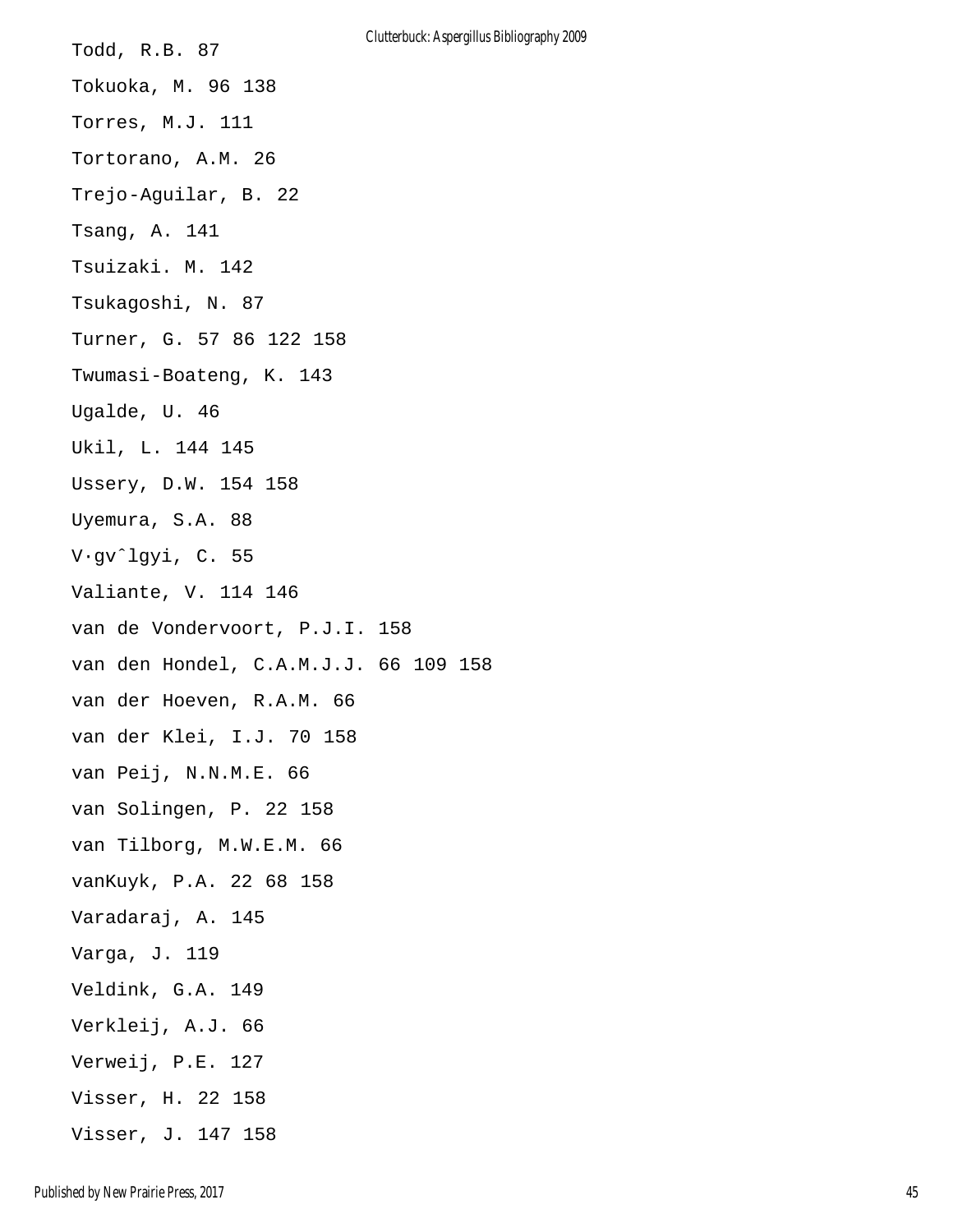Vliegenthart, J.F.G. 149 von Dohren, H. 148 158 von Stetten, D. 15 Wadman, M.W. 149 Wallner, A. 150 Walton, J. 158 Wang, C.C.C. 134 151 Wang, H. 152 Wang, J. 153 Wang, K. 154 Wang, S. 153 Watt, C.A. 21 Weber, W. 155 Wei, H. 153 Wendland, J. 114 Werner, E.R. 159 Whitehead, M.P. 20 Whyteside, G. 49 Willger, S.D. 156 157 Willson, R.C. 11 Wortman, J.R. 158 Xiang, X. 158 Xiong, Y. 158 Xu, X. 153 Xu, Z. 152 Yabe, K. 123 Yamada, K. 41 Yamada, O. 118 Yamagata, Y. 96 Yamamoto, C.I. 24 Yamashino, T. 52